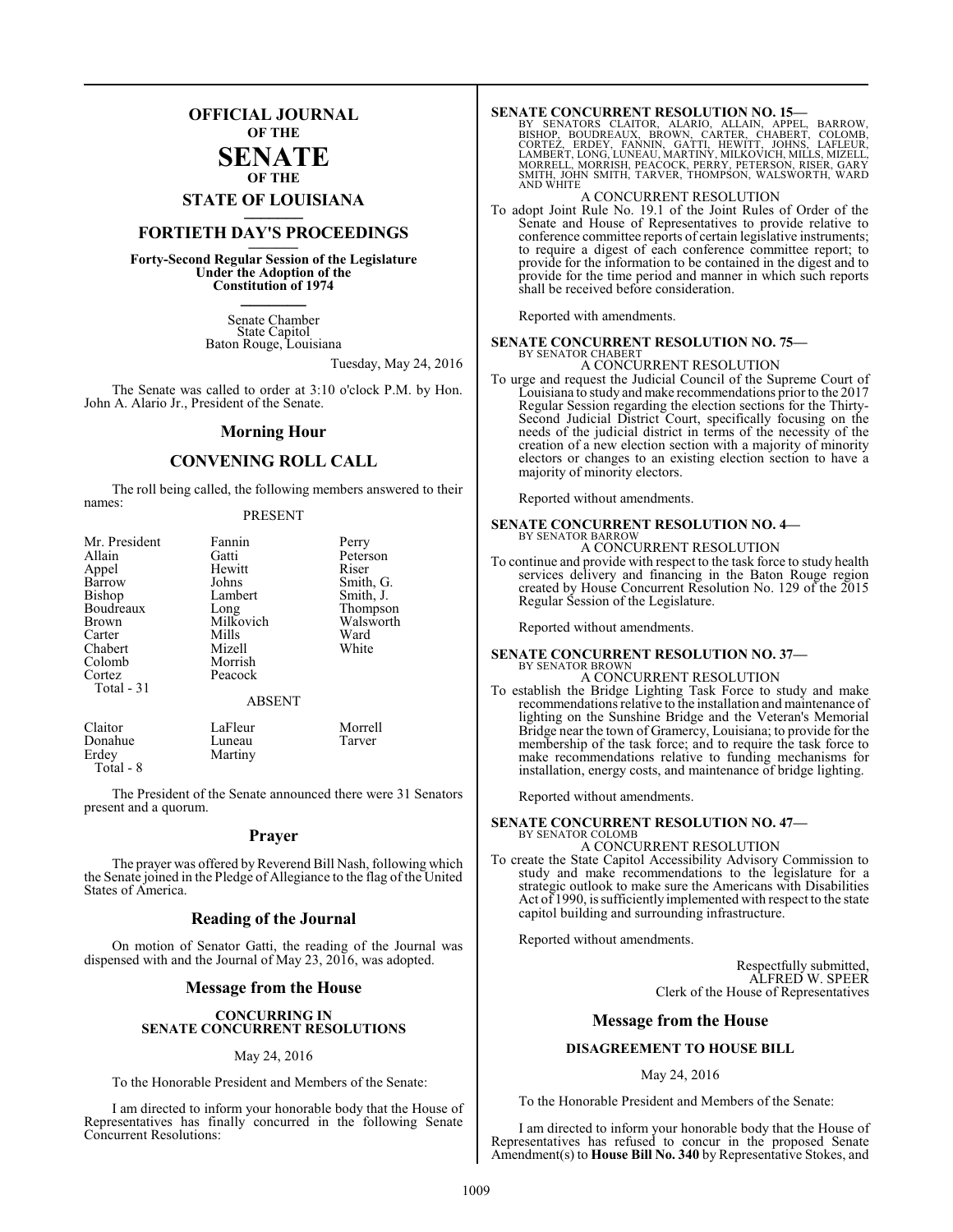# **Page 2 SENATE 40th DAY'S PROCEEDINGS**

ask the President to appoint on the part of the Senate a committee to confer with a like committee from the House on the disagreement.

> Respectfully submitted, ALFRED W. SPEER Clerk of the House of Representatives

#### **Message from the House**

#### **DISAGREEMENT TO HOUSE BILL**

May 24, 2016

To the Honorable President and Members of the Senate:

I am directed to inform your honorable body that the House of Representatives has refused to concur in the proposed Senate Amendment(s) to **House Bill No. 795** by Representative Stokes, and ask the President to appoint on the part of the Senate a committee to confer with a like committee from the House on the disagreement.

> Respectfully submitted, ALFRED W. SPEER Clerk of the House of Representatives

#### **Introduction of Senate Resolutions**

Senator Walsworth asked for and obtained a suspension of the rules to read Senate Resolutions a first and second time.

#### **SENATE RESOLUTION NO. 153—** BY SENATOR WALSWORTH

A RESOLUTION

To recognize May 24, 2016, as Louisiana Athletic Trainers Association Day at the Louisiana State Capitol.

On motion of Senator Walsworth the resolution was read by title and adopted.

# **SENATE RESOLUTION NO. 154—** BY SENATOR BROWN

A RESOLUTION

To designate Wednesday, May 25, 2016, as Nelson Chapel A.M.E. Church Day in the Louisiana Senate.

On motion of Senator Brown the resolution was read by title and adopted.

#### **Introduction of Senate Concurrent Resolutions**

#### **SENATE CONCURRENT RESOLUTION NO. 129—** BY SENATOR LONG

A CONCURRENT RESOLUTION

To commend and congratulate Jim Hawthorne for receiving the 2016 Distinguished Service Award in Sports Journalismand on being named to the 2016 Louisiana Sports Hall of Fame Induction Class.

The resolution was read by title and placed on the Calendar for a second reading.

#### **SENATE CONCURRENT RESOLUTION NO. 130—** BY SENATOR LONG

A CONCURRENT RESOLUTION

To commend Dr. Julian Bailes Jr. on receiving the 2016 Dave Dixon Louisiana Sports Leadership Award and being named to the 2016 Louisiana Sports Hall of Fame Induction Class.

The resolution was read by title and placed on the Calendar for a second reading.

#### **Senate Resolutions on Second Reading**

**SENATE RESOLUTION NO. 141—** BY SENATOR CARTER

A RESOLUTION

To urge and request the Department of Public Safety and Corrections, public safety services, to study and make recommendations relative to fees and payment methods available to students for driver education courses.

On motion of Senator Carter the resolution was read by title and adopted.

#### **SENATE RESOLUTION NO. 142—** BY SENATOR CARTER

A RESOLUTION

To urge and request the Louisiana State Law Institute to study and make recommendations regarding the feasibility of revisions to present laws to require physical custody of children to be shared equally.

The resolution was read by title and referred by the President to the Committee on Judiciary A.

#### **SENATE RESOLUTION NO. 143—** BY SENATOR MORRELL

A RESOLUTION

To urge and request the Marriage-Persons Committee of the Louisiana State Law Institute to study, and the Louisiana State Law Institute to make, annual comprehensive and ongoing recommendations to the Legislature regarding state law post Obergefell v. Hodges, including but not limited to recommendations in the form of proposed legislation for revisions to laws governing families, persons, community property, successions, immovable property, the rights of third parties, procedure, and the stability and validity of transactions.

The resolution was read by title and referred by the President to the Committee on Judiciary A.

# **SENATE RESOLUTION NO. 144—** BY SENATOR GARY SMITH

A RESOLUTION

To urge and request the Louisiana State Police to study the feasibility of regulating ignition interlock device companies.

The resolution was read by title and referred by the President to the Committee on Transportation, Highways and Public Works.

#### **SENATE RESOLUTION NO. 151—** BY SENATOR GATTI

A RESOLUTION

To commend the Benton High School of Benton, Louisiana golfteam on winning its fifth consecutive Division II state championship.

On motion of Senator Gatti the resolution was read by title and adopted.

#### **Senate Concurrent Resolutions on Second Reading**

#### **SENATE CONCURRENT RESOLUTION NO. 125—** BY SENATOR MORRELL

A CONCURRENT RESOLUTION To urge and request the Department of Economic Development to notify the Legislature when a tax incentive certification of one

million dollars or more is granted under any Department of Economic Development managed tax incentive program.

The resolution was read by title and referred by the President to the Committee on Revenue and Fiscal Affairs.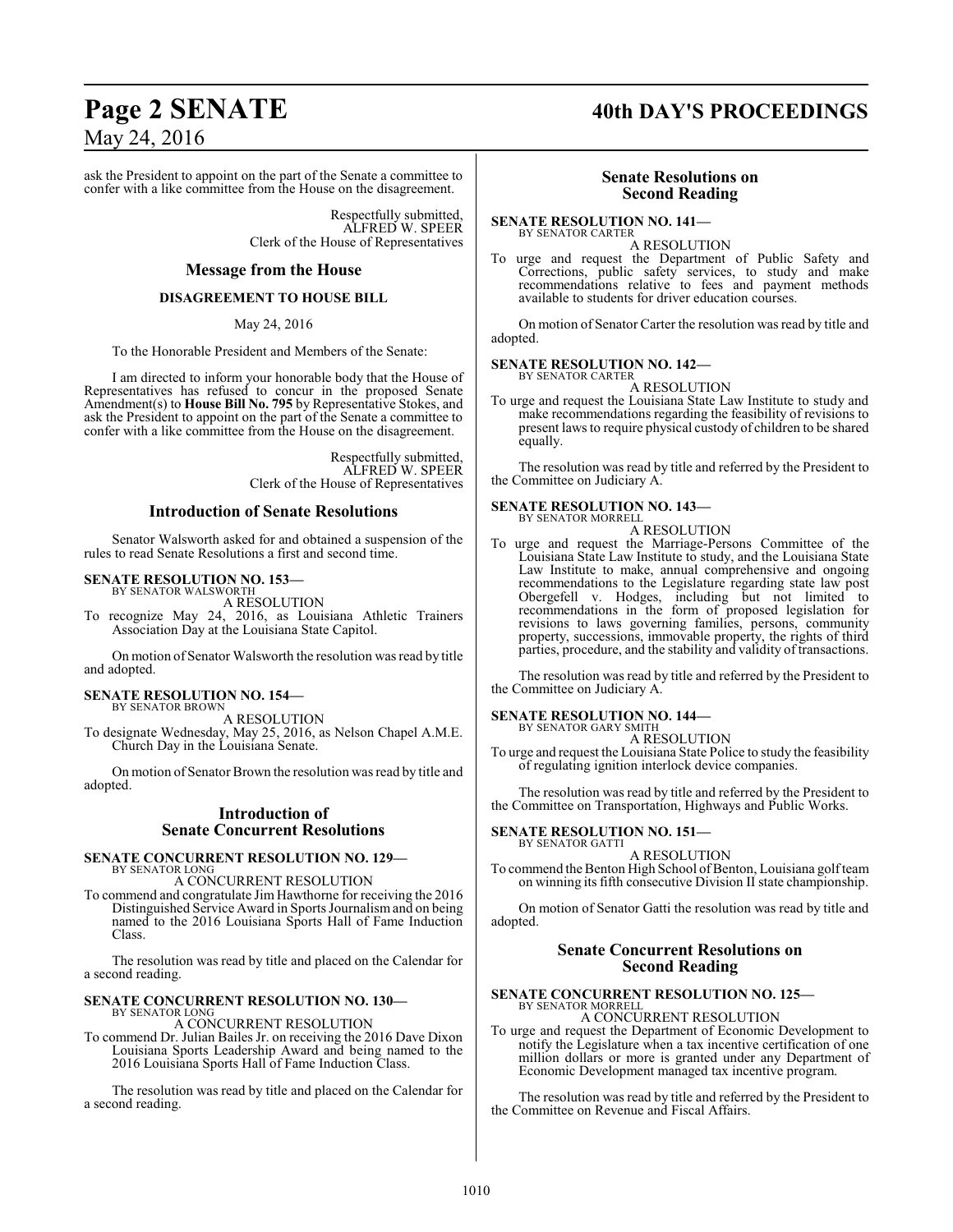# **40th DAY'S PROCEEDINGS Page 3 SENATE**

# May 24, 2016

#### **SENATE CONCURRENT RESOLUTION NO. 127—** BY SENATOR COLOMB

A CONCURRENT RESOLUTION

To request the Senate Committee on Senate and Governmental Affairs and the House Committee on House and Governmental Affairs to meet and function as a joint committee to study the feasibility of conducting committee hearings, briefings, conferences, interim committee meetings, or chamber sessions by video teleconferencing and to study the feasibility of allowing a member to cast a record vote in absentia when a member cannot attend a committee hearing, briefings, conferences, interim committee meetings, or chamber sessions due to disability, illness, or injury.

The resolution was read by title and referred by the President to the Committee on Senate and Governmental Affairs.

#### **SENATE CONCURRENT RESOLUTION NO. 128—** BY SENATOR ALARIO A CONCURRENT RESOLUTION

To express the sincere and heartfelt condolences ofthe Legislature of Louisiana upon the passing of a beloved gentleman and mainstay in Louisiana politics, the Honorable Robert L. "Bobby" Freeman, and to celebrate the legacy of public service he leaves to his community, state, and nation.

The concurrent resolution was read by title. Senator Peacock moved to adopt the Senate Concurrent Resolution.

## **ROLL CALL**

The roll was called with the following result:

#### YEAS

| Mr. President | Fannin      | Perry     |
|---------------|-------------|-----------|
| Allain        | Gatti       | Peterson  |
| Appel         | Hewitt      | Riser     |
| Barrow        | Johns       | Smith, G. |
| Bishop        | Lambert     | Smith, J. |
| Boudreaux     | Long        | Tarver    |
| <b>Brown</b>  | Martiny     | Thompson  |
| Carter        | Milkovich   | Walsworth |
| Chabert       | Mills       | Ward      |
| Colomb        | Mizell      | White     |
| Cortez        | Morrish     |           |
| Erdey         | Peacock     |           |
| Total - 34    |             |           |
|               | <b>NAYS</b> |           |
|               |             |           |

## Total - 0

ABSENT

| Claitor    | LaFleur | Morrell |
|------------|---------|---------|
| Donahue    | Luneau  |         |
| Total $-5$ |         |         |

The Chair declared the Senate adopted the Senate Concurrent Resolution and ordered it sent to the House.

## **Message from the House**

#### **ASKING CONCURRENCE IN HOUSE BILLS AND JOINT RESOLUTIONS**

#### May 23, 2016

To the Honorable President and Members of the Senate:

I am directed to inform your honorable body that the House of Representatives has finally passed and asks your concurrence in the following House Bills and Joint Resolutions:

HB No. 722 HB No. 887 HB No. 1099

Respectfully submitted, ALFRED W. SPEER Clerk of the House of Representatives

## **House Bills and Joint Resolutions on First Reading**

#### **HOUSE BILL NO. 722—**

BY REPRESENTATIVE MORENO AN ACT

To enact R.S. 47:306.4, relative to online hotel sales; to provide for registration of certain dealers using online forums to transact business; to require allocation of existing resources for implementation; to provide for effectiveness; and to provide for related matters.

The bill was read by title and placed on the Calendar for a second reading.

#### **HOUSE BILL NO. 887—**

BY REPRESENTATIVES STEVE CARTER, CARMODY, DAVIS, EDMONDS, FALCONER, FOIL, GISCLAIR, GLOVER, GUINN, HILFERTY, JAMES, LOPINTO, MACK, MARCELLE, PRICE, RICHARD, SCHRODER, SMITH, STOKES, TALBOT, THIBAUT, AND ZERINGUE AN ACT

To enact Part II-D of Chapter 8 of Title 17 of the Louisiana Revised Statutes of 1950, to be comprised ofR.S. 17:1971 through 1976, and R.S. 36:651(D)(9), to create a residential school for certain at-risk students; to provide for a board of directors and a school director; to provide for the powers, duties, and responsibilities of such board and director; to provide for board membership, terms, and compensation; to provide for funding; to provide for definitions; to provide for legislative intent; to provide for effectiveness; and to provide for related matters.

The bill was read by title and placed on the Calendar for a second reading.

#### **HOUSE BILL NO. 1099—**

BY REPRESENTATIVE THIBAUT AN ACT

To enact R.S. 40:1046(J)(9), relative to license fees to produce marijuana for therapeutic use; to establish fees to be assessed by the Department of Agriculture and Forestry for the license to produce marijuana for therapeutic use; to provide for collection and disbursement of the fees; and to provide for related matters.

The bill was read by title and placed on the Calendar for a second reading.

#### **Message from the House**

#### **ASKING CONCURRENCE IN HOUSE CONCURRENT RESOLUTIONS**

#### May 23, 2016

To the Honorable President and Members of the Senate:

I am directed to inform your honorable body that the House of Representatives has finally passed and asks your concurrence in the following House Concurrent Resolutions: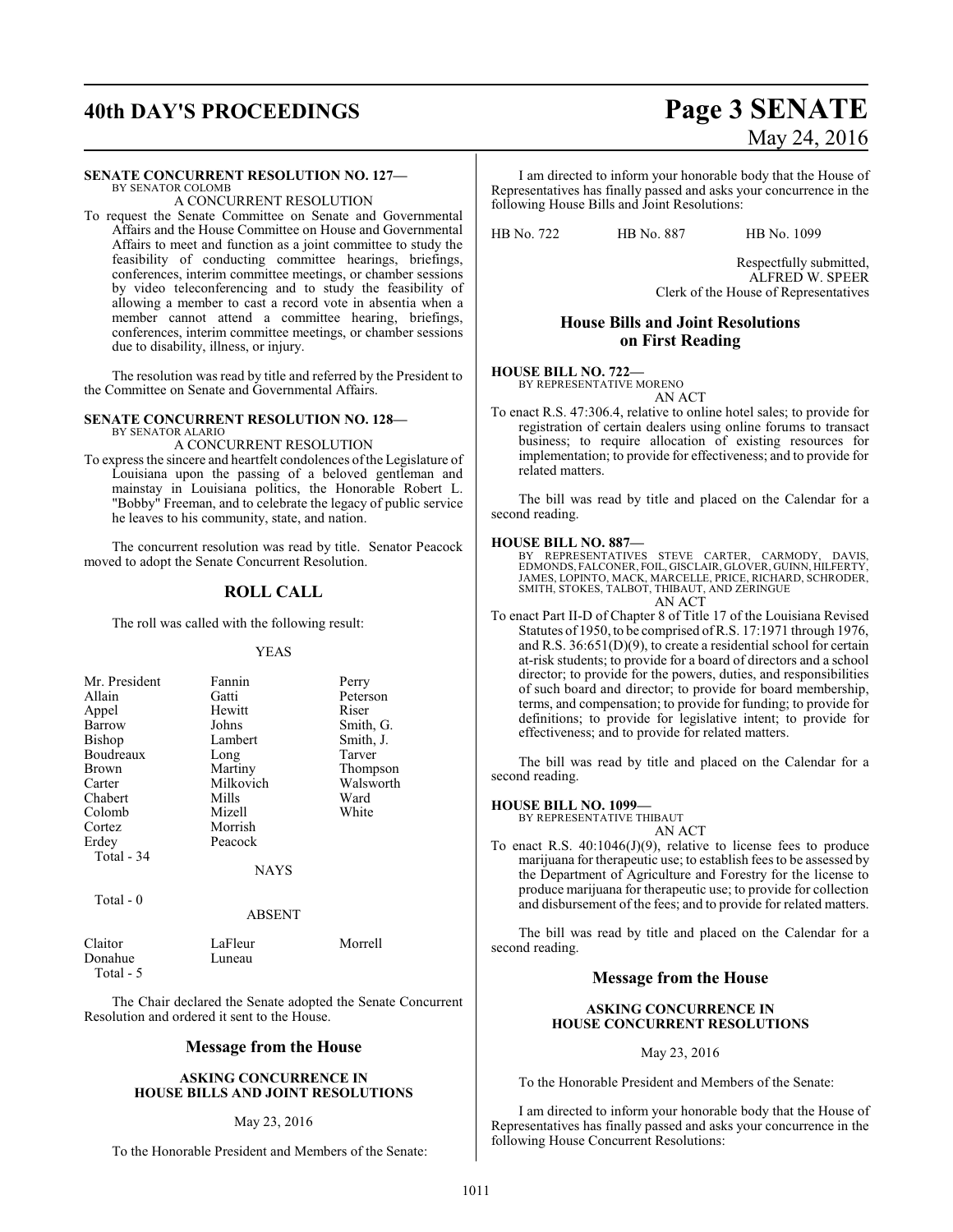HCR No. 102 HCR No. 108

Respectfully submitted, ALFRED W. SPEER Clerk of the House of Representatives

#### **House Concurrent Resolutions on First Reading**

#### **HOUSE CONCURRENT RESOLUTION NO. 102—** BY REPRESENTATIVE LEGER

A CONCURRENT RESOLUTION

To create the Louisiana Juvenile Detention Alternatives Initiative Statewide Leadership Collaborative to oversee the process of implementing the core principles and strategies of the Juvenile Detention Alternatives Initiative (JDAI) statewide to improve public safety and long-term outcomes for youth in Louisiana by safely eliminating the unnecessary or inappropriate use of detention, redirecting public funds to effective youth development endeavors, and identifying and reducing racial and ethnic disparities.

The resolution was read by title and placed on the Calendar for a second reading.

#### **HOUSE CONCURRENT RESOLUTION NO. 108—** BY REPRESENTATIVE HOFFMANN

A CONCURRENT RESOLUTION

To authorize and request the Department of Health and Hospitals to create a Medicaid transformation plan, and to convene a task force to advise the department in the development of the plan.

The resolution was read by title and placed on the Calendar for a second reading.

#### **House Bills and Joint Resolutions on Second Reading**

#### **HOUSE BILL NO. 257—** BY REPRESENTATIVE IVEY

AN ACT

To amend and reenact R.S. 39:94(C)(4)(b), relative to the Budget Stabilization Fund; to except deposits in excess of the expenditure limit from the suspension of required deposits into the Budget Stabilization Fund; to provide for an effective date; and to provide for related matters.

The bill was read by title and referred by the President to the Committee on Finance.

#### **HOUSE BILL NO. 529—**

BY REPRESENTATIVE DANAHAY AN ACT

To amend and reenact R.S. 18:1354(C), relative to the compensation of certain employees of parish custodians of voting machines; to increase the compensation amount paid to deputies of such custodians; and to provide for related matters.

The bill was read by title and referred by the President to the Committee on Senate and Governmental Affairs.

#### **HOUSE BILL NO. 965—**

BY REPRESENTATIVE ROBERT JOHNSON AN ACT

To amend and reenact R.S. 42:1124.3(C)(1), relative to financial disclosure; to change certain disclosure requirements regarding business income from the state or political subdivisions; to require certain specified information regarding contracts with certain businesses and the state or political subdivisions; and to provide for related matters.

The bill was read by title and referred by the President to the Committee on Senate and Governmental Affairs.

# Page 4 **SENATE** 40th DAY'S PROCEEDINGS

### **House Concurrent Resolutions on Second Reading**

#### **HOUSE CONCURRENT RESOLUTION NO. 3—** BY REPRESENTATIVE IVEY

A CONCURRENT RESOLUTION

To direct the commissioner of administration to change the expenditure limit for Fiscal Year 2016-2017.

The resolution was read by title and referred by the President to the Committee on Finance.

#### **HOUSE CONCURRENT RESOLUTION NO. 105—** BY REPRESENTATIVE HAVARD

A CONCURRENT RESOLUTION

To create the Special Permit Task Force to study and make recommendations regarding special permits issued by the Department ofTransportation and Development for oversize and overweight truck movement on state highways.

The resolution was read by title and referred by the President to the Committee on Transportation, Highways and Public Works.

## **HOUSE CONCURRENT RESOLUTION NO. 112—** BY REPRESENTATIVE CARPENTER A CONCURRENT RESOLUTION

To urge and request the Capital Area Human Services District to conduct a study of systems for providing appropriate mental health and behavioral health treatment in the capital region as an alternative to hospitalization or detention in jails or other correctional facilities of persons in mental health or behavioral health crisis, and to report findings of the study to the Capital Region Legislative Delegation and the legislative committees on health and welfare.

The resolution was read by title and referred by the President to the Committee on Health and Welfare.

#### **HOUSE CONCURRENT RESOLUTION NO. 138—** BY REPRESENTATIVE BAGLEY

A CONCURRENT RESOLUTION

To commend Logansport, Louisiana, and the Logansport Lions Club for their Christmas fundraiser and Christmas Pageant Tour.

The resolution was read by title. Senator Milkovich moved to concur in the House Concurrent Resolution.

#### **ROLL CALL**

The roll was called with the following result:

#### YEAS

| Mr. President | Erdey         | Morrish   |
|---------------|---------------|-----------|
| Allain        | Fannin        | Peacock   |
| Appel         | Gatti         | Perry     |
| Barrow        | Hewitt        | Peterson  |
| Bishop        | Johns         | Riser     |
| Boudreaux     | Lambert       | Smith, G. |
| Brown         | Long          | Smith, J. |
| Carter        | Martiny       | Tarver    |
| Chabert       | Milkovich     | Thompson  |
| Claitor       | Mills         | Walsworth |
| Colomb        | Mizell        | Ward      |
| Cortez        | Morrell       | White     |
| Total - 36    |               |           |
|               | <b>NAYS</b>   |           |
| Total $-0$    |               |           |
|               | <b>ABSENT</b> |           |
| Donahue       | LaFleur       | Luneau    |

Total - 3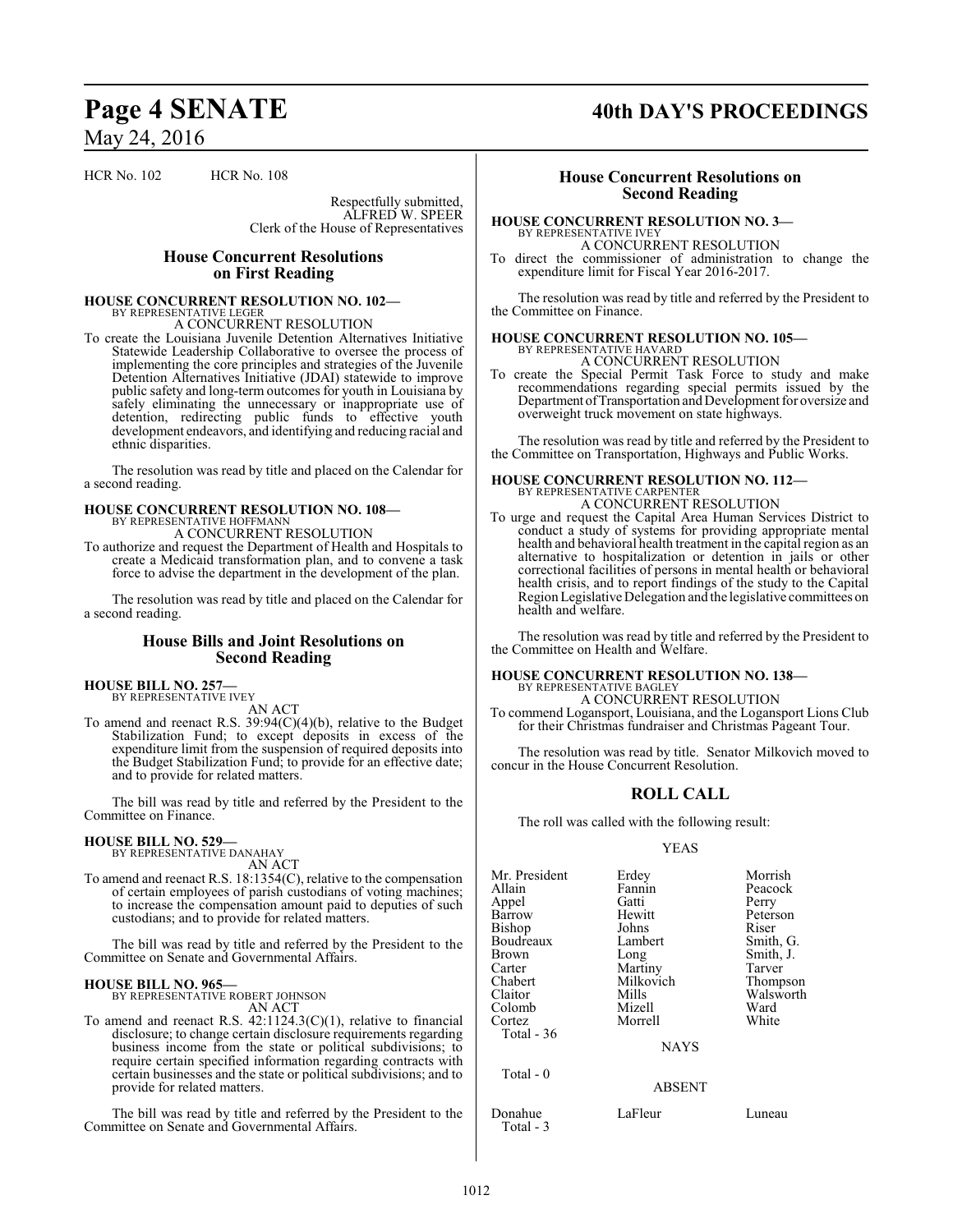# **40th DAY'S PROCEEDINGS Page 5 SENATE**

The Chair declared the Senate concurred in the House Concurrent Resolution and ordered it returned to the House.

#### **HOUSE CONCURRENT RESOLUTION NO. 140—** BY REPRESENTATIVE LEGER

A CONCURRENT RESOLUTION

To express the condolences of the Legislature of Louisiana upon the death of former state representative and lieutenant governor Robert L. "Bobby" Freeman.

The resolution was read by title. Senator Peacock moved to concur in the House Concurrent Resolution.

#### **ROLL CALL**

The roll was called with the following result:

#### YEAS

| Mr. President | Erdey       | Morrish   |
|---------------|-------------|-----------|
| Allain        | Fannin      | Peacock   |
| Appel         | Gatti       | Perry     |
| Barrow        | Hewitt      | Peterson  |
| Bishop        | Johns       | Riser     |
| Boudreaux     | Lambert     | Smith, G. |
| <b>Brown</b>  | Long        | Smith, J. |
| Carter        | Martiny     | Tarver    |
| Chabert       | Milkovich   | Thompson  |
| Claitor       | Mills       | Walsworth |
| Colomb        | Mizell      | Ward      |
| Cortez        | Morrell     | White     |
| Total - 36    |             |           |
|               | <b>NAYS</b> |           |
| Total - 0     |             |           |

#### ABSENT

| Donahue   | LaFleur | Luneau |
|-----------|---------|--------|
| Total - 3 |         |        |
|           |         |        |

The Chair declared the Senate concurred in the House Concurrent Resolution and ordered it returned to the House.

# **HOUSE CONCURRENT RESOLUTION NO. 142—** BY REPRESENTATIVES JEFFERSON AND PIERRE

A CONCURRENT RESOLUTION

To commend Alpha Phi Alpha Fraternity, Incorporated, upon the celebration of its upcoming one hundred tenth anniversary as an organization and designate Tuesday, May 24, 2016, as Alpha Phi Alpha Day at the state capitol.

The resolution was read by title. Senator Bishop moved to concur in the House Concurrent Resolution.

#### **ROLL CALL**

The roll was called with the following result:

#### YEAS

| Mr. President | Erdey     | Peacock   |
|---------------|-----------|-----------|
| Allain        | Fannin    | Perry     |
| Appel         | Hewitt    | Peterson  |
| Barrow        | Johns     | Riser     |
| Bishop        | Lambert   | Smith, G. |
| Boudreaux     | Long      | Smith, J. |
| <b>Brown</b>  | Martiny   | Tarver    |
| Carter        | Milkovich | Thompson  |
| Chabert       | Mills     | Walsworth |
| Claitor       | Mizell    | Ward      |
| Colomb        | Morrell   | White     |
| Cortez        | Morrish   |           |
| Total - 35    |           |           |

# May 24, 2016

**NAYS** 

ABSENT

Donahue LaFleur Total - 4

Total - 0

Luneau

The Chair declared the Senate concurred in the House Concurrent Resolution and ordered it returned to the House.

#### **Appointment of Conference Committee on Senate Bill No. 309**

The President of the Senate appointed the following members to confer with a like committee from the House to consider the disagreement on **Senate Bill No. 309**:

> Senators Claitor, Mills and Barrow.

#### **Appointment of Conference Committee on House Bill No. 81**

The President of the Senate appointed to the Conference Committee on **House Bill No. 81** the following members of the Senate:

> Senators Peterson, Mizell and Bishop.

#### **Appointment of Conference Committee on House Bill No. 218**

The President of the Senate appointed to the Conference Committee on **House Bill No. 218** the following members of the Senate:

> Senators Morrell, Morrish and Carter.

#### **Reports of Committees**

The following reports of committees were received and read:

#### **REPORT OF COMMITTEE ON**

#### **ENVIRONMENTAL QUALITY**

Senator Michael A. Walsworth, Chairman on behalf of the Committee on Environmental Quality, submitted the following report:

#### May 24, 2016

To the President and Members of the Senate:

I am directed by your Committee on Environmental Quality to submit the following report:

## **SENATE CONCURRENT RESOLUTION NO. 101—** BY SENATOR WALSWORTH A CONCURRENT RESOLUTION

To urge and request the Department of Environmental Quality to study the removal of Reid vapor pressure gasoline requirements in Ascension, Beauregard, Calcasieu, East Baton Rouge,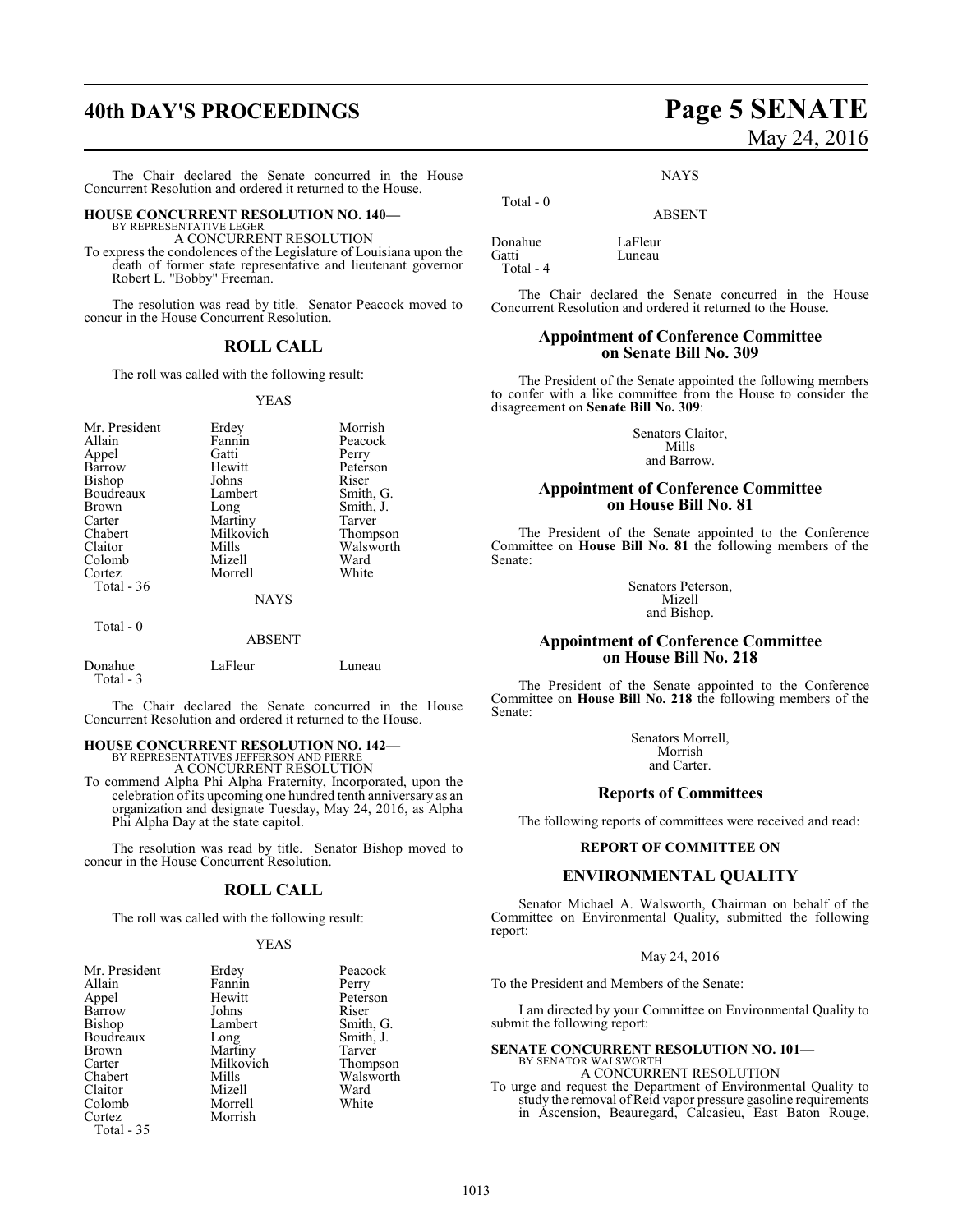# **Page 6 SENATE 40th DAY'S PROCEEDINGS**

## May 24, 2016

Iberville, Jefferson, Lafayette, Lafourche, Livingston, Orleans, Pointe Coupee, St. Bernard, St. Charles, St. James, St. Mary, and West Baton Rouge parishes.

Reported favorably.

#### **SENATE CONCURRENT RESOLUTION NO. 102—** BY SENATOR WALSWORTH

A CONCURRENT RESOLUTION

To urge and request the Department of Environmental Quality to study including above ground bulk storage facilities in the Motor Fuels Underground Storage Tank Trust Fund.

Reported favorably.

# **HOUSE CONCURRENT RESOLUTION NO. 118—** BY REPRESENTATIVE REYNOLDS

A CONCURRENT RESOLUTION

To direct the Department of Environmental Quality to conduct environmental testing on the conditions present when munitions are disposed of by the process of open burning and open detonation, report results, and form a dialogue committee.

Reported favorably.

**HOUSE BILL NO. 631—** BY REPRESENTATIVE MIGUEZ AN ACT

To amend and reenact R.S. 30:2412(5), (6.1), and (19) and to enact R.S. 30:2418(O)(5), relative to waste tires; to provide for definitions; to provide for fees levied on certain tires; to provide for delinquent fees for failing to timely remit fees and to report; to dedicate revenue collected; to provide for an effective date; and to provide for related matters.

Reported favorably.

Respectfully submitted, MICHAEL A. WALSWORTH Chairman

#### **REPORT OF COMMITTEE ON**

#### **JUDICIARY A**

Senator Rick Ward III, Chairman on behalf of the Committee on Judiciary A, submitted the following report:

#### May 24, 2016

To the President and Members of the Senate:

I am directed by your Committee on Judiciary A to submit the following report:

#### **SENATE CONCURRENT RESOLUTION NO. 100—**

BY SENATOR BISHOP A CONCURRENT RESOLUTION

To urge and request the Louisiana State Law Institute to study the feasibility of revising state law enacted in Act No. 379 of the 2015 Regular Session of the Legislature to account for the financial burden of continuing child support awards for adult children with disabilities places on elderly parents.

Reported favorably.

## **SENATE BILL NO. 120—** BY SENATOR MARTINY

AN ACT

To enact R.S. 13:51, relative to certain judicial salaries; to provide for salary increases for judges of the courts of appeal as recommended by the Judicial Compensation Commission; and to provide for related matters.

Reported with amendments.

#### **HOUSE BILL NO. 146—**

BY REPRESENTATIVES MORENO, EDMONDS, AND AMEDEE AN ACT

To enact Code of Criminal Procedure Article 895(O), relative to limitations of liability for court-approved mentors; to provide a limitation of liability to certain persons mentoring offenders on probation; to provide a limitation of liability for the court, and court officers, agents, and employees; to provide definitions; and to provide for related matters.

Reported with amendments.

### **HOUSE BILL NO. 600—**

BY REPRESENTATIVE LEGER AN ACT

To amend and reenact R.S. 13:2492(A), (B), (D), (E), and (F), 2493(A), (B), and (C), 2495(B), 2495.1(A), 2496(A), 2496.2(A), 2496.3(F) and (G)(3), 2497(A), 2498, 2499, 2500.1(A), 2500.2, and 2501 and to repeal R.S. 13:2493(G) and 2496.1, relative to the Municipal and Traffic Court of New Orleans; to provide for divisions of court; to provide for qualifications of judges; to provide for the number of judgeships; to provide for the salaries of judges; to provide relative to the appointment of ad hoc judges; to provide relative to court reporters and other court employees; to provide relative to law enforcement; to provide for an effective date; and to provide for related matters.

Reported favorably.

## **HOUSE BILL NO. 1163— (Substitute for House Bill No. 720 by Representative Garofalo)**<br>BY REPRESENTATIVE GAROFALO

AN ACT

To amend and reenact R.S. 13:844(D)(2), relative to clerks of courts; to provide for recordation requirements; to provide relative to noncompliance of recordation requirements; to remove noncompliance fees; to impose certain restrictions; to provide relative to the effect of recordation of certain instruments; and to provide for related matters.

Reported favorably.

Respectfully submitted, RICK WARD III Chairman

#### **REPORT OF COMMITTEE ON**

#### **JUDICIARY B**

Senator GaryL. Smith Jr., Chairman on behalf ofthe Committee on Judiciary B, submitted the following report:

#### May 24, 2016

To the President and Members of the Senate:

I am directed by your Committee on Judiciary B to submit the following report:

**SENATE BILL NO. 241—** BY SENATOR MILKOVICH

AN ACT

To amend and reenact R.S. 13:5713(J), relative to duty to hold autopsies and investigations; to provide relative to autopsy records, writings, and documents and coroner reports; to provide relative to persons authorized to receive autopsy records, writings, and documents and coroner reports; to provide with respect to authorization of family members and next of kin to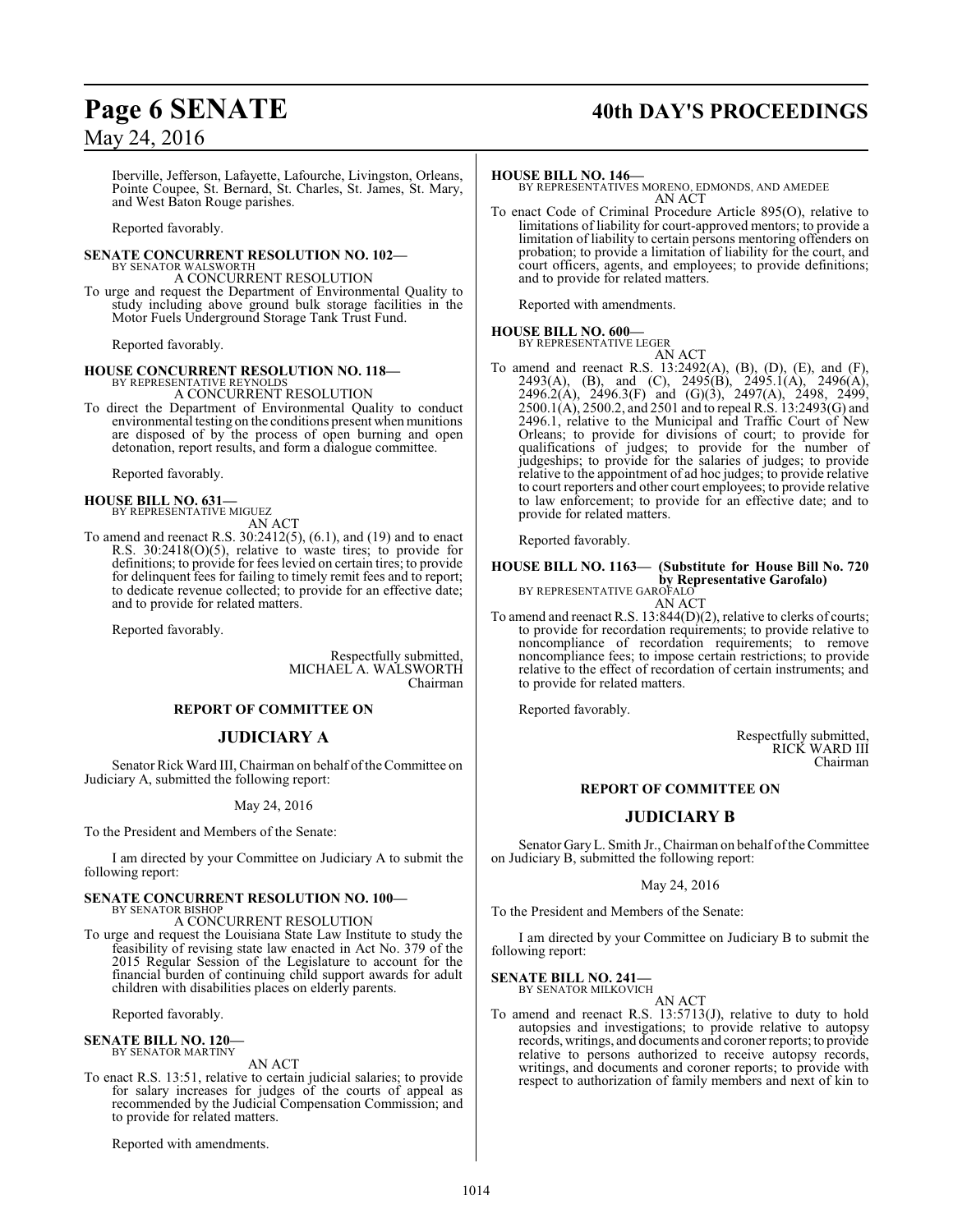# **40th DAY'S PROCEEDINGS Page 7 SENATE**

# May 24, 2016

receive autopsy records, writings, and documents and coroner reports; and to provide for related matters.

Reported with amendments.

#### **SENATE BILL NO. 403—** BY SENATOR MORRISH

AN ACT

To amend and reenact R.S. 40:2852(D) and (E), relative to facilities providing housing or temporary residence for individuals arrested for commission of a crime; to remove accreditation requirement; and to provide for related matters.

Reported with amendments.

# **HOUSE CONCURRENT RESOLUTION NO. 69—** BY REPRESENTATIVE LEGER

A CONCURRENT RESOLUTION

To authorize and direct the continuation of the Louisiana Justice Reinvestment Task Force under the jurisdiction of the Louisiana Sentencing Commission and the Department of Public Safety and Corrections, to provide for the membership, powers, and duties of the task force, and to require the task force to report its findings.

Reported favorably.

**HOUSE BILL NO. 135—** BY REPRESENTATIVES TERRY LANDRY AND SMITH AN ACT

To enact R.S. 46:56.1, relative to records of persons prohibited from possessing firearms; to provide relative to determinations which would prohibit persons frompossessing, shipping, transporting, or receiving firearms pursuant to state and federal law; to require the submission of certain records to the Louisiana Supreme Court; to provide that the release of such information does not violate patient confidentiality; and to provide for related matters.

Reported favorably.

**HOUSE BILL NO. 264—** BY REPRESENTATIVE MACK

AN ACT To enact R.S. 15:574.4(F), relative to juvenile parole eligibility; to provide for parole eligibility for juveniles sentenced to life imprisonment without the possibility of parole for certain homicide offenses; to provide for conditions; and to provide for related matters.

Reported favorably.

#### **HOUSE BILL NO. 689—**

BY REPRESENTATIVE JONES

AN ACT

To amend and reenact R.S. 13:2005.1, 2488.7, and 2488.77 and to enact R.S. 13:2005(D) and (E), relative to city courts; to provide for the city courts of New Iberia, Franklin, Breaux Bridge, and Morgan City; to provide for the creation of Indigent Defender Fund Boards in those city courts; to provide for membership; to provide relative to fees collected for purposes of indigent defense; to deposit a portion of those fees into a special fund; and to provide for related matters.

Reported with amendments.

#### **HOUSE BILL NO. 710—** BY REPRESENTATIVE HOLLIS

AN ACT

To amend and reenact R.S.  $47:843(D)(1)$ ,  $847(A)$  and  $(D)(1)$ , and 849(B) and (C), relative to tobacco; to provide for requirements relative to stamped and unstamped cigarettes; to provide relative to the time period in which cigarettes must be stamped; to provide relative to the inventory or stock of certain cigarettes; to provide relative to prima facie evidence of a violation; to provide for requirements relative to products not listed on the attorney general's state directory; and to provide for related matters.

Reported favorably.

#### **HOUSE BILL NO. 992—** BY REPRESENTATIVE CONNICK

AN ACT To amend and reenact R.S.  $15:541(2)(c)$ , (k) through (q) and  $(25)(n)$ and to enact R.S.  $15:541(2)(r)$  and  $(25)(0)$ , relative to the registration of sex offenders; to provide relative to registration and notification requirements imposed on sex offenders; to amend the definitions of "aggravated offense" and "sexual offense against a victim who is a minor"; and to provide for related matters.

Reported favorably.

#### **HOUSE BILL NO. 1008—**

BY REPRESENTATIVE CONNICK AN ACT

To amend and reenact R.S. 15:543.1, relative to sex offender notification and registration requirements; to modify the notification form issued to sex offenders by courts to reflect statutory changes; to make technical changes to the form; and to provide for related matters.

Reported favorably.

Respectfully submitted, GARY L. SMITH JR. Chairman

#### **REPORT OF COMMITTEE ON**

#### **JUDICIARY C**

Senator Dan Claitor, Chairman on behalf of the Committee on Judiciary C, submitted the following report:

#### May 24, 2016

To the President and Members of the Senate:

I am directed by your Committee on Judiciary C to submit the following report:

#### **HOUSE BILL NO. 19—**

BY REPRESENTATIVE DWIGHT

AN ACT To amend and reenact R.S. 14:337(A), (D), and (E) and to enact R.S.  $14:337(B)(3)(d)$  and  $(4)(e)$ , relative to unlawful use of an unmanned aircraft system; to prohibit use of an unmanned aircraft system to conduct surveillance of, gather evidence or collect information about, or photographically or electronically record a school, school premises, or correctional facilities; to provide with respect to elements of the crime; to provide for exceptions; to provide for applicability; to provide criminal penalties; to provide relative to the definitions of school and school premises; and to provide for related matters.

Reported favorably.

**HOUSE BILL NO. 635—**

BY REPRESENTATIVE HUNTER

- AN ACT
- To amend and reenact R.S. 14:283(A)(1), 283.1(A), and 284(B) and to enact R.S. 14:283(G), 283.1(C), and  $284(D)$ , relative to crimes affecting public morals; to amend crimes involving the observation and invasion of privacy of another to include the use of unmanned aircraft systems; to define unmanned aircraft systems; and to provide for related matters.

Reported favorably.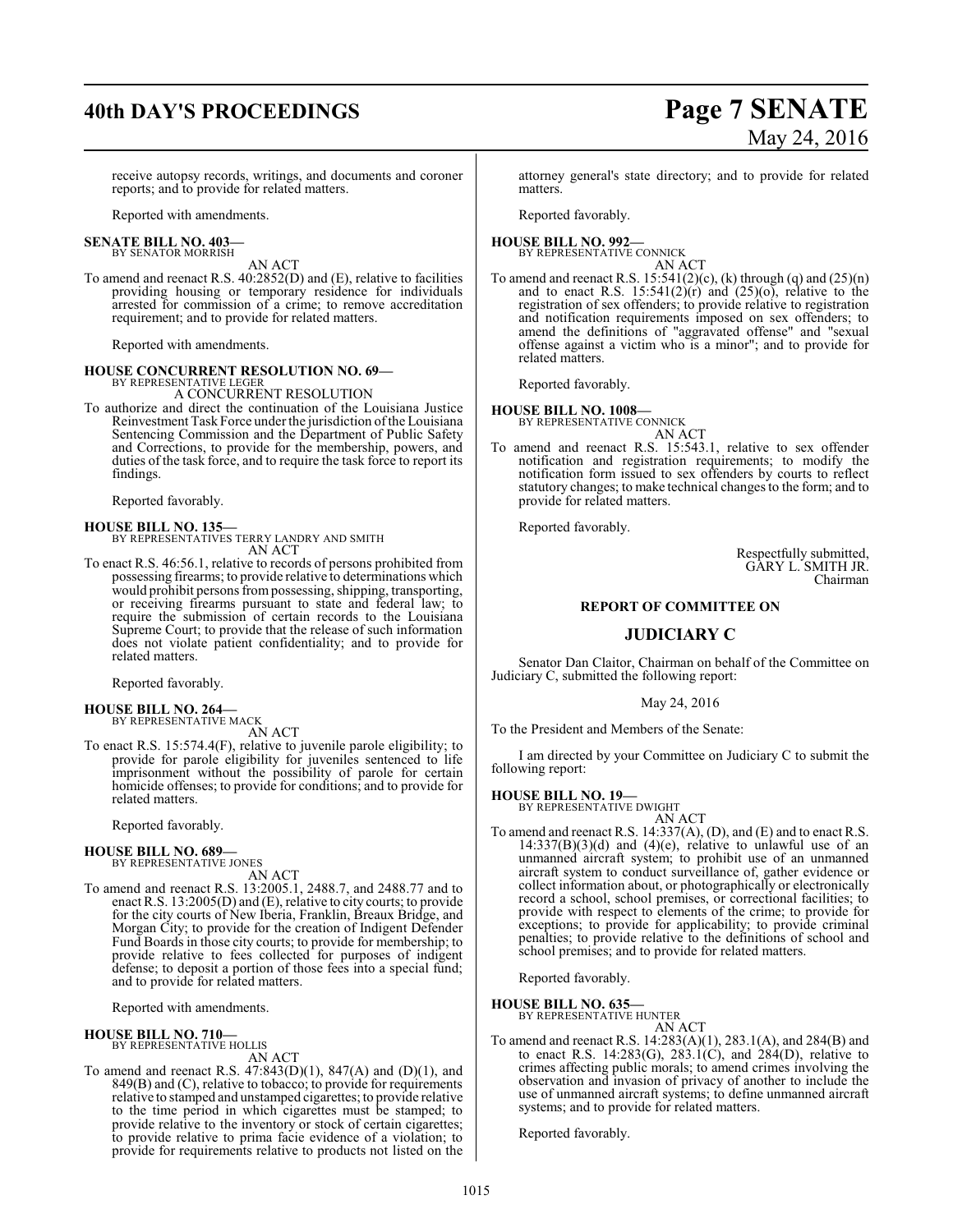# **Page 8 SENATE 40th DAY'S PROCEEDINGS**

May 24, 2016

#### **HOUSE BILL NO. 1155— (Substitute for House Bill No. 176 by Representative Hodges)**

BY REPRESENTATIVES HODGES, ADAMS, AMEDEE, BACALA,<br>BAGLEY,BAGNERIS,BARAS,BERTHELOT,BROADWATER,TERRY<br>BROWN,CARMODY,COUSSAN,COX,DAVIS,DEVILLIER,FALCONER,<br>GRAOFALO, GISCLAIR, GUINN, HAVARD, HAZEL, HENRY, HILL<br>HOFFMANN, HORTON,

AN ACT

To enact R.S. 40:1379.3.2, relative to concealed handgun permits; to provide for the issuance of temporary concealed firearms permit; to authorize the temporary carrying of a concealed handgun without a permit for persons who have obtained a domestic abuse protective order; to provide for applicability; to provide for the application process; to provide relative to the effects of obtaining such a permit; to provide for time limitations; to provide relative to the payment of a fee; to provide for rulemaking; and to provide for related matters.

Reported favorably.

Respectfully submitted, DAN CLAITOR Chairman

#### **REPORT OF COMMITTEE ON**

### **SENATE AND GOVERNMENTAL AFFAIRS**

Senator Karen Carter Peterson, Chairman on behalf of the Committee on Senate and Governmental Affairs, submitted the following report:

May 24, 2016

To the President and Members of the Senate:

I am directed by your Committee on Senate and Governmental Affairs to submit the following report:

#### **HOUSE BILL NO. 78—** BY REPRESENTATIVE PEARSON

AN ACT

To enact R.S. 42:1124.2.1(A)(4), relative to financial disclosure; to require certain public employees in specified positions with state and statewide retirement systems to file financial disclosure statements; to provide for penalties; and to provide for related matters.

Reported favorably.

#### **HOUSE BILL NO. 144—**

BY REPRESENTATIVE GREGORY MILLER AN ACT

To amend and reenact R.S. 42:1124(E) and 1124.2(E), relative to personal financial disclosure; to remove provisions requiring an affidavit; to provide for a certification; and to provide for related matters.

Reported favorably.

#### **HOUSE BILL NO. 198—**

BY REPRESENTATIVES PYLANT AND MACK AN ACT

To enact R.S. 24:202(A)(24) and (25), relative to the council of the Louisiana State Law Institute; to provide for the ex officio membership of the council; and to provide for related matters.

Reported favorably.

#### **HOUSE BILL NO. 459—**

BY REPRESENTATIVE DANAHAY A JOINT RESOLUTION

Proposing to amend Article XI, Section 5 of the Constitution of Louisiana, to provide relative to registrars of voters; to provide that the manner of appointment of registrars is as provided by law; to require the qualifications for registrars to be provided by law; to provide for submission of the proposed amendment to the electors; and to provide for related matters.

Reported favorably.

**HOUSE BILL NO. 471—** BY REPRESENTATIVE DANAHAY AN ACT

To amend and reenact R.S. 18:52, relative to the office of registrar of voters; to provide qualifications for registrars of voters and applicants for the office of registrar of voters; to provide definitions; and to provide for related matters.

Reported favorably.

**HOUSE BILL NO. 518—** BY REPRESENTATIVE BROADWATER AN ACT

To enact R.S. 44:4(51), relative to information regarding the fitness of a person to receive or to continue to hold a certificate issued by the Board of Examiners of Certified Shorthand Reporters; to exempt from the Public Records Law certain records of the board concerning the fitness of a person to receive or to continue to hold a certificate; and to provide for related matters.

Reported favorably.

#### **HOUSE BILL NO. 585—**

BY REPRESENTATIVE BROADWATER AN ACT

To enact R.S.24:55(D)(3) and R.S. 49:76(D)(3), relative to lobbying; to provide relative to reporting; to provide for prohibitions; to provide for penalties; and to provide for related matters.

Reported favorably.

# **HOUSE BILL NO. 711—** BY REPRESENTATIVE SHADOIN

AN ACT

To amend and reenact R.S. 24:513(G), relative to audit reports issued by the legislative auditor; to authorize the issuance of a temporary restraining order or injunctive relief barring the release of an audit report; to provide for appeals; and to provide for related matters.

Reported favorably.

**HOUSE BILL NO. 727—**

BY REPRESENTATIVE GREGORY MILLER AN ACT

To amend and reenact R.S. 24:53(F)(1) and (H), R.S. 33:9664(D)(1) and  $(F)$ , and R.S. 49:74 $(D)(1)$  and  $(F)$ , relative to lobbyist disclosure; to provide relative to the filing of certain supplemental reports during the registration renewal period; and to provide for related matters.

Reported favorably.

#### **HOUSE BILL NO. 898—**

BY REPRESENTATIVE GREGORY MILLER AN ACT

To amend and reenact R.S. 18:1505.2(I)(6), relative to the use of campaign funds; to redefine the term "motor vehicle" for purposes of the prohibition on the purchase of motor vehicles with campaign funds; and to provide for related matters.

Reported favorably.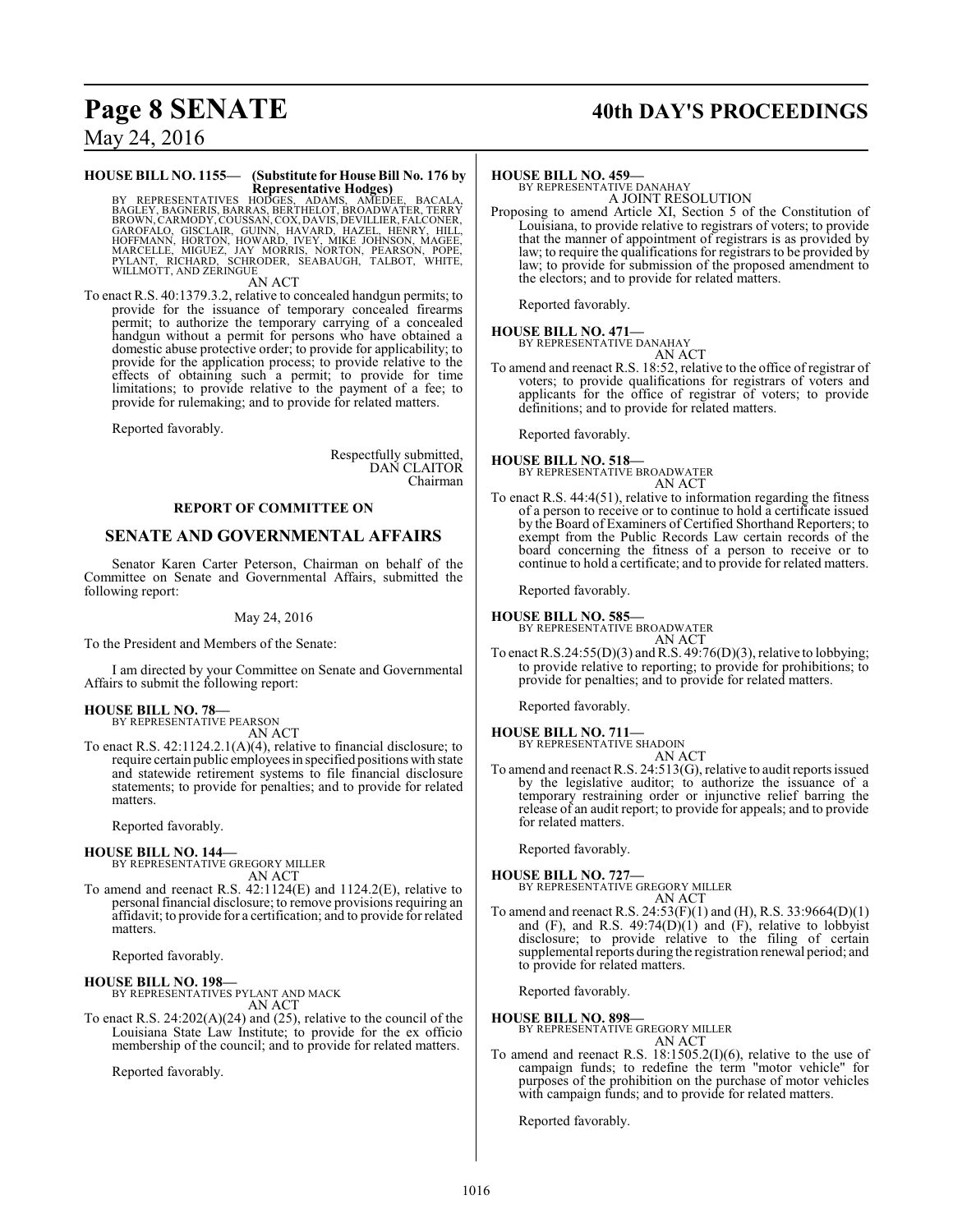# **40th DAY'S PROCEEDINGS Page 9 SENATE**

# May 24, 2016

**HOUSE BILL NO. 947—**

BY REPRESENTATIVES POPE, AMEDEE, BAGLEY, BOUIE, CONNICK,<br>COX, DAVIS, EDMONDS, EMERSON, GAROFALO, GUINN, LANCE<br>HARRIS,HENRY,HENSGENS,HILFERTY,HILL,HOFFMANN,HORTON,<br>IVEY, MIKE JOHNSON, JONES, LEBAS, LOPINTO, MAGEE, MIGUEZ,<br>G AN ACT

To amend and reenact R.S. 17:7(22) and to enact R.S. 17:7(33) and R.S. 36:254(A)(15), 474(A)(13), and 645(A)(9), relative to reporting of information to the legislature concerning the administration of certain state departments; to provide for duties of the secretary of the Department of Health and Hospitals, the secretary of the Department of Children and Family Services, the state superintendent of education, and the State Board of Elementary and Secondary Education; to require these entities to report to the legislature certain information concerning organizational matters and staff salaries; to specify the period for reporting of such information; to provide for technical corrections; and to provide for related matters.

Reported with amendments.

Respectfully submitted, KAREN CARTER PETERSON Chairwoman

### **Senate Bills and Joint Resolutions on Second Reading Reported by Committees**

#### **SENATE BILL NO. 325—** BY SENATOR CLAITOR

AN ACT

To amend and reenact R.S. 13:992.1(A) and (C)(4), relative to the Judicial Building Fund; to provide for the application of certain court costs and service charges in the Nineteenth Judicial District; to provide for an effective date; and to provide for related matters.

Reported with amendments by the Committee on Finance.

#### **SENATE COMMITTEE AMENDMENTS**

Amendments proposed by Senate Committee on Finance to Original Senate Bill No. 325 by Senator Claitor

#### AMENDMENT NO. 1

On page 1, line 15, after "shall" delete the remainder of the line and insert the following: "not apply to cases involving juvenile and family"

On motion of Senator Allain, the committee amendment was adopted. The amended bill was read by title, ordered engrossed and passed to a third reading.

#### **SENATE BILL NO. 407—** BY SENATOR MILKOVICH

AN ACT

To enact R.S. 39:1567(B)(4) and (F), relative to certain contract reporting requirements; to provide for reporting certain contract information on the Internet; to provide for the creation of the Contract Services Joint Legislative Task Force; to provide for the membership of the task force; to provide for the duties of the task force; to provide for an effective date; and to provide for related matters.

Reported with amendments by the Committee on Finance.

#### **SENATE COMMITTEE AMENDMENTS**

Amendments proposed by Senate Committee on Finance to Original Senate Bill No. 407 by Senator Milkovich

#### AMENDMENT NO. 1

On page 1, line 13, delete "**The**" and insert the following: "**Information on all contracts and the**"

AMENDMENT NO. 2

On page 2, line 7, change "**shall review**" to "**is authorized to review**"

#### AMENDMENT NO. 3

On page 2, line 9, after "**1950.**", delete the remainder of the line and insert the following: "**The task force may review the processes by which these contracts are negotiated, drafted, procured, and executed. Additionally, the task force may study any other contracts determined to be relevant to the mission of the task force.**"

#### AMENDMENT NO. 4

On page 2, at the beginning of line 10, change "**quarterly. The**" to "**(3) The**"

AMENDMENT NO. 5

On page 2, between lines 14 and 15, insert the following: "**(4) The task force shall not meet more than five calendar days in any fiscal year.**"

#### AMENDMENT NO. 6

On page 2, at the beginning of line 15, change "**(3)**" to "**(5)**"

On motion of Senator Allain, the committee amendment was adopted. The amended bill was read by title, ordered engrossed and passed to a third reading.

#### **House Bills and Joint Resolutions on Second Reading Reported by Committees**

#### **HOUSE BILL NO. 14—** BY REPRESENTATIVE PEARSON

AN ACT To amend and reenact R.S. 11:181(A)(introductory paragraph), (B)(introductory paragraph), and  $(E)$ , 511(1), 822 $\overline{(A)}(5)$ ,  $1162(A)(2)$ ,  $1302(A)(6)$  and (7),  $1471(A)$  and (C),  $1541$ ,  $1651(B)(1)$ ,  $1821(B)(5)$ ,  $1981(B)$ ,  $2091(B)(1)$ ,  $2173(A)$ (introductory paragraph),  $2225(A)(2)(a)$ , and  $2260(A)(2)(d)$  and to enact R.S. 11:2173(A)(7) and (8), relative to boards of trustees of the state and statewide retirement systems, plans, and funds; to authorize certain officers of the legislature to be trustees on such boards; to authorize appointment of designees; and to provide for related matters.

Reported favorably by the Committee on Retirement. The bill was read by title and referred to the Legislative Bureau.

#### **HOUSE BILL NO. 32—**

BY REPRESENTATIVES JONES, ARMES, BACALA, BAGILEY, BILLIOT, TERRICOT, TERNICOT, FRANKLIN, GARPENTER, ROBBY CARTÉR, TERNICIOT, FRANKLIN, GAINES, HALL, HAZEL, HILL, HOWARD, HUNTER, LANDRY, MARCK, MAGEE, MARCELLE, MCFARLAND, M

AN ACT To enact R.S. 11:542.2, 883.4, 1145.3, and 1331.2, relative to state retirement system experience accounts; to debit funds from such accounts to pay a benefit increase to certain retirees and beneficiaries of state systems; to provide qualifications for receipt of such payments; to provide relative to the amount of such payments; and to provide for related matters.

Reported with amendments by the Committee on Retirement.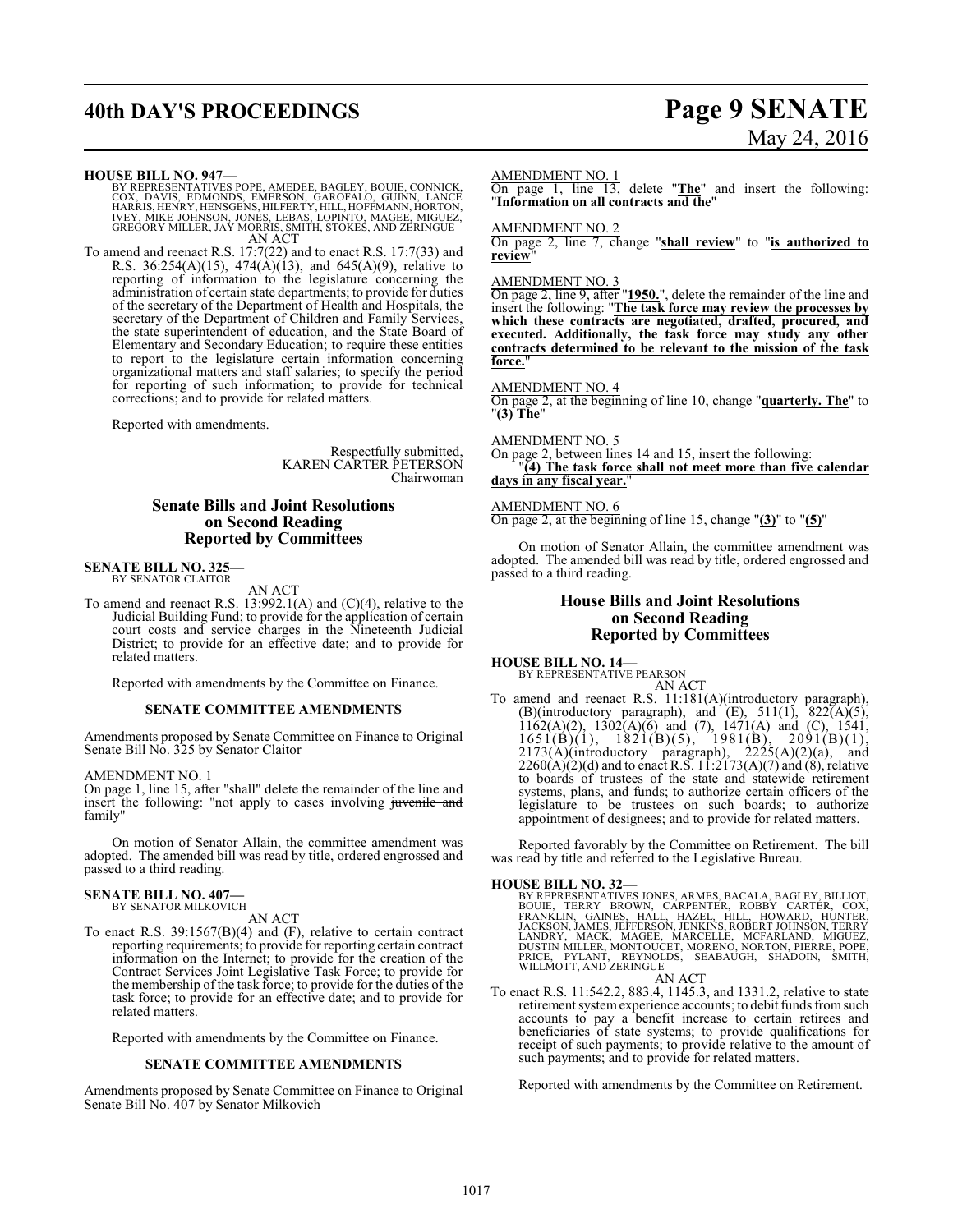# **Page 10 SENATE 40th DAY'S PROCEEDINGS**

#### **SENATE COMMITTEE AMENDMENTS**

Amendments proposed by Senate Committee on Retirement to Reengrossed House Bill No. 32 by Representative Jones

#### AMENDMENT NO. 1

On page 5, delete line 3, and insert, "least age sixty-five and who retired on or before June 30, 2001."

On motion of Senator Peacock, the committee amendment was adopted. The amended bill was read by title and recommitted to the Committee on Finance.

#### **HOUSE BILL NO. 37—** BY REPRESENTATIVE JONES

AN ACT To amend and reenact R.S. 11:1821(B)(1), (2), (6), and (7), (C), and (E) and 1842 and to enact R.S.  $11:1823(A)(22)$ , relative to the board of trustees of the Municipal Employees' Retirement System; to grant certain trustees and their designees the authority to vote; to provide relative to qualifications for service as an elected trustee; to provide for term duration; to provide for submission of reports to the legislature; to provide for trustee compensation; to provide for expenditure of system funds; to prohibit trustees from accepting certain things of economic value; and to provide for related matters.

Reported with amendments by the Committee on Retirement.

#### **SENATE COMMITTEE AMENDMENTS**

Amendments proposed by Senate Committee on Retirement to Reengrossed House Bill No. 37 by Representative Jones

#### AMENDMENT NO. 1

On page 2, delete lines 15 and 16 and insert the following: "for a period of six years. No person who has been elected to serve as an active and contributing member for more than one and one-halfterms shall be elected to the board for another term."

On motion of Senator Peacock, the committee amendment was adopted. The amended bill was read by title and referred to the Legislative Bureau.

#### **HOUSE BILL NO. 39—**

BY REPRESENTATIVE PEARSON AN ACT

To amend and reenact R.S. 11:2072(A) and (B)(1) and to enact R.S. 11:2072(C), relative to the maximum benefits for certain members of the Registrars of Voters Employees' Retirement System; and to provide for related matters.

Reported favorably by the Committee on Retirement. The bill was read by title and referred to the Legislative Bureau.

#### **HOUSE BILL NO. 53—** BY REPRESENTATIVE FOIL

AN ACT

To amend and reenact R.S. 11:1938(F)(2), relative to Deferred Retirement Option Plan accounts of members of the Parochial Employees' Retirement System; to provide with respect to the investment of funds in such accounts; to provide with respect to the rate of interest credited to such accounts; and to provide for related matters.

Reported favorably by the Committee on Retirement. The bill was read by title and referred to the Legislative Bureau.

## **HOUSE BILL NO. 54—**

BY REPRESENTATIVE FOIL AN ACT

To amend and reenact R.S. 11:42(B)(introductory paragraph) and (2), relative to certain unfunded accrued liabilities of the Clerks of Court Retirement and Relief Fund; to provide with respect to payments on such debt; and to provide for related matters.

Reported with amendments by the Committee on Retirement.

#### **SENATE COMMITTEE AMENDMENTS**

Amendments proposed by Senate Committee on Retirement to Engrossed House Bill No. 54 by Representative Foil

AMENDMENT NO. 1

On page 2, line 4, change "level-dollar payments annually" to "annual level-dollar payments"

On motion of Senator Peacock, the committee amendment was adopted. The amended bill was read by title and referred to the Legislative Bureau.

# **HOUSE BILL NO. 56—** BY REPRESENTATIVE LEGER

AN ACT

To amend and reenact R.S. 11:3384(A)(2), (B)(2), and (D)(2) and 3386(B) and to enact R.S. 11:3384(A)(3), (B)(3), and (D)(3), relative to new members of the Firefighters' Pension and Relief Fund in the city of New Orleans; to provide relative to retirement eligibility and benefits for such members; to provide relative to benefits for beneficiaries and survivors of certain such members; and to provide for related matters.

Reported favorably by the Committee on Retirement. The bill was read by title and referred to the Legislative Bureau.

# **HOUSE BILL NO. 57—** BY REPRESENTATIVE LEGER

AN ACT To amend and reenact R.S. 11:3363(B), relative to employee contributions in the Fire Fighters' Pension and Relief Fund in the city of New Orleans; to provide with respect to the regularity and amount of such contributions; to provide with respect to consent to such deductions; to provide relative to the establishment of an "employer pick-up" plan within the system in accordance with Internal Revenue Code provisions; to provide relative to the transfer of such contributions to the system; to provide relative to the powers and duties of the board with respect to such contributions; to provide relative to member rights relative to such contributions; and to provide for related matters.

Reported favorably by the Committee on Retirement. The bill was read by title and referred to the Legislative Bureau.

#### **HOUSE BILL NO. 58—**

BY REPRESENTATIVE LEGER AN ACT

To amend and reenact R.S. 11:3385.1(D) and (H)(2), relative to the Deferred Retirement Option Plan in the Firefighters' Pension and Relief Fund in the city of New Orleans; to provide relative to benefit options for members electing to participate in such plan; to provide with respect to account funds and interest thereon; to provide with respect to administrative fees charged to such accounts; and to provide for related matters.

Reported with amendments by the Committee on Retirement.

#### **SENATE COMMITTEE AMENDMENTS**

Amendments proposed by Senate Committee on Retirement to Engrossed House Bill No. 58 by Representative Leger

AMENDMENT NO. 1 On page 1, line 2, change "11:3385.1 (D) and  $(H)(2)$ ," to  $"11:3385.1(H)(2)$  and (N),'

#### AMENDMENT NO. 2

On page 1, line  $11$ , change "11:3385.1 (D) and  $(H)(2)$ ," to "11:3385.1(H)(2) and (N)"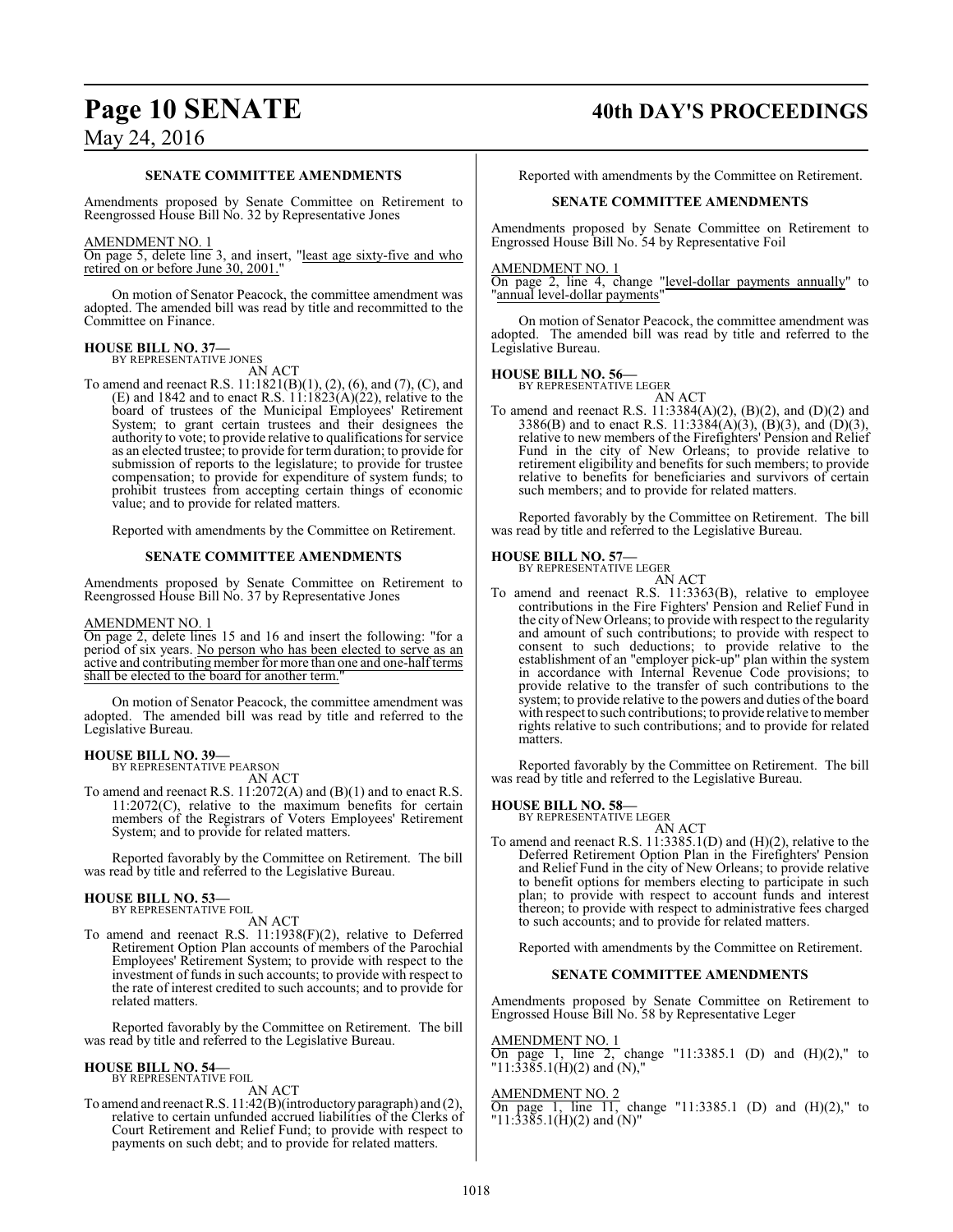# **40th DAY'S PROCEEDINGS Page 11 SENATE**

#### AMENDMENT NO. 3

On page 1, delete lines 15 through 19

#### AMENDMENT NO. 4

On page 2, line 10, change "administration" to "administrative"

#### AMENDMENT NO. 5

On page 3, between lines 3 and 4, insert the following:

"N. Notwithstanding any other provision of law to the contrary, a member may electing to participate in the Deferred Retirement Option Plan provided by this Section and also make an election to shall not be eligible to receive an initial lump-sum benefit as set forth in R.S. 11:3385.2.

\* \* \*"

On motion of Senator Peacock, the committee amendment was adopted. The amended bill was read by title and referred to the Legislative Bureau.

#### **HOUSE BILL NO. 59—**

BY REPRESENTATIVE LEGER AN ACT

To amend and reenact R.S. 11:3391, relative to conversion of leave to retirement credit in the Firefighters' Pension and Relief Fund in the city of New Orleans; to authorize such conversion; to provide with respect to the amount of credit received for such conversion; to provide with respect to the election to convert such leave; and to provide for related matters.

Reported favorably by the Committee on Retirement. The bill was read by title and referred to the Legislative Bureau.

#### **HOUSE BILL NO. 60—** BY REPRESENTATIVE MIGUEZ

AN ACT

To amend and reenact R.S. 11:710(A)(8) and to enact R.S. 11:710( $A$ )( $5$ )( $d$ ) and ( $9$ ), relative to the reemployment of retirees of the Teachers' Retirement System of Louisiana in positions covered by the system; to authorize the reemployment of retirees as school nurses; to provide relative to earnings restrictions on such reemployment; and to provide for related matters.

Reported with amendments by the Committee on Retirement.

#### **SENATE COMMITTEE AMENDMENTS**

Amendments proposed by Senate Committee on Retirement to Engrossed House Bill No. 60 by Representative Miguez

#### AMENDMENT NO. 1

On page 1, line 2, after "reenact" delete the remainder of the line and insert "R.S. 11:710  $(A)(8)$  and  $(B)(1)(a)$  and  $(d)$  and to enact R.S.  $11:710(A)(5)(d)$  and  $(9)$  and  $(B)(1)(e)$  and  $(f)$  relative"

#### AMENDMENT NO. 2

On page 1, line 11, after "R.S. 11:710(A)(8)" delete "is" and insert "and  $(\bar{B})(1)(a)$  and  $(d)$  are"

#### AMENDMENT NO. 3

On page 1, line 12, after "(9)" and before "are" insert "and (B)(1)(e) and  $(f)$ 

#### AMENDMENT NO. 4

On page 2, between lines 7 and 8, insert the following:

 $\overline{B}(1)(a)$  Except as provided in Subparagraphs (e) and (f) of this Paragraph, Any any retired teacher who returns to active service covered by the provisions of this Chapter within the twelve-month thirty-six-month period immediately following the effective date of such retirement shall have his retirement benefits suspended for the duration of such active service or the lapse of twelve thirty-six months from the effective date of his retirement, whichever occurs first, even if such service is based on employment by contract or corporate contract.

\* \* \*

# May 24, 2016

(d) Except as provided in Subparagraphs (e) and (f) of this Paragraph, If if the reemployment of a retired teacher is based on an agreement between the retired teacher and his employer where such agreement was perfected prior to the retiree's effective date of retirement and where the agreement allows for the retiree to become reemployed within twelve thirty-six months immediately following the effective date of his retirement, the retiree shall not be eligible to receive retirement benefits for the twelve-month thirty-six-month period immediately following the effective date of such reemployment, regardless of whether such agreement is express or implied. The provisions of this Subparagraph shall be applied prospectively beginning on July 1, 2001.

(e) Any retired teacher who returns to active service covered by the provisions of Paragraph (A)(4) of this Section within the twelvemonth period immediately following the effective date of such retirement shall have his retirement benefits suspended for the duration of such active service or the lapse of twelve months from the effective date of his retirement, whichever occurs first, even if such service is based on employment by contract or corporate contract.

(f) Any person who has been retired for twelve months and who has returned to active service pursuant to the provisions of this Section prior to May 15, 2016, shall continue to be subject to the provisions of R.S.  $11:710(B)(1)(a)$  and (d) in effect on June 30, 2016. \* \* \*"

On motion of Senator Peacock, the committee amendment was adopted. The amended bill was read by title and referred to the Legislative Bureau.

# **HOUSE BILL NO. 61—** BY REPRESENTATIVE HOFFMANN

AN ACT

To amend and reenact R.S.  $11:710(A)(3)$  and  $(4)(b)$  and  $(F)$ , relative to the reemployment of retirees of the Teachers' Retirement System of Louisiana in positions covered by the system; to authorize the reemployment of school psychologists in critical shortage areas; and to provide for related matters.

Reported with amendments by the Committee on Retirement.

#### **SENATE COMMITTEE AMENDMENTS**

Amendments proposed by Senate Committee on Retirement to Reengrossed House Bill No. 61 by Representative Hoffmann

#### AMENDMENT NO. 1

On page 1, line 2, after "reenact"delete the remainder of the line and insert  $\overline{R}$ .S. 11:710 (A)(3) and (4)(b), (B)(1)(a) and (d), and (F) and to enact R.S.  $11:710(B)(1)(e)$  and (f), relative to the reemployment"

#### AMENDMENT NO. 2

On page 1, line 10, after " $(4)(b)$ " and before "and" insert ",  $(B)(1)(a)$ and  $(d)$ ," and at the end of line 10, insert "and R.S.  $11:107(B)(1)(e)$ and (f) are hereby enacted"

#### AMENDMENT NO. 3

On page 2, between lines 11 and 12, insert the following:

 $\overline{B}(1)(a)$  Except as provided in Subparagraphs (e) and (f) of this Paragraph, Any any retired teacher who returns to active service covered by the provisions of this Chapter within the twelve-month thirty-six-month period immediately following the effective date of such retirement shall have his retirement benefits suspended for the duration of such active service or the lapse of twelve thirty-six months from the effective date of his retirement, whichever occurs first, even if such service is based on employment by contract or corporate contract.

\* \* \* (d) Except as provided in Subparagraphs (e) and (f) of this Paragraph, If if the reemployment of a retired teacher is based on an agreement between the retired teacher and his employer where such agreement was perfected prior to the retiree's effective date of retirement and where the agreement allows for the retiree to become reemployed within twelve thirty-six months immediately following the effective date of his retirement, the retiree shall not be eligible to receive retirement benefits for the twelve-month thirty-six-month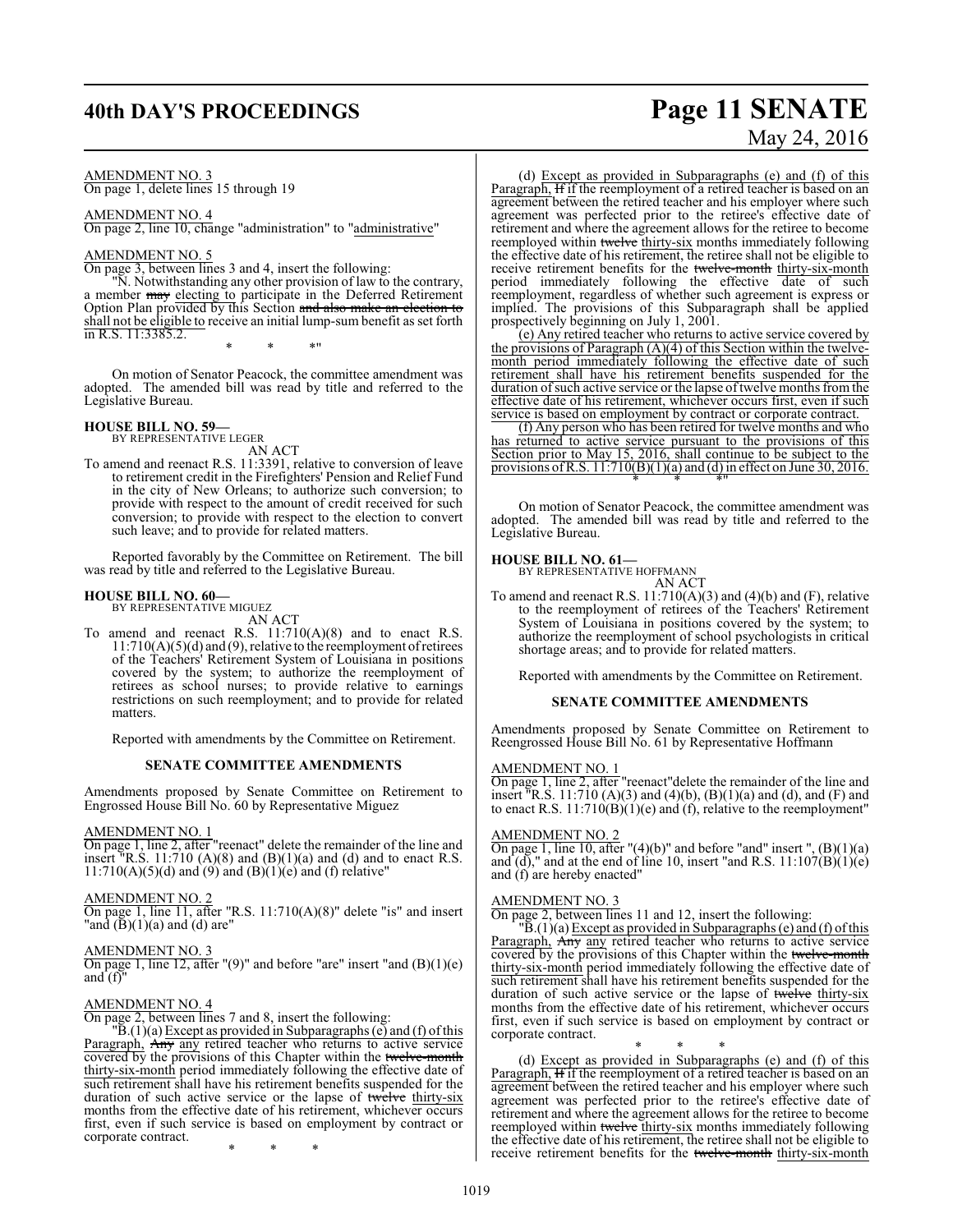# **Page 12 SENATE 40th DAY'S PROCEEDINGS**

## May 24, 2016

period immediately following the effective date of such reemployment, regardless of whether such agreement is express or implied. The provisions of this Subparagraph shall be applied prospectively beginning on July 1, 2001.

(e) Any retired teacher who returns to active service covered by the provisions of Paragraph (A)(4) of this Section within the twelvemonth period immediately following the effective date of such retirement shall have his retirement benefits suspended for the duration of such active service or the lapse of twelve months from the effective date of his retirement, whichever occurs first, even if such service is based on employment by contract or corporate contract.

(f) Any person who has been retired for twelve months and who has returned to active service pursuant to the provisions of this Section prior to May 15, 2016, shall continue to be subject to the provisions of R.S.  $11:710(B)(1)(a)$  and (d) in effect on June 30, 2016. \* \* \*"

On motion of Senator Peacock, the committee amendment was adopted. The amended bill was read by title and recommitted to the Committee on Finance.

# **HOUSE BILL NO. 431—** BY REPRESENTATIVE CARMODY

AN ACT

To amend and reenact R.S. 45:1177(A)(2), relative to the Public Service Commission; to increase certain quarterly fees with respect to common and contract motor carriers and public utilities; to provide for effectiveness; and to provide for related matters.

Reported favorably by the Committee on Finance. The bill was read by title and referred to the Legislative Bureau.

# **HOUSE BILL NO. 464—** BY REPRESENTATIVE BISHOP

AN ACT

To amend and reenact R.S. 30:560(B) and (C) and 706 and to enact R.S. 30:560(D), relative to pipelines; to provide relative to pipeline safety inspection fees for certain pipelines; to provide relative to the amounts and imposition of such fees; and to provide for related matters.

Reported favorably by the Committee on Revenue and Fiscal Affairs. The bill was read by title and referred to the Legislative Bureau.

## **HOUSE BILL NO. 608—** BY REPRESENTATIVE ADAMS

AN ACT

To amend and reenact R.S. 47:1838(1), relative to fees levied by the Louisiana Tax Commission; to increase the rate of the fee for the assessment of public service properties for a certain period of time; to provide for an effective date; and to provide for related matters.

Reported favorably by the Committee on Revenue and Fiscal Affairs. The bill was read by title and referred to the Legislative Bureau.

#### **HOUSE BILL NO. 717—** BY REPRESENTATIVE STOKES

AN ACT

To amend and reenact Section 2 of Act No. 198 of the 2014 Regular Session of the Legislature and to enact R.S. 47:1608 and 1609, relative to the Department of Revenue; to provide for the funding of the Department of Revenue; to provide for the disposition of certain taxes, penalties, and interest collected by the department; to provide for certain requirements and limitations; to provide for certain interagency transfers; to provide for an effective date; and to provide for related matters.

Reported favorably by the Committee on Finance. The bill was read by title and referred to the Legislative Bureau.

#### **HOUSE BILL NO. 735—**

BY REPRESENTATIVE ABRAMSON AN ACT

To amend and reenact R.S. 47:103(A), 287.614(A)(1),  $287.651(A)(1)$ , 609(A), and 1675(H)(1)(e) and (f) as enacted by Act No. 23 of the 2016 First Extraordinary Session of the Legislature, relative to income tax returns; to provide for the time and place of filing of certain income tax returns; to provide for the deadline for the payment of certain taxes; to provide relative to the claiming of certain transferable tax credits in the Tax Credit Registry; to provide for applicability; to provide for an effective date; and to provide for related matters.

Reported with amendments by the Committee on Revenue and Fiscal Affairs.

#### **SENATE COMMITTEE AMENDMENTS**

Amendments proposed by Senate Committee on Revenue and Fiscal Affairs to Reengrossed House Bill No. 735 by Representative Abramson

#### AMENDMENT NO. 1

On page 1, line 2, between "287.651(A)(1)," and "609(A)" insert "and"

#### AMENDMENT NO. 2

On page 1, line 2, at the end of the line, delete "and"

AMENDMENT NO. 3 On page 1, delete line 3

AMENDMENT NO. 4 On page 1, line 4, delete "Session of the Legislature,"

AMENDMENT NO. 5 On page 1, line 6, after "certain taxes;" delete the remainder of the line

#### AMENDMENT NO. 6

On page 1, line 7, delete "tax credits in the Tax Credit Registry;"

#### AMENDMENT NO. 7

On page 4, delete lines 5 through 22, and insert:

"Section 2. The provisions of this Act shall be applicable for income tax periods beginning on and after January 1, 2016 and corporation franchise tax periods beginning on and after January 1, 2017."

#### AMENDMENT NO. 8

On page 4, line 23, delete "Section 4." and insert "Section 3."

On motion of Senator Morrell, the committee amendment was adopted. The amended bill was read by title and referred to the Legislative Bureau.

#### **HOUSE BILL NO. 737—**

BY REPRESENTATIVE ABRAMSON AN ACT

To amend and reenact R.S. 47:114(E), relative to the Department of Revenue; to provide with respect to deductions and withholdings by certain employers; to provide for the submission of certain returns to the department; to change the deadline for the submission of certain returns; to provide for applicability; to provide for an effective date; and to provide for related matters.

Reported with amendments by the Committee on Revenue and Fiscal Affairs.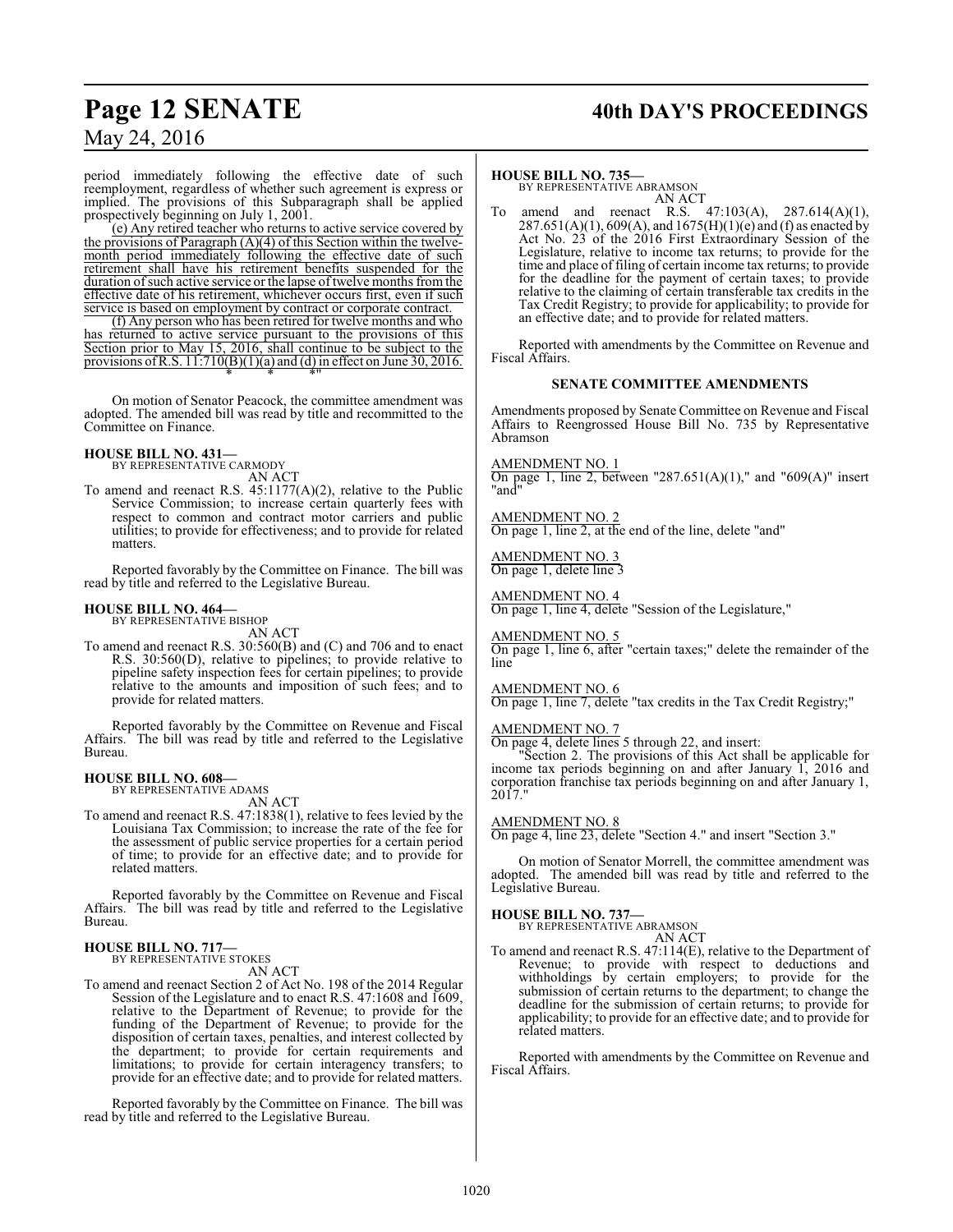# **40th DAY'S PROCEEDINGS Page 13 SENATE** May 24, 2016

#### **SENATE COMMITTEE AMENDMENTS**

Amendments proposed by Senate Committee on Revenue and Fiscal Affairs to Engrossed House Bill No. 737 by Representative Abramson

#### AMENDMENT NO. 1

On page 1, line 2, between "R.S. 47:114(E)," and "relative to" insert  $164(D)(2)$ , and Section 2 of Act No. 425 of the 2015 Regular Session of the Legislature,"

#### AMENDMENT NO. 2

On page 1, line 8, after "R.S. 47:114(E)" delete "is" and insert "and  $164(D)(2)$  are"

#### AMENDMENT NO. 3

On page 1, between lines 15 and 16 insert: "§164. Information at source

#### \* \* \* D. Withholding of tax at source.

(1) \* \* \*

 $\ddot{2}(2)(a)$  The motion picture investor tax credit pursuant to R.S. 47:6007 awards a tax credit for investments made and used for production expenditures in this state for state-certified productions. Therefore, any individual receiving any payments for the performance of services used directly in a production activity, which payments shall be claimed as a production expenditure for purposes of certification of tax credits, is deemed to be receiving Louisiana taxable income whether directly or indirectly through an agent or agency, loan-out company, a personal service company, an employee leasing company, or other entity and therefore these payments are subject to the withholding requirements of state and federal law and regulations.

(b) Any motion picture production company, motion picture payroll services company, or other entity making or causing to be made payments as provided in Subparagraph (a) of this Paragraph, to an individual, or to an agent or agency, loan-out company, personal service company, employee leasing company, or other entity is considered to be paying compensation taxable by the state of Louisiana. For purposes of eligibility as a production expenditure, the company or other entity shall withhold taxes from those payments at the highest individual rate of six percent, or the highest individual rate in effect at the time and remit these payments to the department quarterly, excluding any amount that would otherwise not be subject to the withholding requirements imposed pursuant to state and federal law and regulations.

(c) The motion picture production company, motion picture payroll services company, or other entity required to withhold income taxes as required by this Paragraph shall electronically report the information required by Items (i) through (iv) of this Subparagraph and remit such the withholdings on all payments provided for in Subparagraphs  $\overline{a}$  and  $\overline{b}$  of this Paragraph to the Department of Revenue quarterly. The information reported as required by this Subparagraph may be provided to the Department of Economic Development and if proided, shall be subject to the confidentiality provisions of R.S. 47:1508(B)(20). The reports shall contain the following information:

(i) Name, address, and taxpayer identification number of the loan-out company or other entity.

(ii) Identification of entity type: C Corporation, S Corporation, or Limited Liability Company with tax type specified.

(iii) Name, address, and social security number of the payee.

(iv) An affirmative statement of whether or not the production company is a related party to the loan-out company or other entity, and if so, provision of an affidavit stating under penalty of perjury that the transaction is valued at the same value that an unrelated party would value the same transaction. If the production company is a related party to the loan-out company, the report shall also include all of the following information:

(aa) The ownership structure of the loan-out company or other entity.

(bb) An estimate amount of what the loan-out company or other entity will pay the payee.

Section 2. Section 2 of Act No. 425 of the 2015 Regular Session of the Legislature is hereby amended and reenacted to read as follows:

\* \* \* Section 2. The provisions of this Act shall be applicable to expenditures occurring after January 1, 2016, for productions which receive initial certification on or after January 1, 2016."

#### AMENDMENT NO. 4

On page 1, line 16, delete "Section 2." and insert "Section 3."

#### AMENDMENT NO. 5

On page 2, line 1, delete "Section 3." and insert "Section 4."

On motion of Senator Morrell, the committee amendment was adopted. The amended bill was read by title and referred to the Legislative Bureau.

#### **HOUSE BILL NO. 738—**

BY REPRESENTATIVE ABRAMSON

AN ACT To amend and reenact R.S. 45:1179, relative to the collection of certain fees; to provide for supervision and enforcement of the collection of certain inspection and supervision fees; to provide for an effective date; and to provide for related matters.

Reported favorably by the Committee on Revenue and Fiscal Affairs. The bill was read by title and referred to the Legislative Bureau.

#### **HOUSE BILL NO. 756—**

BY REPRESENTATIVE ABRAMSON AN ACT

To enact R.S. 47:1520.2, relative to refunds from the Department of Revenue; to require the electronic filing of certain refund claims; to provide with respect to the authority of the secretary; to provide for certain requirements; to provide for certain exceptions; to provide for applicability; to provide for an effective date; and to provide for related matters.

Reported favorably by the Committee on Revenue and Fiscal Affairs. The bill was read by title and referred to the Legislative Bureau.

#### **HOUSE BILL NO. 763—**

BY REPRESENTATIVES CARPENTER, COX, HUNTER, AND JACKSON AN ACT

To enact R.S. 28:931 and 932, relative to healthcare services for persons experiencing mental health or behavioral health crises; to authorize establishment of facilities to be known as intervention and stabilization units; to provide for powers of human services districts and authorities with respect to such facilities; to provide for the geographic location of such facilities; to condition establishment of any such facility upon appropriation of funds; and to provide for related matters.

Reported with amendments by the Committee on Finance.

#### **SENATE COMMITTEE AMENDMENTS**

Amendments proposed by Senate Committee on Finance to Reengrossed House Bill No. 763 by Representative Carpenter

#### AMENDMENT NO. 1

Delete Senate Committee Amendment No. 3 of the set of Committee Amendments proposed by the Senate Committee on Health and Welfare and adopted by the Senate on May 5, 2016.

#### AMENDMENT NO. 2

On page 2, between lines 19 and 20, insert the following:

"D. No intervention or stabilization unit, as provided for in this Section, shall be established by any human services authority or district unless and until the legislature specifically appropriates funding for this purpose. Furthermore, no human services authority or district shall divert any monies appropriated to the authority or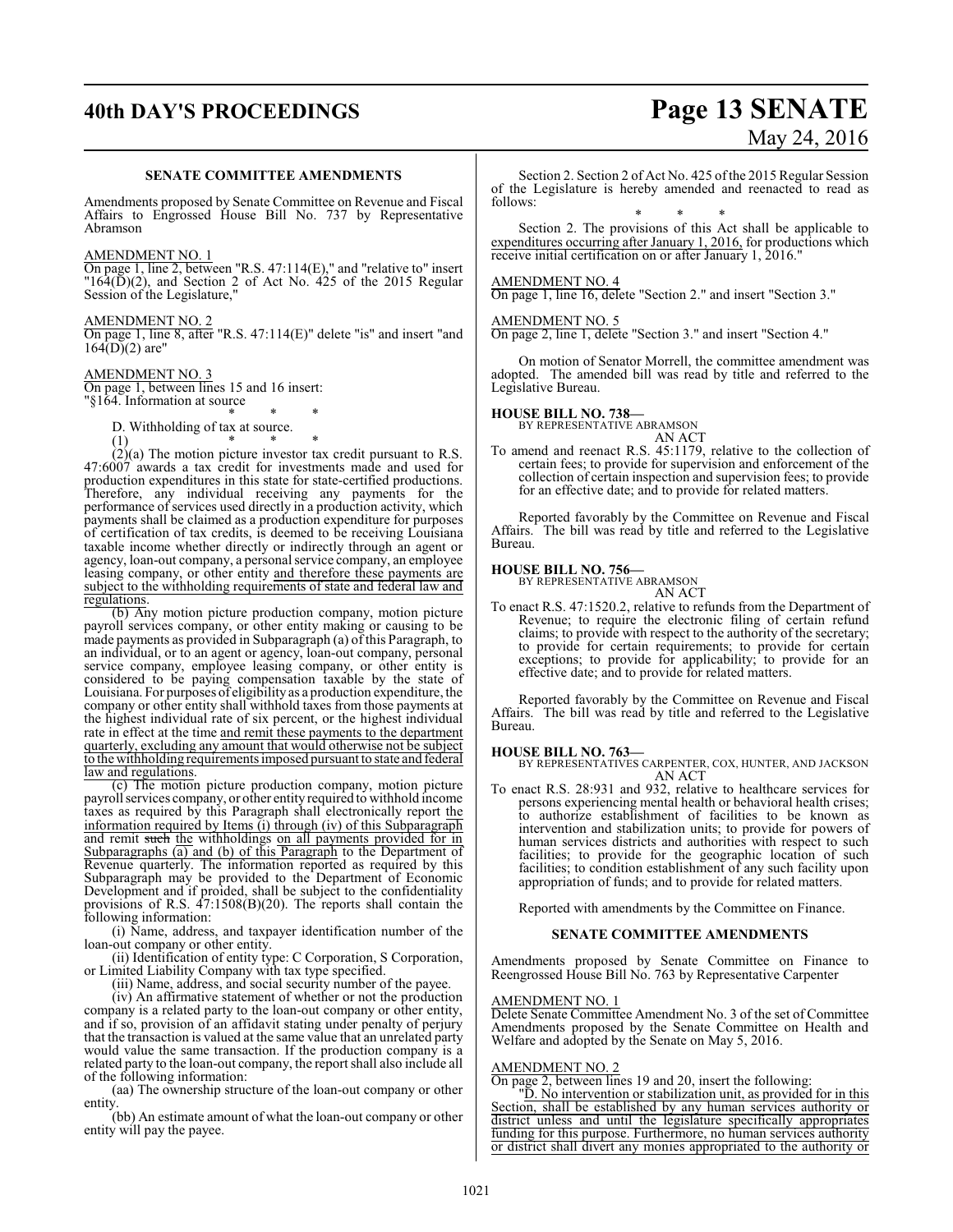# **Page 14 SENATE** 40th DAY'S PROCEEDINGS

May 24, 2016

district for other purposes to establish or fund an intervention or stabilization unit."

On motion of Senator Allain, the committee amendment was adopted. The amended bill was read by title and referred to the Legislative Bureau.

# **HOUSE BILL NO. 772—** BY REPRESENTATIVE ABRAMSON

AN ACT

To amend and reenact R.S. 47:6351(B)(1), relative to rebate programs administered by the state; to provide relative to the Procurement Processing Company Rebate program; and to provide for related matters.

Reported with amendments by the Committee on Revenue and Fiscal Affairs.

#### **SENATE COMMITTEE AMENDMENTS**

Amendments proposed by Senate Committee on Revenue and Fiscal Affairs to Engrossed House Bill No. 772 by Representative Abramson

AMENDMENT NO. 1

On page 1, line 2, delete "R.S.  $47:6351(B)(1)$ " and insert "R.S. 47:6351"

#### AMENDMENT NO. 2

On page 1, line 3, at the end of the line, insert "to provide for nontransactional event rebates;"

#### AMENDMENT NO. 3

On page 1, line 6, delete "R.S. 47:6351(B)(1)" and insert "R.S.  $47:6351$ 

#### AMENDMENT NO. 4

On page 1, between lines 7 and 8 insert:

"A. Definitions. For purposes of this Section, the following words shall have the following meanings unless the context clearly indicates otherwise:

(1) "Affiliated entity" shall mean a person who, directly or indirectly through one or more intermediaries, controls or is controlled by or is under common control with another person.

(2) "Department" shall mean the Department of Revenue.

(3) "New taxable sales" shall mean the sale of goods and services upon which state sales and use tax is paid under this Title and which would not have occurred in the state but for the operation in the state of a procurement processing company. The term "new taxable sales" shall not include any sales or purchases of services or property upon which such sales and use tax would have been due if the procurement processing company was not operating in the state.

(4) "Non-transactional event company" shall mean a company who has agreed to absorb the taxes due under R.S.  $47:302, 321, 321.1$ and 331; has advertised the same to customers or clients as required byR.S. 47:304; has a contract with the state or a political subdivision of the state that ensures reimbursement of or protection, defense and indemnification to the company from sales tax if an existing sales tax exemption is removed, repealed or modified, or if a new sales or other tax is levied; and the contract with the state or a political subdivision of the state may include a bid, invitation, or proposal that has been awarded to the state or a political subdivision of the state to host, conduct, join, or share in the occurrence of a special event when the special event requires protection from or reimbursement of any sales tax levied on the special event as a condition of the award and the special event is held in a facility owned by the state or a political subdivision of the state.

(5) "Non-transactional event rebate" shall mean a rebate to a non-transactional event company by the department for sales taxes absorbed and due to the department but required to be reimbursed under a contract between the company and the state or a political subdivision of the state that ensures reimbursement of or protection, defense and indemnification of a non-transactional event company from a sales tax if a prior sales tax exemption is removed, repealed or modified, or if new sales tax is levied. The contract between the

company and the state or political subdivision of the state shall be in effect and duly approved before any non-transactional event rebate may be authorized for that company.

(4) (6) "Procurement processing company" means a company engaged in managing the activities of unrelated purchasing companies.

(5) (7) "Purchasing company" means a company engaged in the activity of selling property and services to affiliated entities.

 $\left(\overline{6}\right)$  (8) "Secretary" shall mean the secretary of the Department of Revenue.

(7) (9) "Significant positive economic benefit" means that net positive state tax revenues are to be generated from the new taxable sales."

#### AMENDMENT NO. 5

On page 1, delete lines 8 and 9, and insert:

"B. Contract Procurement processing company contract.

(1) The secretary of the Department of Economic Development is authorized to enter into a contract with a procurement "

#### AMENDMENT NO. 6

On page after line 17, add the following:

"(2) The contract shall include a provision whereby the procurement processing company expressly acknowledges that if it receives a rebate for new taxable sales under the provisions of this Section, in no event shall the taxes on such new taxable sales remitted to Louisiana by the purchasing company or affiliated entity constitute an overpayment as defined in R.S. 47:1621.

(3) Any contract between the procurement processing company and a purchasing company shall include a provision whereby the parties in such contract expressly acknowledge that if the procurement processing company receives a rebate for new taxable sales under the provisions of this Section, in no event shall the taxes on such new taxable sales remitted to Louisiana by the purchasing company or affiliated entity constitute an overpayment as defined in R.S. 47:1621.

C. Non-transactional event rebate contract.

(1) The secretary may enter into a contract with a non-transactional event company to provide for the identification and tracking of absorbed sales taxes as a non-transactional event rebate.

(2) The non-transactional event rebate contract authorized in this Subsection shall provide for a rebate of sales tax properly absorbed; set forth a mechanism to certify the absorbed sales tax that corresponds to a non-transactional event rebate; and attach and reference the authorized contract between the non-transactional event company and the state or a political subdivision of the state. The non-transactional event rebate contract may also include the designation of a political subdivision of the state as the agent of the non-transactional event company for purposes of the absorption of the taxes.

(3) The non-transactional event rebate contract authorized in this Subsection shall treat the sales tax absorbed by the non-transactional event company as properly remitted sales tax and no additional transactions shall occur.

(4) The secretary shall be responsible for properly tracking non-transactional event rebates authorized by this Section.

E. D. Certification of sales. The secretary of the department shall determine the amount of incentive rebates to be paid to a procurement processing company pursuant to the a contract authorized in this Section Rebate payments shall be based upon the amount of new taxable sales which are certified by the secretary.

E. Certification of non-transactional event rebate. The secretary shall determine the amount of the non-transactional event rebate and the rebate shall be based upon the amount of sales tax absorbed by the non-transactional event company and deemed properly remitted to the state.

**D.** F. Payment of rebate.

 $(1)$  Notwithstanding any provision of law to the contrary, the secretary of the department shall make the rebate authorized pursuant to the provisions of this Section from the state sales tax revenue generated by the new taxable sales occurring in this state as a result of the operation of a procurement processing company in Louisiana.

(2) If after a rebate has been paid, the department determines that certain items included in the rebate payment did not constitute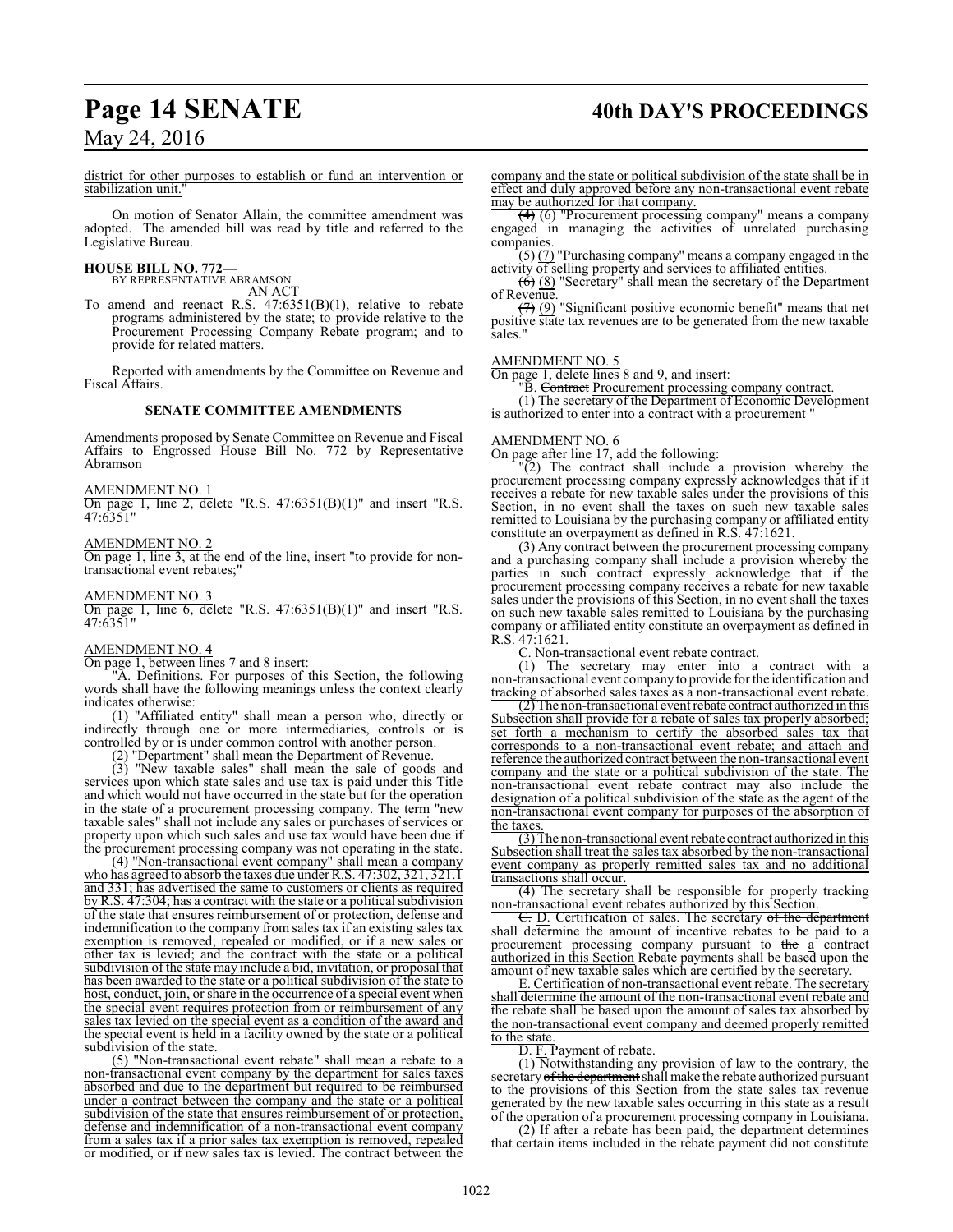# **40th DAY'S PROCEEDINGS Page 15 SENATE**

# May 24, 2016

new taxable sales, the amount rebated for those items shall be recaptured by the department from the procurement processing company, subject to the prescriptive period set forth in R.S. 47:1561.2.

(3) Notwithstanding any provision of law to the contrary, if a procurement processing company receives a rebate for new taxable sales under the provisions of this Section, in no event shall the taxes on such new taxable sales remitted to Louisiana by the purchasing company or affiliated entity constitute an overpayment as defined in R.S. 47:1621.

(4) A non-transactional event rebate shall be authorized by the secretary; but, it shall not otherwise result in any payment being made by the department to the non-transactional event company. the non-transactional event rebate shall only be recognized for purposes of identifying and tracking the sales tax absorbed by the non-transactional event company.

(5) In no event shall the sales tax calculated as part of an non-transactional event rebate constitute an overpayment as defined in R.S. 47:1621 and in no manner shall the non-transactional event company receive any vendor's compensation discount under Title 47 for the collection or absorption of sales tax.

E. G. The Department of Revenue may promulgate rules and regulations in accordance with the provisions of the Administrative Procedure Act as are necessary to implement the provisions of this Section.

F. H. Administrative expenses.

 $(1)$  From the collections of new state sales tax revenue generated by new taxable sales as a result of the activities of purchasing companies pursuant to the provisions of this Section, the secretary of the department is authorized to retain an amount necessary to provide for the expenses the department shall incur in the administration of the provisions of this Section. Such monies are hereby designated to be self-generated revenues of the department.

(2) A non-transactional event rebate shall not be eligible for administrative expenses.

G. I. Disposition of collections resulting fromnew taxable sales. The state sales tax revenues generated as a result of the activities of purchasing companies pursuant to this Section which are deposited into the state general fund shall thereafter be disbursed during each fiscal year in the following order of priority:

(1) The payment of rebates to procurement processing companies by the secretary of the Department of Revenue in accordance with the provisions of a contract, which payments shall be made from current sales tax collections pursuant to Paragraph  $\overline{(D)(F)}(1)$  of this Section.

(2) Retention by the department of amounts necessaryto provide for the expenses of the department pursuant to the provisions of Subsection  $F \underline{H}$  of this Section.

(3) Of the monies remaining after satisfaction of the requirements of Paragraphs (1) and (2) of this Subsection as determined by the secretary pursuant to Subsection H J of this Section, the state treasurer is hereby authorized and directed to transfer the amount of thirty million dollars, or as much thereof as is available, from the state general fund to the Unfunded Accrued Liability and Specialized Educational Institutions Support Fund-Specialized Educational Institutions Account, which is established pursuant to R.S. 39:100.136. Each fiscal year, the transfer shall occur as soon as is practicable, upon notification by the secretary of the Department of Revenue that revenues sufficient to provide for this distribution have been deposited into the treasury.

(4) Of the monies remaining after satisfaction of the requirements of Paragraphs (1) through (3) of this Subsection as determined by the secretary pursuant to Subsection H J of this Section, the state treasurer is hereby authorized and directed to transfer from the state general fund to the Unfunded Accrued Liability and Specialized Educational Institutions Support Fund-UAL Account an amount equal to ten percent of the total remaining state sales tax revenues collected in and attributable to that fiscal year as a result of the activities of purchasing companies. The transfer shall occur no later than August tenth of each year.

(5) The provisions of this Subsection shall not apply to non-transactional event rebates authorized by this Section.

H. J. The availability of monies necessary to comply with the provisions of Subsection G I of this Section shall be evidenced by the amount of state sales tax revenue generated by the new taxable sales upon which a rebate has been paid pursuant to this Section. The secretary is authorized and directed to estimate the amount of taxes which have been deposited into the state general fund as a result of such new taxable sales. Upon request, the secretary shall provide written notification to the state treasurer as to the amount of money available for the making of deposits as required by this Subsection."

On motion of Senator Morrell, the committee amendment was adopted. The amended bill was read by title and referred to the Legislative Bureau.

**HOUSE BILL NO. 784—**<br>BY REPRESENTATIVES ABRAMSON, BROADWATER, DAVIS,<br>DEVILLIER, DWIGHT, HORTON, HUVAL, IVEY, JAY MORRIS, JIM<br>MORRIS, AND THIBAUT AN ACT

To amend and reenact R.S. 39:101(A)(1), 102(B), and 111 and to enact R.S. 39:105, relative to capital outlay; to provide with respect to the submission of the capital outlay budget; to provide for revisions; to provide relative to the contents of a capital outlay budget request; to require the resubmission of applications of certain capital outlay budget requests; to require local match information in capital outlay budget requests; to require certain information to be annually reported to the Joint Legislative Committee on Capital Outlay; to provide for certain requirements; and to provide for related matters.

Reported favorably by the Committee on Revenue and Fiscal Affairs. The bill was read by title and referred to the Legislative Bureau.

#### **HOUSE BILL NO. 830—**

BY REPRESENTATIVE SEABAUGH

AN ACT To amend and reenact R.S. 15:587.1(B)(1) and (C)(introductory paragraph) and R.S.  $17:407.42(B)(1)(a)$ , relative to the Department ofEducation; to authorize the department to request criminal history information on certain personnel of early learning centers; to provide requirements relative to the state Bureau of Criminal Identification and Information upon the receipt of such requests; to provide relative to fees; to provide relative to effectiveness; to provide relative to implementation; and to provide for related matters.

Reported favorably by the Committee on Finance. The bill was read by title and referred to the Legislative Bureau.

#### **HOUSE BILL NO. 900—**

BY REPRESENTATIVE LEOPOLD

- AN ACT
- To amend and reenact R.S. 30:2011(D)(22)(b) and (c) and (25),  $2014(D)(4)$  and  $(5)$ ,  $2195(B)$ ,  $2351.59(C)(1)(a)$  and  $(b)$ ,  $(2)$ , and (3), and to enact R.S. 30:2014(D)(6), relative to fees collected by the Department of Environmental Quality; to authorize an increase of fees paid to the Department of Environmental Quality; to authorize an increase of fees paid for accreditation by commercial laboratories; to authorize and increase in fees paid for certain reviews of immovable property; to authorize a fee for requesting a declaratory ruling; to authorize an increase for underground storage tank fees; to authorize an increase in fees deposited into the Lead Hazard Reduction Fund; and to provide for related matters.

Reported favorably by the Committee on Revenue and Fiscal Affairs. The bill was read by title and referred to the Legislative Bureau.

**HOUSE BILL NO. 907—** BY REPRESENTATIVE LEBAS

AN ACT

To amend and reenact R.S. 11:710(B)(1)(b) and (D) and to enact R.S. 11:710(A)(9), relative to the reemployment of retirees of the Teachers' Retirement System of Louisiana; to provide relative to the earnings limitation applicable to retirees who return to work as substitute classroom teachers under certain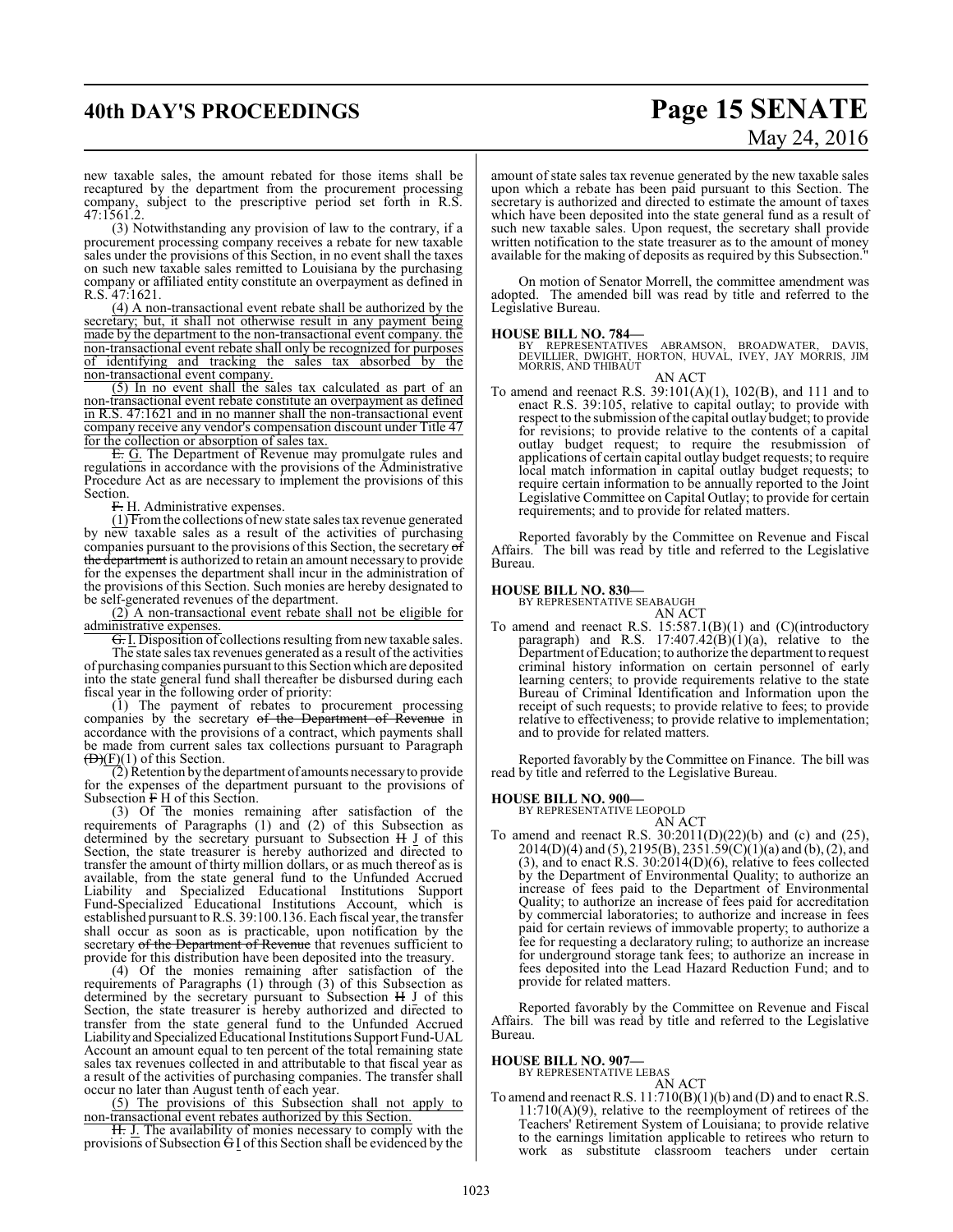# **Page 16 SENATE 40th DAY'S PROCEEDINGS**

## May 24, 2016

circumstances; to provide a definition; to provide for reporting requirements; and to provide for related matters.

Reported with amendments by the Committee on Retirement.

#### **SENATE COMMITTEE AMENDMENTS**

Amendments proposed by Senate Committee on Retirement to Engrossed House Bill No. 907 by Representative LeBas

#### AMENDMENT NO. 1

On page 1, line 2, after "reenact" delete the remainder of the line and insert <sup>"</sup>R.S.  $11:710(B)(1)(a)$ , (b), and (d) and (D) and to enact R.S.  $11:710(A)(9)$  and  $(\dot{B})(1)(e)$  and  $(f)$ , relative"

#### AMENDMENT NO. 2

On page 1, line 11, change "11:710(B)(1)(b)" to "11:710(B)(1)(a), (b), and (d)"

#### AMENDMENT NO. 3

On page 1, line 12, change "11:710(A)(9) is" to "11:710(A)(9) and  $(B)(1)(e)$  and  $(f)$  are"

#### AMENDMENT NO. 4

On page 1, delete lines 19 and 20 and insert the following:

 $\overline{B}$ .(1)(a) Except as provided in Subparagraphs (e) and (f) of this Paragraph, Any any retired teacher who returns to active service covered by the provisions of this Chapter within the twelve-month thirty-six-month period immediately following the effective date of such retirement shall have his retirement benefits suspended for the duration of such active service or the lapse of twelve thirty-six months from the effective date of his retirement, whichever occurs first, even if such service is based on employment by contract or corporate contract."

#### AMENDMENT NO. 5

On page 2, between lines 12 and 13, insert the following:

"(d) Except as provided in Subparagraphs (e) and (f) of this Paragraph, **H** if the reemployment of a retired teacher is based on an agreement between the retired teacher and his employer where such agreement was perfected prior to the retiree's effective date of retirement and where the agreement allows for the retiree to become reemployed within twelve thirty-six months immediately following the effective date of his retirement, the retiree shall not be eligible to receive retirement benefits for the twelve-month thirty-six-month period immediately following the effective date of such reemployment, regardless of whether such agreement is express or implied. The provisions of this Subparagraph shall be applied prospectively beginning on July 1, 2001.

(e) Any retired teacher who returns to active service covered by the provisions of Paragraph (A)(4) of this Section within the twelvemonth period immediately following the effective date of such retirement shall have his retirement benefits suspended for the duration of such active service or the lapse of twelve months from the effective date of his retirement, whichever occurs first, even if such service is based on employment by contract or corporate contract.

(f) Any person who has been retired for twelve months and who has returned to active service pursuant to the provisions of this Section prior to May 15, 2016, shall continue to be subject to the provisions of R.S.  $11:710(B)(1)(a)$  and (d) in effect on June 30, 2016. \* \* \*"

On motion of Senator Peacock, the committee amendment was adopted. The amended bill was read by title and recommitted to the Committee on Finance.

#### **HOUSE BILL NO. 1060—**

BY REPRESENTATIVE STOKES AN ACT

To amend and reenact R.S. 47:301.2(G), relative to the Sales Tax Streamlining and Modernization Commission; to provide with respect to sunset of the commission; and to provide for related matters.

Reported favorably by the Committee on Revenue and Fiscal Affairs. The bill was read by title and referred to the Legislative Bureau.

#### **HOUSE BILL NO. 1093—**

BY REPRESENTATIVE IVEY

AN ACT To amend and reenact R.S. 24:513(C)(1), relative to reports made by the legislative auditor regarding public retirement systems; to provide relative to the content ofsuch reports; and to provide for related matters.

Reported favorably by the Committee on Retirement. The bill was read by title and referred to the Legislative Bureau.

# **HOUSE BILL NO. 1103—** BY REPRESENTATIVE STOKES

AN ACT

To amend and reenact R.S. 47:103(D), relative to the individual income tax return; to provide the requirements for a request for an extension of time to file the return; and to provide for related matters.

Reported favorably by the Committee on Revenue and Fiscal Affairs. The bill was read by title and referred to the Legislative Bureau.

#### **Senate Concurrent Resolutions Returned from the House of Representatives with Amendments**

#### **SENATE CONCURRENT RESOLUTION NO. 38—**

BY SENATORS BISHOP AND THOMPSON AND REPRESENTATIVES<br>BAGNERIS, BOUIE, CHANEY, COX, HENRY, HUNTER, JACKSON,<br>TERRY LANDRY, LYONS, MACK, MARCELLE, MORENO, NORTON,<br>PIERRE, PRICE, RICHARD AND ZERINGUE A CONCURRENT RESOLUTION

To urge and request the committee on parole, Board of Pardons, Department of Public Safety and Corrections, to conduct a comprehensive review of parole matters and to report on those matters to the Senate Committee on Judiciary C, the House Committee on Administration of Criminal Justice, the First Circuit Court of Appeal, and the Louisiana Supreme Court, not later than December 1, 2016.

The concurrent resolution was read by title. Returned from the House of Representatives with amendments:

#### **HOUSE COMMITTEE AMENDMENTS**

Amendments proposed by House Committee on Administration of Criminal Justice to Engrossed Senate Concurrent Resolution No. 38 by Senator Bishop

#### AMENDMENT NO. 1

On page 1, line 2, after "request" delete the remainder of the line and insert "the Department of Public Safety and Corrections, committee on parole"

#### AMENDMENT NO. 2

On page 1, at the beginning of line 3, delete "Safety and Corrections"

#### AMENDMENT NO. 3

On page 2, line 5, after "request" delete the remainder of the line and insert "the Department of Public Safety and Corrections, committee on parole"

#### AMENDMENT NO. 4

On page 2, at the beginning of line 6, delete "and Corrections"

Senator Long moved to concur in the amendments proposed by the House.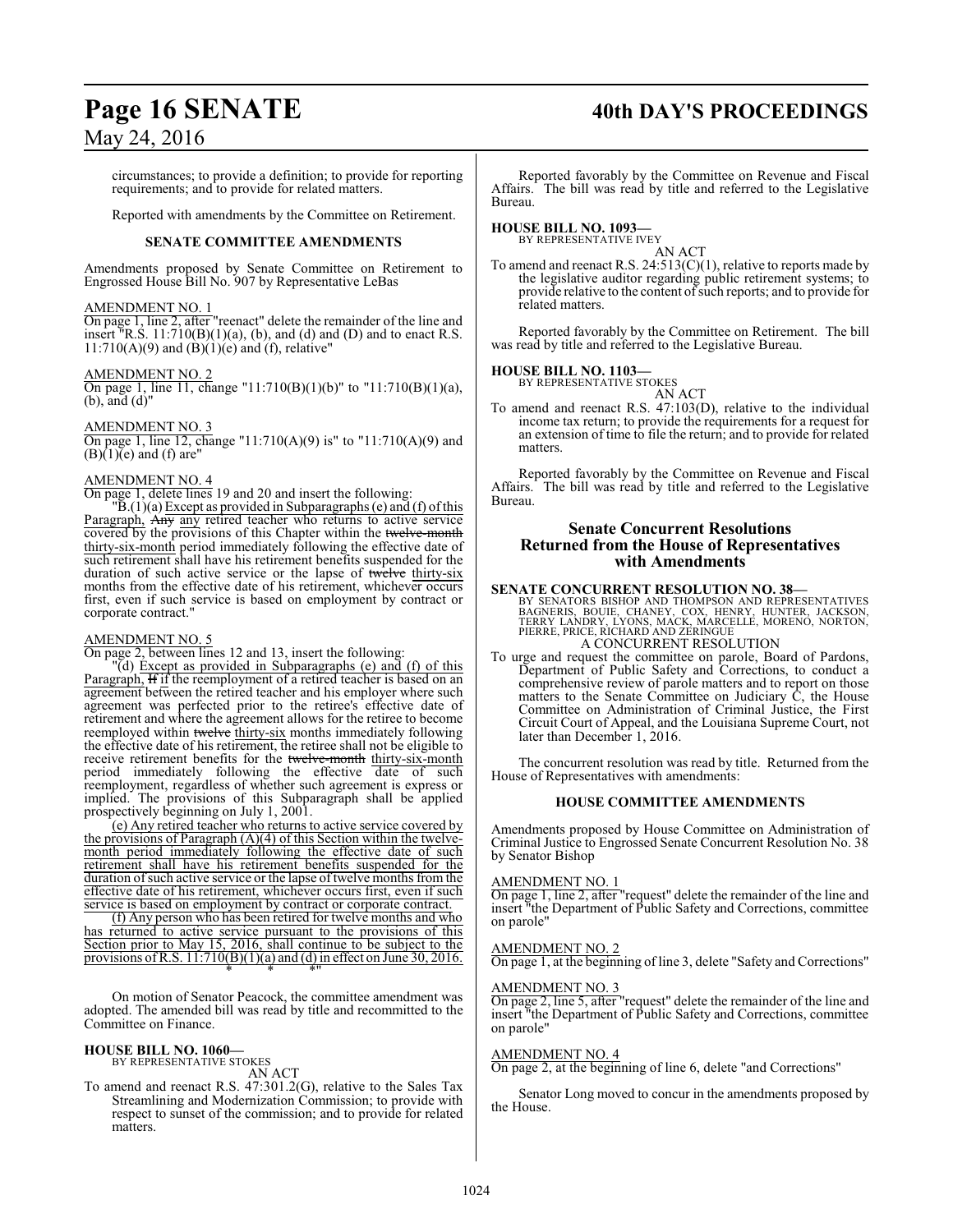#### **ROLL CALL**

The roll was called with the following result:

#### YEAS

| Mr. President<br>Allain<br>Appel<br>Barrow<br>Bishop<br>Boudreaux<br><b>Brown</b><br>Carter<br>Chabert<br>Claitor<br>Colomb<br>Cortez<br>Erdey | Fannin<br>Gatti<br>Hewitt<br>Johns<br>LaFleur<br>Lambert<br>Long<br>Martiny<br>Milkovich<br>Mills<br>Mizell<br>Morrell<br>Morrish | Peacock<br>Perry<br>Peterson<br>Riser<br>Smith, G.<br>Smith, J.<br>Tarver<br>Thompson<br>Walsworth<br>Ward<br>White |
|------------------------------------------------------------------------------------------------------------------------------------------------|-----------------------------------------------------------------------------------------------------------------------------------|---------------------------------------------------------------------------------------------------------------------|
|                                                                                                                                                |                                                                                                                                   |                                                                                                                     |
|                                                                                                                                                |                                                                                                                                   |                                                                                                                     |
| Total - 37                                                                                                                                     |                                                                                                                                   |                                                                                                                     |
|                                                                                                                                                | NAYS                                                                                                                              |                                                                                                                     |

Total - 0

ABSENT

Donahue Luneau Total - 2

The Chair declared the Senate concurred in the amendments proposed by the House.

#### **Senate Bills and Joint Resolutions Returned from the House of Representatives with Amendments**

**SENATE BILL NO. 26—** BY SENATOR ALLAIN

AN ACT

To amend and reenact Civil Code Arts. 655 and 656, relative to servitudes; to provide relative to natural servitudes; to provide relative to natural drainage, obligations of owners, and dominant and servient estates; to provide certain terms and effects; and to provide for related matters.

The bill was read by title. Returned from the House of Representatives with amendments:

#### **HOUSE FLOOR AMENDMENTS**

Amendments proposed by Representative Garofalo to Engrossed Senate Bill No. 26 by Senator Allain

AMENDMENT NO. 1 On page 1, line 11, after "waters" and before "naturally" change "that flow" to "**flowing**"

Senator Allain moved to reject the amendments proposed by the House.

#### **ROLL CALL**

The roll was called with the following result:

#### YEAS

| Erdey   | Morrish         |
|---------|-----------------|
| Fannin  | Peacock         |
| Gatti   | Perry           |
| Johns   | Peterson        |
| LaFleur | Riser           |
| Lambert | Smith, G.       |
|         | Smith, J.       |
|         | Tarver          |
|         | Long<br>Martiny |

# **40th DAY'S PROCEEDINGS Page 17 SENATE** May 24, 2016

| Chabert<br>Claitor<br>Colomb<br>Cortez<br>Total - 36                                                                                            | Milkovich<br><b>Mills</b><br>Mizell<br>Morrell                                                                                            | Thompson<br>Walsworth<br>Ward<br>White                                                                                              |
|-------------------------------------------------------------------------------------------------------------------------------------------------|-------------------------------------------------------------------------------------------------------------------------------------------|-------------------------------------------------------------------------------------------------------------------------------------|
|                                                                                                                                                 | <b>NAYS</b>                                                                                                                               |                                                                                                                                     |
| Total - 0                                                                                                                                       | ABSENT                                                                                                                                    |                                                                                                                                     |
| Donahue<br>Total - 3                                                                                                                            | Hewitt                                                                                                                                    | Luneau                                                                                                                              |
| proposed by the House.                                                                                                                          |                                                                                                                                           | The Chair declared the Senate rejected the amendments                                                                               |
| <b>SENATE BILL NO. 58–</b><br>BY SENATOR MARTINY                                                                                                |                                                                                                                                           |                                                                                                                                     |
|                                                                                                                                                 | AN ACT<br>documentation to the secretary of state.                                                                                        | To repeal R.S. $51:3143(A)(4)$ and (5), relative to home service<br>contracts; to repeal certain requirements for the submission of |
| Representatives with amendments:                                                                                                                |                                                                                                                                           | The bill was read by title. Returned from the House of                                                                              |
|                                                                                                                                                 | <b>HOUSE COMMITTEE AMENDMENTS</b>                                                                                                         |                                                                                                                                     |
| Amendments proposed by House Committee on Commerce to<br>Engrossed Senate Bill No. 58 by Senator Martiny                                        |                                                                                                                                           |                                                                                                                                     |
| <b>AMENDMENT NO. 1</b><br>On page 1, line 5, after "repealed" and before the period "." insert "in<br>their entirety"                           |                                                                                                                                           |                                                                                                                                     |
| Senator Martiny moved to concur in the amendments proposed<br>by the House.                                                                     |                                                                                                                                           |                                                                                                                                     |
|                                                                                                                                                 | <b>ROLL CALL</b>                                                                                                                          |                                                                                                                                     |
|                                                                                                                                                 | The roll was called with the following result:                                                                                            |                                                                                                                                     |
|                                                                                                                                                 | YEAS                                                                                                                                      |                                                                                                                                     |
| Mr. President<br>Allain<br>Appel<br>Barrow<br>Bishop<br>Boudreaux<br>Brown<br>Carter<br>Chabert<br>Claitor<br>Colomb<br>Total - 33<br>Milkovich | Cortez<br>Erdey<br>Gatti<br>Hewitt<br>Johns<br>LaFleur<br>Lambert<br>Long<br>Martiny<br><b>Mills</b><br>Mizell<br><b>NAYS</b><br>Peterson | Morrell<br>Morrish<br>Peacock<br>Perry<br>Smith, G.<br>Smith, J.<br>Tarver<br>Thompson<br>Walsworth<br>Ward<br>White<br>Riser       |
| Total - 3<br><b>ABSENT</b>                                                                                                                      |                                                                                                                                           |                                                                                                                                     |
| Donahue                                                                                                                                         | Fannin                                                                                                                                    | Luneau                                                                                                                              |

The Chair declared the Senate concurred in the amendments proposed by the House.

## **SENATE BILL NO. 82—** BY SENATOR MORRISH

Total - 3

AN ACT

To enact Chapter 52 of Title 34 of the Louisiana Revised Statutes of 1950, to be comprised of R.S. 34:5201 through 5205, and to repeal Chapters 31 and 32 of Title 34 of the Louisiana Revised Statutes of 1950, comprised of R.S. 34:2501 through 2506 and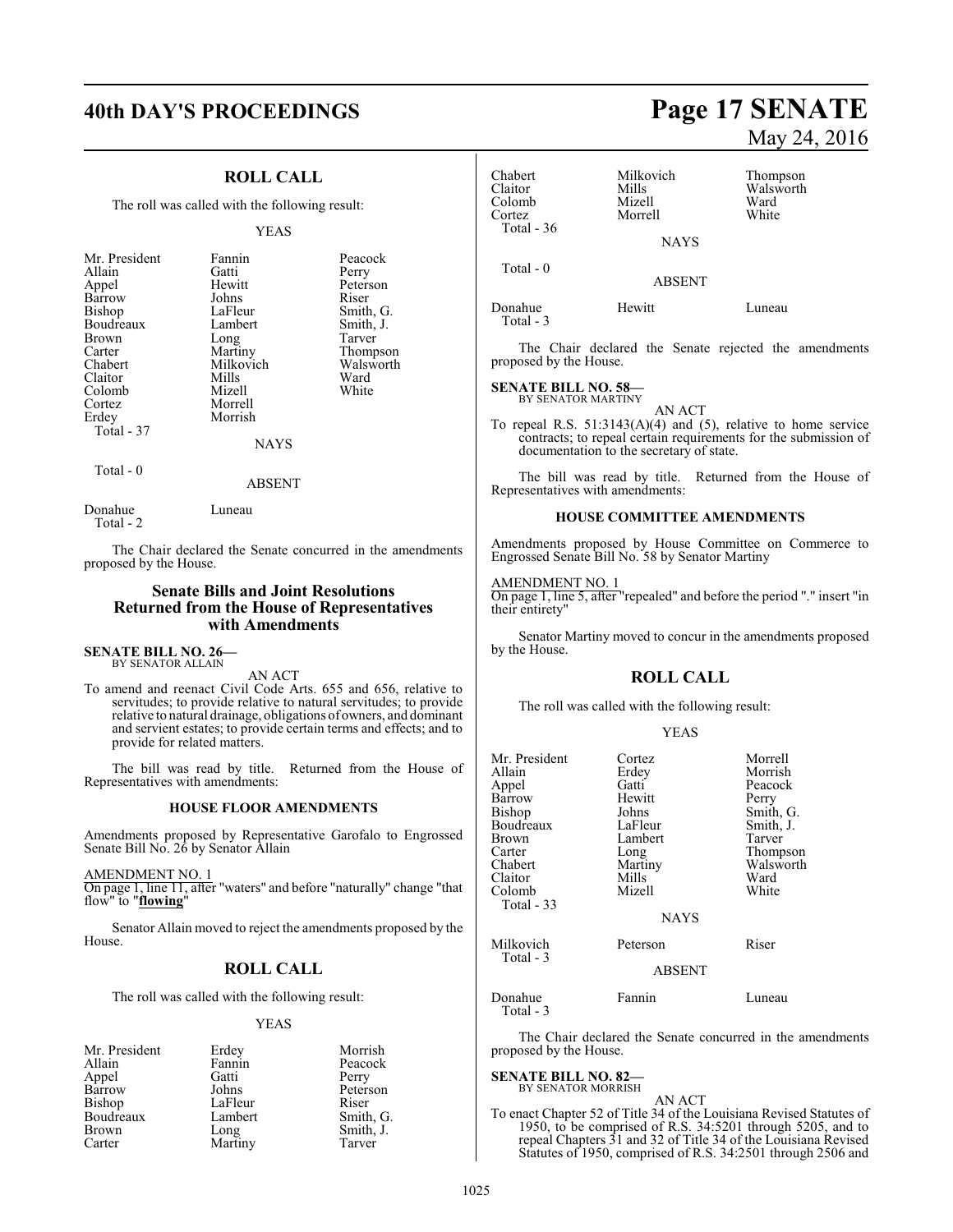R.S. 34:2551 through 2556, relative to port, harbor, and terminal districts; to create the Cameron Parish Port, Harbor, and Terminal District; to create the Cameron Parish Port Commission to administer such district; to provide for its members, duties, and powers, including its authority to levy taxes and to issue bonds; to terminate the East Cameron Port, Harbor and Terminal District and the East Cameron Port Commission; to terminate the West Cameron Port, Harbor and Terminal District and the West Cameron Port Commission; to provide for an effective date; and to provide for related matters.

The bill was read by title. Returned from the House of Representatives with amendments:

#### **HOUSE COMMITTEE AMENDMENTS**

Amendments proposed by House Committee on Transportation, Highways, and Public Works to Reengrossed Senate Bill No. 82 by Senator Morrish

AMENDMENT NO. 1

On page 8, at the beginning of line 4, change "**47:335.1**" to "**47:337.1**"

#### **LEGISLATIVE BUREAU AMENDMENTS**

Amendments proposed by Legislative Bureau to Reengrossed Senate Bill No. 82 by Senator Morrish

#### AMENDMENT NO. 1

On page 5, line 15, following "**reimburse**" and before "**district**" change "**said**" to "**the**"

Senator Morrell moved to concur in the amendments proposed by the House.

#### **ROLL CALL**

The roll was called with the following result:

#### YEAS

| Mr. President<br>Allain<br>Appel<br>Barrow<br><b>Bishop</b><br>Boudreaux<br>Brown<br>Carter<br>Chabert<br>Claitor | Fannin<br>Gatti<br>Hewitt<br>Johns<br>LaFleur<br>Lambert<br>Long<br>Martiny<br>Milkovich<br>Mills | Peacock<br>Perry<br>Peterson<br>Riser<br>Smith, G.<br>Smith, J.<br>Tarver<br>Thompson<br>Walsworth<br>Ward |
|-------------------------------------------------------------------------------------------------------------------|---------------------------------------------------------------------------------------------------|------------------------------------------------------------------------------------------------------------|
| Colomb                                                                                                            | Mizell                                                                                            | White                                                                                                      |
| Cortez<br>Erdey                                                                                                   | Morrell<br>Morrish                                                                                |                                                                                                            |
| Total - 37                                                                                                        | <b>NAYS</b>                                                                                       |                                                                                                            |
| Total - 0                                                                                                         | <b>ABSENT</b>                                                                                     |                                                                                                            |
| Donahue<br>Total - 2                                                                                              | Luneau                                                                                            |                                                                                                            |

The Chair declared the Senate concurred in the amendments proposed by the House.

#### **SENATE BILL NO. 94—**

#### BY SENATOR COLOMB

AN ACT To amend and reenact Code of Civil Procedure Arts. 10(A)(3) and (4) and 4556 and to enact Chapter 24 of Title 13 of the Louisiana Revised Statutes of 1950, to be comprised of R.S. 13:4251.101 through 4251.505, relative to adults in need of

# **Page 18 SENATE 40th DAY'S PROCEEDINGS**

care; to provide relative to courts and judicial procedure; to provide relative to jurisdiction and procedures for actions brought pursuant to the Louisiana Uniform Adult Guardianship Protective Proceedings Jurisdiction Act; to provide for ancillary interdiction procedures for protected persons; to provide a short title for the Louisiana Uniform Adult Guardianship and Protective Proceedings Jurisdiction Act; to provide certain definitions, terms, procedures, conditions, requirements and effects; to provide for international application of the Chapter; to provide for communication between Louisiana courts and courts of other states; to provide for cooperation between Louisiana courts and courts of other states; to provide for taking testimony in another state; to provide for exclusive basis; to provide for jurisdiction; to provide for special jurisdiction; to provide for exclusive and continuing jurisdiction; to provide for appropriate forums; to provide for jurisdiction declined by reason of conduct; to provide for notice of proceedings; to provide for proceedings in more than one state; to provide for transfer of guardianship or conservatorship proceedings to another state; to provide for accepting guardianship or conservatorship proceedings transferred from another state; to provide for registration of guardianship orders; to provide for registration of protective orders; to provide for the effect of the registration of such orders; to provide for uniformity of application and construction; to provide relative to the Electronic Signatures in Global and National Commerce Act; to provide for transitional provision; and to provide for related matters.

The bill was read by title. Returned from the House of Representatives with amendments:

#### **LEGISLATIVE BUREAU AMENDMENTS**

Amendments proposed byLegislative Bureau to Reengrossed Senate Bill No. 94 by Senator Colomb

AMENDMENT NO. 1 On page 20, line 9, delete

"\* \* \*"

Senator Colomb moved to concur in the amendments proposed by the House.

#### **ROLL CALL**

The roll was called with the following result:

#### YEAS

| Mr. President | Fannin        | Peacock   |
|---------------|---------------|-----------|
| Allain        | Gatti         | Perry     |
| Appel         | Hewitt        | Peterson  |
| Barrow        | Johns         | Riser     |
| Bishop        | LaFleur       | Smith, G. |
| Boudreaux     | Lambert       | Smith, J. |
| Brown         | Long          | Tarver    |
| Carter        | Martiny       | Thompson  |
| Chabert       | Milkovich     | Walsworth |
| Claitor       | Mills         | Ward      |
| Colomb        | Mizell        | White     |
| Cortez        | Morrell       |           |
| Erdey         | Morrish       |           |
| Total - 37    |               |           |
|               | <b>NAYS</b>   |           |
| Total $-0$    |               |           |
|               | <b>ABSENT</b> |           |
| Donahue       | Luneau        |           |

#### ABSENT

Total - 2

The Chair declared the Senate concurred in the amendments proposed by the House.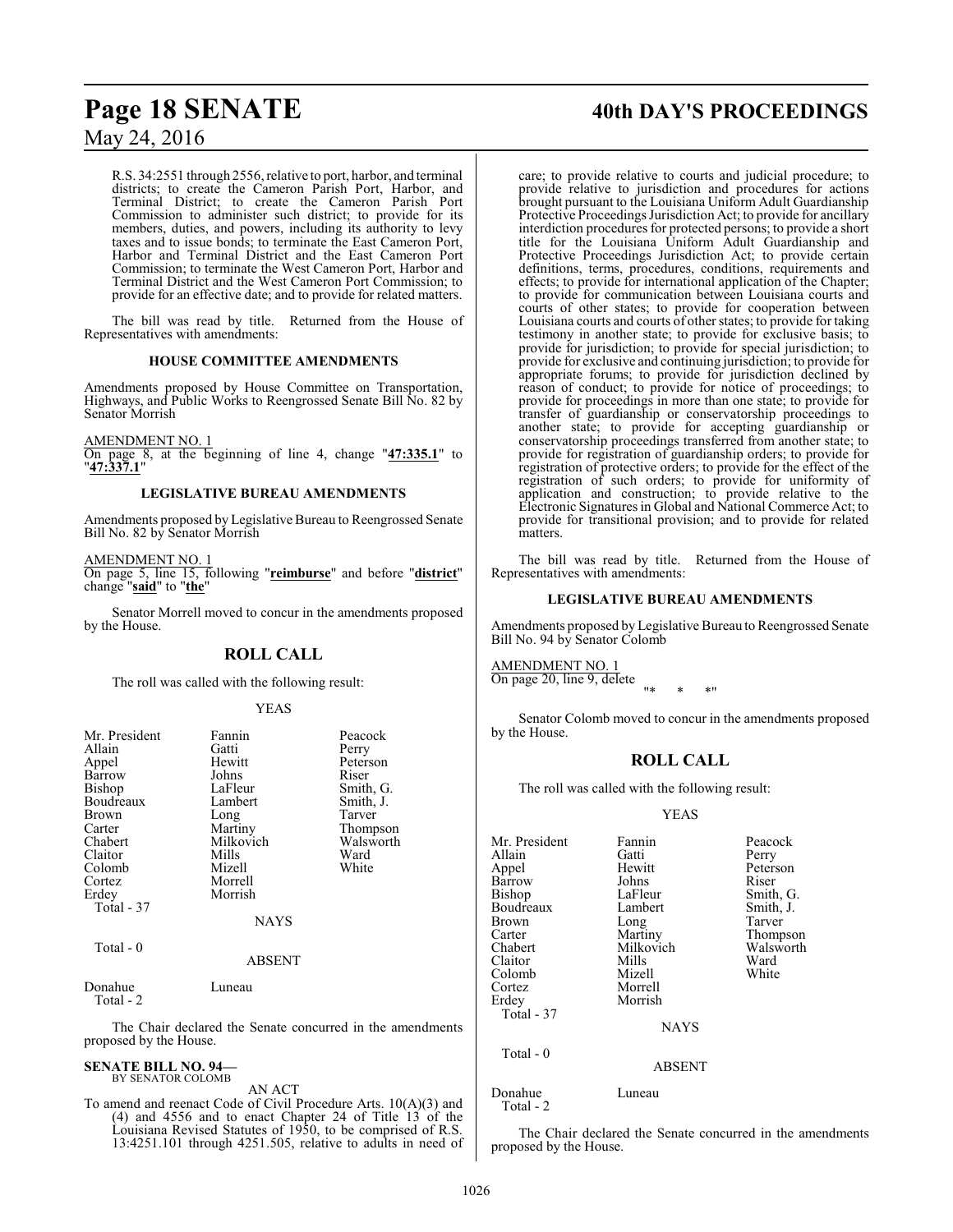# **40th DAY'S PROCEEDINGS Page 19 SENATE** May 24, 2016

| <b>SENATE BILL NO. 107-</b><br>BY SENATOR BARROW<br>AN ACT                                                                                                                                                                    | AMENDMENT NO. 11                                     |                                                | On page 3, line 3, after "of the" and before "Department" insert                                                                                                                                                                                                                                                                               |
|-------------------------------------------------------------------------------------------------------------------------------------------------------------------------------------------------------------------------------|------------------------------------------------------|------------------------------------------------|------------------------------------------------------------------------------------------------------------------------------------------------------------------------------------------------------------------------------------------------------------------------------------------------------------------------------------------------|
| To amend and reenact R.S. 36:251(A), (B), and (C)(1), to enact R.S. 49:191(9)(b), and to repeal R.S. 49:191(6)(d), relative to the<br>Department of Health and Hospitals; to provide for the name                             | "Louisiana"<br><b>AMENDMENT NO. 12</b>               |                                                |                                                                                                                                                                                                                                                                                                                                                |
| change of the department to the Department of Health; to<br>provide for the re-creation of the Department of Health and the                                                                                                   | "Louisiana"                                          |                                                | On page 3, line 5, after "the" and before "Department" insert                                                                                                                                                                                                                                                                                  |
| statutory entities made a part of the department by law; to<br>provide for the effective termination date for all statutory<br>authority for the existence of such statutory entities; and to<br>provide for related matters. | <b>AMENDMENT NO. 13</b><br>"Louisiana"               |                                                | On page 3, line 22, after "The" and before "Department" insert                                                                                                                                                                                                                                                                                 |
| The bill was read by title. Returned from the House of<br>Representatives with amendments:                                                                                                                                    | AMENDMENT NO. 14<br>"Louisiana Department of Health" |                                                | On page 3, at the end of line 26, change "Department of Health" to                                                                                                                                                                                                                                                                             |
| <b>HOUSE COMMITTEE AMENDMENTS</b>                                                                                                                                                                                             | by the House.                                        |                                                | Senator Barrow moved to concur in the amendments proposed                                                                                                                                                                                                                                                                                      |
| Amendments proposed by House Committee on Health and Welfare<br>to Engrossed Senate Bill No. 107 by Senator Barrow                                                                                                            |                                                      | <b>ROLL CALL</b>                               |                                                                                                                                                                                                                                                                                                                                                |
| AMENDMENT NO. 1<br>On page 3, line 28, after "Section 8." change "Sections 1 and 7" to                                                                                                                                        |                                                      | The roll was called with the following result: |                                                                                                                                                                                                                                                                                                                                                |
| "This Section and Sections 1, 7, and 9"                                                                                                                                                                                       |                                                      | <b>YEAS</b>                                    |                                                                                                                                                                                                                                                                                                                                                |
| AMENDMENT NO. 2<br>On page 4, line 3, after "Legislature," change "Sections 1 and 7" to<br>"this Section and Sections 1, 7, and 9"                                                                                            | Mr. President<br>Allain<br>Appel                     | Fannin<br>Gatti<br>Hewitt                      | Peacock<br>Perry<br>Peterson                                                                                                                                                                                                                                                                                                                   |
| <b>HOUSE FLOOR AMENDMENTS</b>                                                                                                                                                                                                 | Barrow<br>Bishop                                     | Johns<br>LaFleur                               | Riser<br>Smith, G.                                                                                                                                                                                                                                                                                                                             |
| Amendments proposed by Representative Dustin Miller to Engrossed<br>Senate Bill No. 107 by Senator Barrow                                                                                                                     | Boudreaux<br>Brown<br>Carter                         | Lambert<br>Long<br>Martiny                     | Smith, J.<br>Tarver<br>Thompson                                                                                                                                                                                                                                                                                                                |
| AMENDMENT NO. 1<br>On page 1, line 4, after "to the" and before "Department" insert<br>"Louisiana"                                                                                                                            | Chabert<br>Claitor<br>Colomb<br>Cortez               | Milkovich<br>Mills<br>Mizell<br>Morrell        | Walsworth<br>Ward<br>White                                                                                                                                                                                                                                                                                                                     |
| AMENDMENT NO. 2<br>On page 1, line 5, after "of the" and before "Department" insert<br>"Louisiana"                                                                                                                            | Erdey<br>Total - 37                                  | Morrish<br><b>NAYS</b>                         |                                                                                                                                                                                                                                                                                                                                                |
| <b>AMENDMENT NO. 3</b>                                                                                                                                                                                                        | Total - 0                                            | <b>ABSENT</b>                                  |                                                                                                                                                                                                                                                                                                                                                |
| On page 1, line 12, after "CHAPTER 6." and before<br>"DEPARTMENT" insert "LOUISIANA"                                                                                                                                          | Donahue                                              | Luneau                                         |                                                                                                                                                                                                                                                                                                                                                |
| AMENDMENT NO. 4<br>On page 1, line 13, after "§251." and before "Department" insert<br>"Louisiana"                                                                                                                            | Total - 2<br>proposed by the House.                  |                                                | The Chair declared the Senate concurred in the amendments                                                                                                                                                                                                                                                                                      |
| AMENDMENT NO. 5<br>On page 1, line 15, after "The" and before "Department" insert<br>"Louisiana"                                                                                                                              | <b>SENATE BILL NO. 123-</b><br>BY SENATOR CLAITOR    | AN ACT                                         |                                                                                                                                                                                                                                                                                                                                                |
| <b>AMENDMENT NO. 6</b><br>On page 2, line 4, after "The" and before "Department" insert<br>"Louisiana"                                                                                                                        |                                                      |                                                | To amend and reenact Title VIII of the Code of Criminal Procedure,<br>to be comprised of Articles 311 through 342, R.S. 15:85, and the<br>introductory paragraph of R.S. 22:1441(A) and $(A)(1)$ through<br>$(5)$ , $(C)(1)$ , the introductory paragraph of $(C)(2)$ and $(C)(2)(a)$                                                          |
| <u>AMENDMENT NO. 7</u><br>On page 2, line 6, after "The" and before "Department" insert<br>"Louisiana"                                                                                                                        |                                                      |                                                | through (e), and (D), to enact R.S. $22:1441(C)(3)$ through (5),<br>and to repeal Code of Criminal Procedure Articles 327.1, 330.1,<br>330.2, 330.3, 334.1, 334.2, 334.3, 334.4, 334.5, 334.6, 335.1,<br>335.2, 336.1, 336.2, 343, 344, 345, 346, 347, 348, 349, 349.1,                                                                        |
| <b>AMENDMENT NO. 8</b><br>On page 2, line 11, after "the" and before "Department" insert<br>"Louisiana"                                                                                                                       |                                                      |                                                | 349.2, 349.3, 349.4, 349.5, 349.6, 349.7, 349.8, and 349.9,<br>relative to bail; to provide for the revision and reorganization of<br>bail law; to provide for definitions; to provide for the right to<br>bail; to provide for bail hearings and detention without bail; to                                                                   |
| <b>AMENDMENT NO. 9</b><br>On page 2, line 21, after "The" and before "Department" insert<br>"Louisiana"                                                                                                                       |                                                      |                                                | provide for the authority to fix bail; to provide schedules of bail<br>and factors in fixing bail; to provide for modification of bail; to<br>provide for conditions, types, and restrictions of bail; to provide<br>for bail with and without surety; to provide for cash deposits; to                                                        |
| <b>AMENDMENT NO. 10</b><br>On page 2, line 27, after "the" and before "Department" insert<br>"Louisiana"                                                                                                                      |                                                      |                                                | provide the requirements of the bail undertaking; to provide for<br>notice of required appearance; to provide for discharge of the<br>bail obligation; to provide relative to a defendant's failure to<br>appear and issuance and notice of arrest warrant; to provide for<br>the filing of a rule to show cause; to provide for nonforfeiture |
|                                                                                                                                                                                                                               |                                                      |                                                |                                                                                                                                                                                                                                                                                                                                                |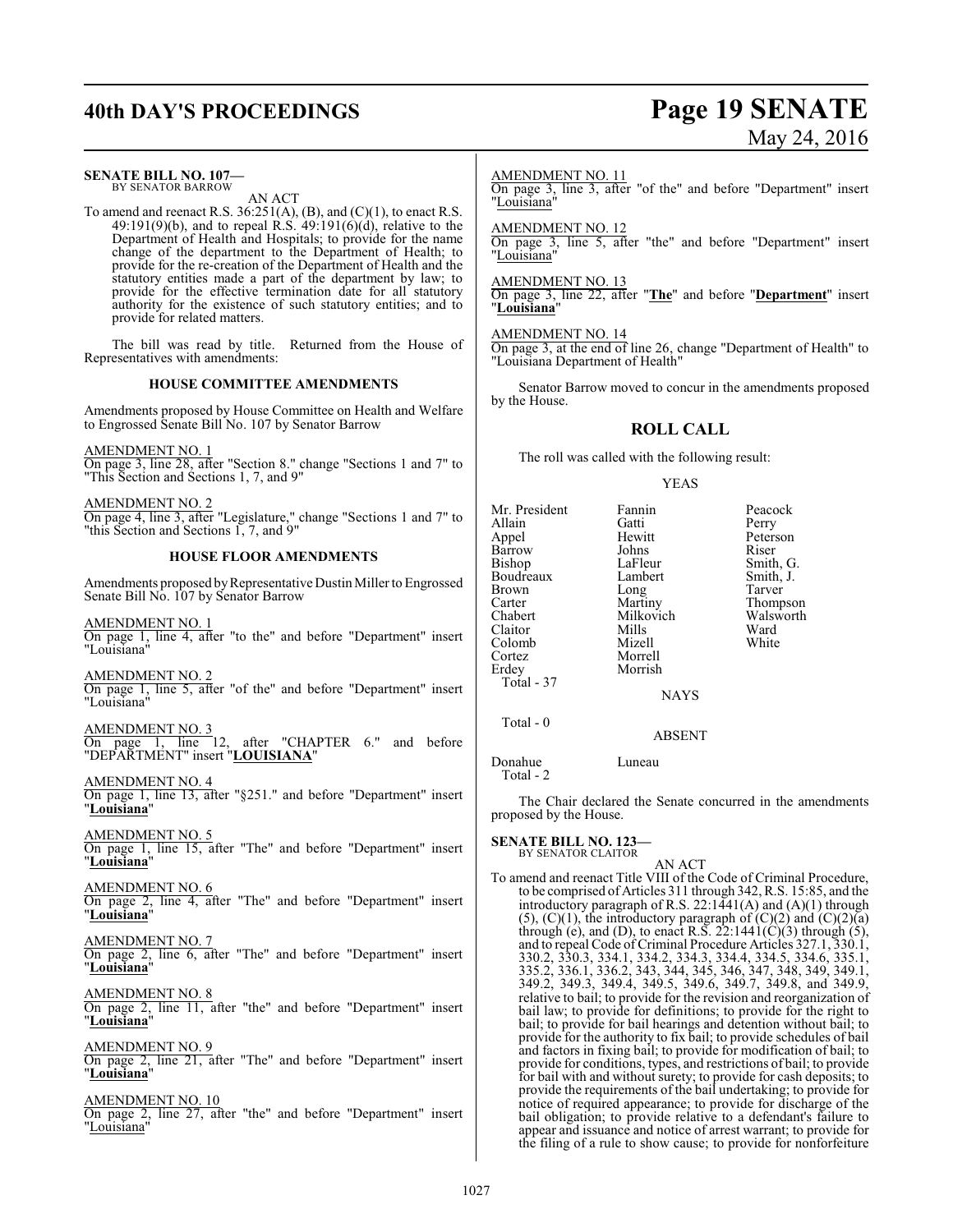## **Page 20 SENATE 40th DAY'S PROCEEDINGS**

May 24, 2016

situations; to provide for notice and recordation of judgment; to provide for appeals; to provide for enforcement of judgment; to provide relative to failure to satisfy a judgment of bond forfeiture or claim under a criminal bond contract; and to provide for related matters.

The bill was read by title. Returned from the House of Representatives with amendments:

#### **HOUSE COMMITTEE AMENDMENTS**

Amendments proposed by House Committee on Administration of Criminal Justice to Reengrossed Senate Bill No. 123 by Senator Claitor

AMENDMENT NO. 1 On page 6, at the beginning of line 14, change "**A.**" to "**A.(1)**"

AMENDMENT NO. 2 On page 6, at the beginning of line 15, change "**(1)**" to "**(2)**"

AMENDMENT NO. 3 On page 6, at the beginning of line 27, change "**(2)**" to "**(3)**"

AMENDMENT NO. 4 On page 7, at the beginning of line 10, change "**(3)**" to "**(4)**"

AMENDMENT NO. 5 On page 7, line 11, after "**Subparagraph**" and before "of", change "**(A)(2)**" to "**(A)(3)**"

AMENDMENT NO. 6 On page 7, at the beginning of line 16, change "**(4)**" to "**(5)**"

AMENDMENT NO. 7 On page 8, at the beginning of line 9, change "**C.**" to "**C.(1)**"

AMENDMENT NO. 8 On page 8, at the beginning of line 13, change "**(1)**" to "**(2)**"

AMENDMENT NO. 9 On page 8, line 14, after "**Subparagraph**" and before "of", change "**(4)**" to "**(5)**"

AMENDMENT NO. 10 On page 8, at the beginning of line 17, change "**(2)**" to "**(3)**"

AMENDMENT NO. 11 On page 8, at the beginning of line 21, change "**(3)**" to "**(4)**"

AMENDMENT NO. 12 On page 9, at the beginning of line 1, change "**(4)**" to "**(5)**"

AMENDMENT NO. 13 On page 20, line 20, after "**monitoring.**" and before "In addition," change  $"(\underline{1})"$  to  $"(\underline{1})(\underline{a})"$ 

AMENDMENT NO. 14 On page 21, at the beginning of line 3, change "**(a)**" to "**(b)**"

AMENDMENT NO. 15 On page 21, at the beginning of line 8, change "**(b)**" to "**(c)**"

#### **LEGISLATIVE BUREAU AMENDMENTS**

Amendments proposed by Legislative Bureau to Reengrossed Senate Bill No. 123 by Senator Claitor

AMENDMENT NO. 1 On page 16, line 24, change "98.1" to "98.6"

AMENDMENT NO. 2 On page 56, line 24, following "judge" and before "rule" change "must" to "shall"

#### **HOUSE FLOOR AMENDMENTS**

Amendments proposed by Representative Mack to Reengrossed Senate Bill No. 123 by Senator Claitor

AMENDMENT NO. 1 On page 43, line 20, after "**means or**" and before "**mail**" change "**certified**" to "**United States**"

#### **HOUSE FLOOR AMENDMENTS**

Amendments proposed by Representative Mack to Reengrossed Senate Bill No. 123 by Senator Claitor

AMENDMENT NO. 1 On page 30, line 6, after "undertaking" and before "without" delete "**pursuant to Article 329**"

AMENDMENT NO. 2 On page 40, line 13, after "**Article**" and before "**shall**" change "**349.2**" to "**335**"

Senator Claitormoved to reject the amendments proposed by the House.

### **ROLL CALL**

The roll was called with the following result:

#### YEAS

| Mr. President<br>Allain<br>Appel<br>Barrow<br>Bishop<br>Carter<br>Chabert<br>Claitor<br>Colomb<br>Cortez | Gatti<br>Hewitt<br>Johns<br>LaFleur<br>Lambert<br>Long<br>Martiny<br>Milkovich<br>Mills<br>Mizell | Peaco<br>Perry<br>Riser<br>Smith<br>Smith<br>Tarve<br>Thom<br>Walsy<br>Ward<br>White |
|----------------------------------------------------------------------------------------------------------|---------------------------------------------------------------------------------------------------|--------------------------------------------------------------------------------------|
|                                                                                                          |                                                                                                   |                                                                                      |
| Erdey                                                                                                    | Morrell                                                                                           |                                                                                      |
| Fannin<br>Total - 34                                                                                     | Morrish                                                                                           |                                                                                      |
|                                                                                                          | <b>NAYS</b>                                                                                       |                                                                                      |

Gatti Peacock<br>
Hewitt Perry Hewitt Perry<br>Johns Riser Smith, G.<br>Smith, J. Long Tarver<br>Martiny Thomp Thompson<br>Walsworth Milkovich Walsworth<br>Mills Ward Mizell White

#### **NAYS**

Boudreaux Brown Peterson

ABSENT

Donahue Luneau

Total - 2

Total - 3

The Chair declared the Senate rejected the amendments proposed by the House.

#### **SENATE BILL NO. 313—**

BY SENATORS BARROW AND THOMPSON AN ACT

To amend and reenact R.S. 36:4(B)(8), to enact R.S. 46:2605.1 through 2605.3, and to repeal R.S. 36:478(L) and R.S. 46:2911 through 2913, relative to the Council on the Status of Grandparents Raising Grandchildren; to provide for the transfer of this council from the Department of Children and Family Services to the office of the governor; to provide for the council's membership, responsibilities and duties, and its fund; to provide terms, conditions, requirements, and procedures; and to provide for related matters.

The bill was read by title. Returned from the House of Representatives with amendments: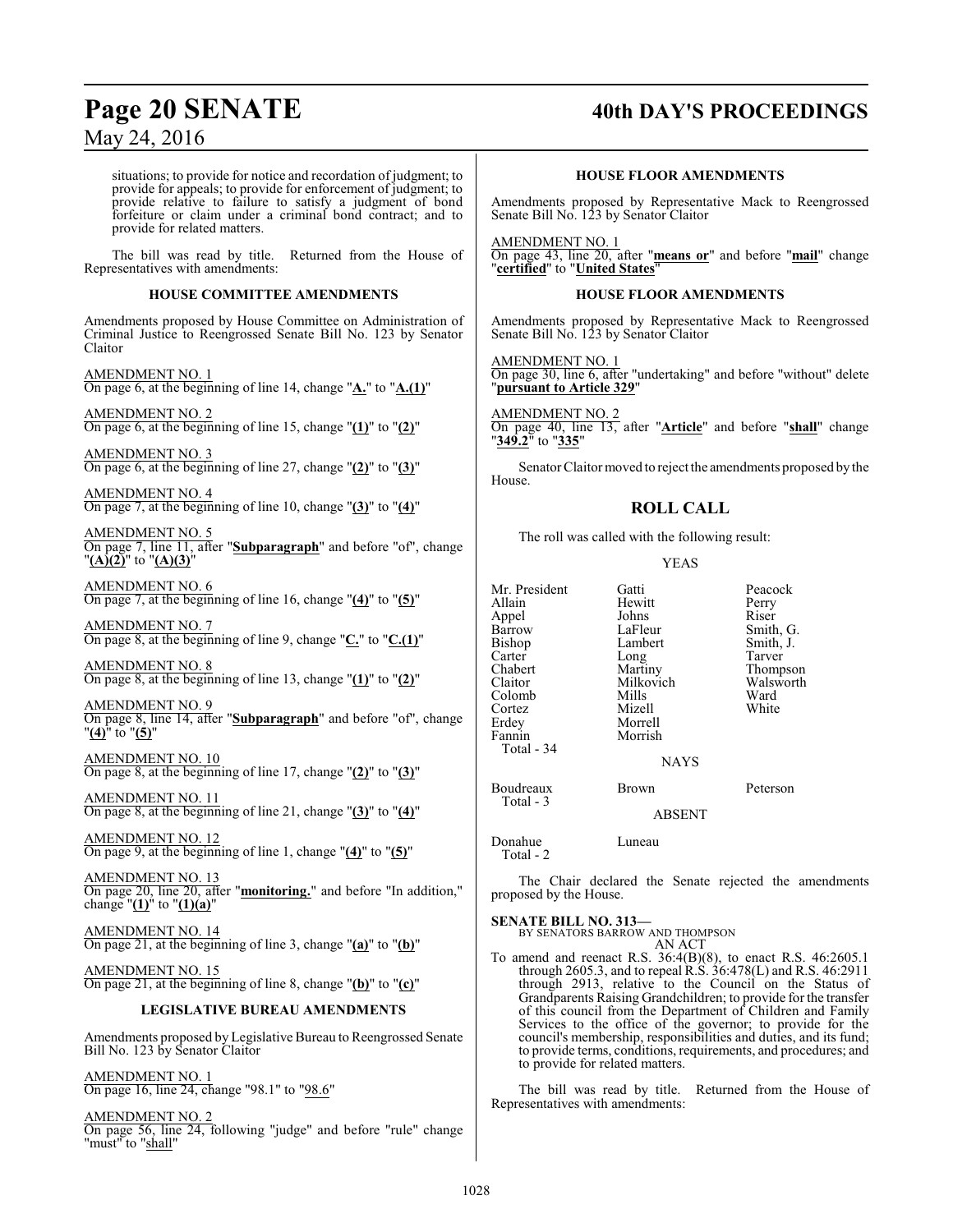# **40th DAY'S PROCEEDINGS Page 21 SENATE**

# May 24, 2016

#### **HOUSE COMMITTEE AMENDMENTS**

Amendments proposed by House Committee on Health and Welfare to Reengrossed Senate Bill No. 313 by Senator Barrow

#### AMENDMENT NO. 1

On page 1, line 3, after "and" and before "R.S. 46:2911" insert "Chapter 66 of Title 46 of the Louisiana Revised Statutes of 1950, comprised of"

#### AMENDMENT NO. 2

On page 2, line 16, delete "**food stamp program,**" and insert in lieu thereof "**Supplemental Nutrition Assistance Program,**"

#### AMENDMENT NO. 3

On page 3, at the end of line 18, delete "**the**"

## AMENDMENT NO. 4

On page 5, at the end of line 19, change "**set up.**" to "**organized and implemented.**"

#### AMENDMENT NO. 5

On page 6, line 17, after "and" and before "R.S. 46:2911" insert "Chapter 66 of Title 46 of the Louisiana Revised Statutes of 1950, comprised of"

#### AMENDMENT NO. 6

On page 6, between lines 17 and 18, insert the following:

"Section 4.(A) The legislature hereby finds that supporting kinship caregivers such as grandparents who raise grandchildren contributes greatly to family preservation and enhances the wellbeing of children of this state.

(B) This Act shall be known and may be cited as the "State Representative Rodnette "Ronnie" Bethley Edwards Act"."

#### AMENDMENT NO. 7

On page 6, at the beginning of line 18, change "Section 4." to "Section 5."

Senator Barrow moved to concur in the amendments proposed by the House.

#### **ROLL CALL**

The roll was called with the following result:

#### YEAS

| Mr. President<br>Allain<br>Appel<br>Barrow<br>Bishop<br>Boudreaux<br><b>Brown</b><br>Carter<br>Chabert<br>Claitor<br>Colomb<br>Cortez<br>Total $-36$ | Erdey<br>Fannin<br>Gatti<br>Hewitt<br>Johns<br>LaFleur<br>Lambert<br>Long<br>Martiny<br>Milkovich<br>Mills<br>Mizell<br><b>NAYS</b> | Morrell<br>Morrish<br>Peacock<br>Perry<br>Peterson<br>Riser<br>Smith, G.<br>Smith, J.<br>Tarver<br>Thompson<br>Ward<br>White |
|------------------------------------------------------------------------------------------------------------------------------------------------------|-------------------------------------------------------------------------------------------------------------------------------------|------------------------------------------------------------------------------------------------------------------------------|
| Total $-0$                                                                                                                                           | <b>ABSENT</b>                                                                                                                       |                                                                                                                              |
| Donahue<br>Total - 3                                                                                                                                 | Luneau                                                                                                                              | Walsworth                                                                                                                    |

The Chair declared the Senate concurred in the amendments proposed by the House.

**SENATE BILL NO. 326—**<br>BY SENATORS CLAITOR, BARROW AND COLOMB AND<br>REPRESENTATIVES AMEDEE, BACALA, BAGLEY, BAGNERIS,<br>BARRAS, BERTHELOT, BILLIOT, BOUIE, BROADWATER, CHAD<br>BROWN, CARMODY, CARPENTER,ROBBY CARTER,STEVE CARTER,<br>C AN ACT

To amend and reenact R.S. 14:403(A)(1)(b) and to enact Children's Code Article 610(H), relative to the reporting of child abuse and neglect; to add starvation and malnutrition to the definition of "serious bodily injury"; to require an annual report to the legislature; and to provide for related matters.

The bill was read by title. Returned from the House of Representatives with amendments:

#### **LEGISLATIVE BUREAU AMENDMENTS**

Amendments proposed byLegislative Bureau to Reengrossed Senate Bill No. 326 by Senator Claitor

#### AMENDMENT NO. 1

On page 1, line 10, and on page 2, line 19 following "**this**" and before "**shall**" change "**Subsection**" to "**Paragraph**"

#### AMENDMENT NO. 2

On page 1, line 12, following "**annually**" and before "**thereafter**" delete "**each year**"

AMENDMENT NO. 3 On page 1, line 15, following "**this**" and before the end of the line change "**Section**" to "**Article**"

AMENDMENT NO. 4 On page 2, line 3, following "**levels**" and before "**and**" insert "**,**"

AMENDMENT NO. 5 On page 2, line 12, following "**cases**" and before "**prior**" delete "**in**"

Senator Claitor moved to concur in the amendments proposed by the House.

#### **ROLL CALL**

The roll was called with the following result:

#### YEAS

| Mr. President<br>Allain<br>Appel<br>Barrow<br>Bishop<br>Boudreaux<br>Brown<br>Carter<br>Chabert<br>Claitor<br>Colomb<br>Cortez<br>Erdey<br>Total - 37 | Fannin<br>Gatti<br>Hewitt<br>Johns<br>LaFleur<br>Lambert<br>Long<br>Martiny<br>Milkovich<br>Mills<br>Mizell<br>Morrell<br>Morrish<br><b>NAYS</b> | Peacock<br>Perry<br>Peterson<br>Riser<br>Smith, G.<br>Smith, J.<br>Tarver<br>Thompson<br>Walsworth<br>Ward<br>White |
|-------------------------------------------------------------------------------------------------------------------------------------------------------|--------------------------------------------------------------------------------------------------------------------------------------------------|---------------------------------------------------------------------------------------------------------------------|
| Total - 0                                                                                                                                             | <b>ABSENT</b>                                                                                                                                    |                                                                                                                     |
| Donahue<br>Total - 2                                                                                                                                  | Luneau                                                                                                                                           |                                                                                                                     |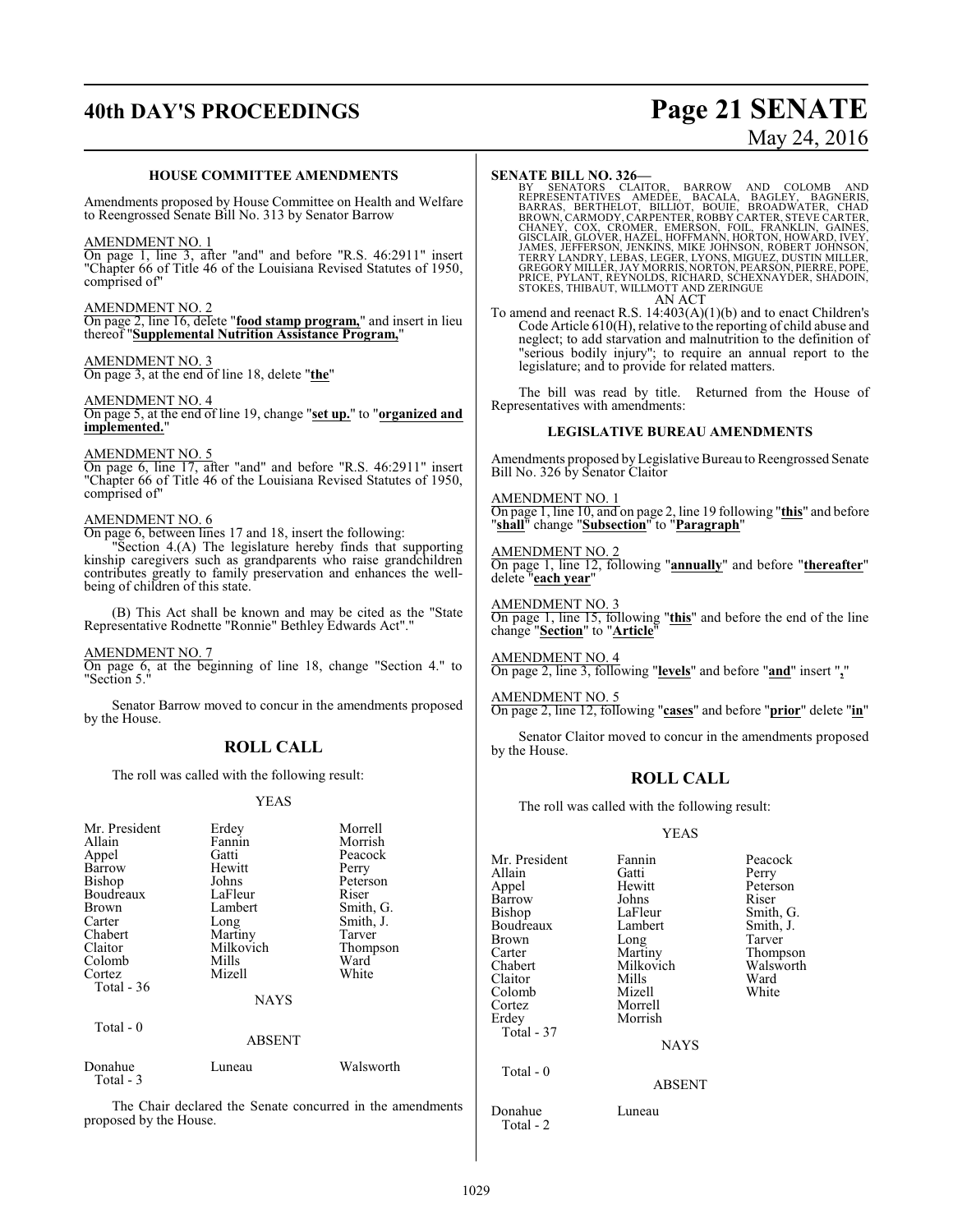The Chair declared the Senate concurred in the amendments proposed by the House.

#### **SENATE BILL NO. 357—** BY SENATOR CARTER

AN ACT

To enact R.S. 32:44, relative to red light cameras; to require notification of red light camera locations; to provide for definitions; and to provide for related matters.

The bill was read by title. Returned from the House of Representatives with amendments:

#### **HOUSE FLOOR AMENDMENTS**

Amendments proposed by Representative Terry Landry to Reengrossed Senate Bill No. 357 by Senator Carter

#### AMENDMENT NO. 1

On page 1, line 7, after "**signs**" insert a comma "**,**"

AMENDMENT NO. 2

On page 1, delete lines 8 and 9 in their entirety and insert in lieu thereof "**indicating that a red light camera is present, within five hundred feet of each red light camera, in such a manner as to be clearly visible to traffic approaching the red light camera.**"

Senator Carter moved to concur in the amendments proposed by the House.

#### **ROLL CALL**

The roll was called with the following result:

#### YEAS

| Gatti<br>Hewitt<br>Johns<br>LaFleur<br>Lambert<br>Long<br>Martiny<br>Milkovich | Perry<br>Peterson<br>Riser<br>Smith, G.<br>Smith, J.<br>Tarver<br>Thompson<br>Walsworth |
|--------------------------------------------------------------------------------|-----------------------------------------------------------------------------------------|
|                                                                                |                                                                                         |
|                                                                                |                                                                                         |
|                                                                                |                                                                                         |
|                                                                                |                                                                                         |
| Mills                                                                          | Ward                                                                                    |
| Mizell                                                                         | White                                                                                   |
| Morrell                                                                        |                                                                                         |
| Morrish                                                                        |                                                                                         |
|                                                                                |                                                                                         |
| NAYS                                                                           |                                                                                         |
|                                                                                |                                                                                         |

Total - 0

ABSENT

Donahue Luneau Total - 2

The Chair declared the Senate concurred in the amendments proposed by the House.

#### **SENATE BILL NO. 381—** BY SENATOR MARTINY

AN ACT

To enact R.S. 35:415, relative to ex officio notaries; to provide for the appointment of ex officio notaries for the Causeway Police Department; to provide for the exercise of authority; to provide for the authority of the chief of police of the department to suspend or terminate the appointment; and to provide for related matters.

The bill was read by title. Returned from the House of Representatives with amendments:

# **Page 22 SENATE 40th DAY'S PROCEEDINGS**

#### **HOUSE COMMITTEE AMENDMENTS**

Amendments proposed by House Committee on Civil Law and Procedure to Engrossed Senate Bill No. 381 by Senator Martiny

AMENDMENT NO. 1 On page 1, line 14, change "**such**" to "**ten**"

AMENDMENT NO. 2

Total - 1

On page 2, line 2, after "**acknowledgments,**" delete the remainder of the line and insert "**and traffic tickets, all limited to matters**"

Senator Martiny moved to concur in the amendments proposed by the House.

## **ROLL CALL**

The roll was called with the following result:

#### YEAS

| Mr. President<br>Allain<br>Appel<br>Barrow<br>Bishop<br>Boudreaux<br>Brown<br>Carter<br>Chabert<br>Colomb<br>Cortez | Fannin<br>Gatti<br>Hewitt<br>Johns<br>LaFleur<br>Lambert<br>Long<br>Martiny<br>Milkovich<br>Mills<br>Mizell | Morrish<br>Peacock<br>Perry<br>Riser<br>Smith, G.<br>Smith, J.<br>Tarver<br>Thompson<br>Walsworth<br>Ward<br>White |
|---------------------------------------------------------------------------------------------------------------------|-------------------------------------------------------------------------------------------------------------|--------------------------------------------------------------------------------------------------------------------|
| Erdey<br>Total - 35                                                                                                 | Morrell<br><b>NAYS</b>                                                                                      |                                                                                                                    |
| Peterson                                                                                                            |                                                                                                             |                                                                                                                    |

ABSENT

Claitor Donahue Luneau Total - 3

The Chair declared the Senate concurred in the amendments proposed by the House.

#### **Senate Resolutions on Second Reading, Subject to Call**

#### **Called from the Calendar**

Senator Martiny asked that Senate Resolution No. 87 be called from the Calendar.

#### **SENATE RESOLUTION NO. 87—** BY SENATOR MARTINY

A RESOLUTION

To amend Senate Rule 13.78(B)(2) of the Rules of Order of the Senate, relative to committee hearings; to provide for the testimony of a designee of an elected official before a committee hearing.

#### **Floor Amendments**

Senator Martiny sent up floor amendments.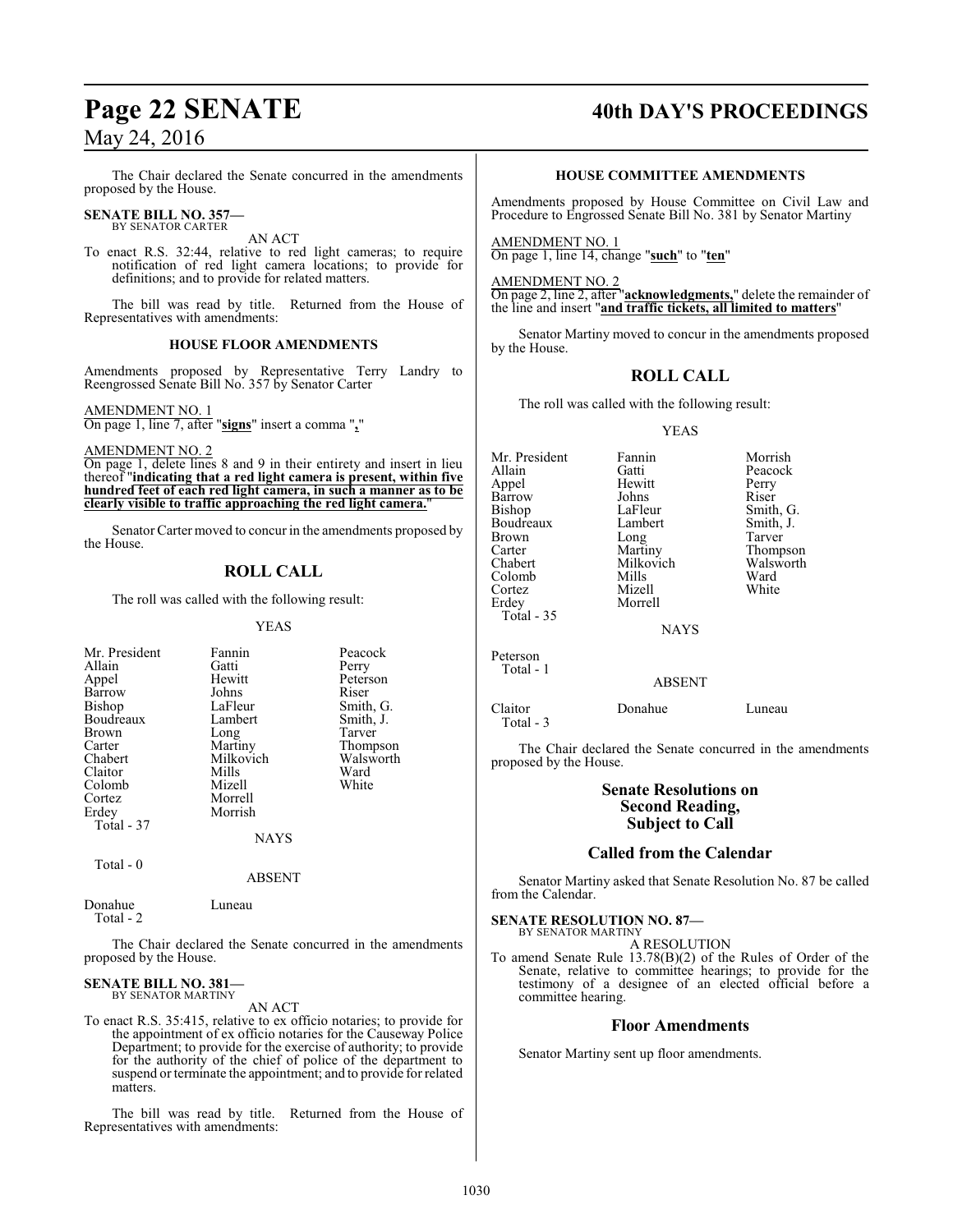# **40th DAY'S PROCEEDINGS Page 23 SENATE**

#### **SENATE FLOOR AMENDMENTS**

Amendments proposed by Senator Martiny on behalf of the Legislative Bureau to Engrossed Senate Resolution No. 87 by Senator Martiny

AMENDMENT NO. 1 On page 1, between lines 8 and 9 insert "\* \* \*"

#### AMENDMENT NO. 2 On page 1, line 9, delete

"\* \* \*"

On motion of Senator Martiny, the amendments were adopted.

#### **Floor Amendments**

Senator Martiny proposed the following amendments.

#### **SENATE FLOOR AMENDMENTS**

Amendments proposed by Senator Martiny to Engrossed Senate Resolution No. 87 by Senator Martiny

AMENDMENT NO. 1

On page 2, line 1, after "A" and before "**designee**" insert "**public employee who is a**"

On motion of Senator Martiny, the amendments were adopted.

On motion of Senator Martiny the amended resolution was read by title and adopted.

#### **Senate Bills and Joint Resolutions on Third Reading and Final Passage, Subject to Call**

#### **Called from the Calendar**

Senator Barrow asked that Senate Bill No. 137 be called from the Calendar.

# **SENATE BILL NO. 137—** BY SENATOR BARROW

AN ACT

To amend and reenact R.S.  $33.2740.67(B)$  and  $(C)(1)(j)$  and to enact R.S. 33:2740.67(G), relative to Baton Rouge North Economic Development; to provide relative to the boundaries and membership of the board; and to provide for related matters.

#### **Floor Amendments**

Senator Barrow proposed the following amendments.

#### **SENATE FLOOR AMENDMENTS**

Amendments proposed by Senator Barrow to Engrossed Senate Bill No. 137 by Senator Barrow

AMENDMENT NO. 1

Delete Senate Floor Amendments No. 1 through No. 5 proposed by Senator Barrow and adopted by the Senate on May 18, 2016.

### AMENDMENT NO.2

On page 1, line 2, after "R.S. 33:2740.67(G)" insert "and R.S. 47:338.217"

#### AMENDMENT NO. 3

On page 1, line 4, after "board;" insert "to provide for hotel occupancy tax;"

# May 24, 2016

#### AMENDMENT NO. 4

On page 2, at the end of line 28, insert the following: "**Should the governing authority take action as authorized in this Paragraph to collect the hotel occupancy tax, the collection shall begin no earlier than September 1, 2016.**"

#### AMENDMENT NO. 5

On page 3, delete lines 3 and 4 in their entirety, and insert the following:

"Section 2. R.S. 47:338.217 is herebyenacted to read as follows: **§338.217. Hotel occupancy tax in East Baton Rouge Parish**

**A. Notwithstanding any other provision of law, and in addition to any other tax now or hereafter levied and collected, the governing authority of East Baton Rouge Parish, is hereby authorized and empowered to levy and collect a tax upon the paid occupancy of hotel rooms located within East Baton Rouge Parish, but not located within the municipalities of Baker, Central, or Zachary or the area within the boundaries of the Baton Rouge North Economic Development District, which are hereby excepted. The hotel occupancy tax shall be two percent of the rent or fee charged for such occupancy. The hotel occupancy tax shall be paid by the person who exercises or is entitled to occupancy of the hotel room and shall be paid at the time the rent or fee for occupancy is paid. "Person" as used herein shall have the same definition as that contained in R.S. 47:301(8).**

**B. The governing authority shall impose the hotel occupancy tax by ordinance adopted by the governing authority which may provide in the ordinance or by resolution necessary and appropriate rules and regulations for the imposition, collection, and enforcement of the hotel occupancy tax, including but not limited to a provision that the initial collection of the tax shall begin on the first of a month following the adoption of the ordinance levying the tax. Should the governing authority take action as authorized in this Section to collect the hotel occupancy tax, the collection shall begin no earlier than September 1, 2016. The ordinance levying and imposing the hotel occupancy tax may be approved by a favorable vote of a majority of the members of the governing authority present and voting. The term "ordinance" means an ordinance, act, or other appropriate legislative enactment of the governing authority.**

**C. The governing authority shall have the right to contract with the state of Louisiana for the collection of the hotel occupancy tax. The tax shall be in addition to all other taxes presently being levied upon the occupancy of hotel rooms in the parish.**

**D. Fifty percent of the net proceeds of the tax after deduction of reasonable collection expenses shall be used to fund the Baton Rouge River Center and fifty percent of the net proceeds of the tax after deduction of reasonable collection expenses shall be used to fund Visit Baton Rouge.**"

On motion of Senator Barrow, the amendments were adopted.

The bill was read by title. Senator Barrow moved the final passage of the amended bill.

#### **ROLL CALL**

The roll was called with the following result:

Hewitt<br>Johns

Lambert<br>Long

Milkovich<br>Mills

#### YEAS

| Mr. President |
|---------------|
| Appel         |
| Barrow        |
| Bishop        |
| Boudreaux     |
| Brown         |
| Carter        |
| Chabert       |
| Claitor       |
| Colomb        |

Fannin Perry<br>Gatti Peters Peterson<br>Riser Johns Smith, G.<br>LaFleur Smith, J. Smith, J.<br>Tarver Long Thompson<br>
Martiny Walsworth Walsworth<br>Ward White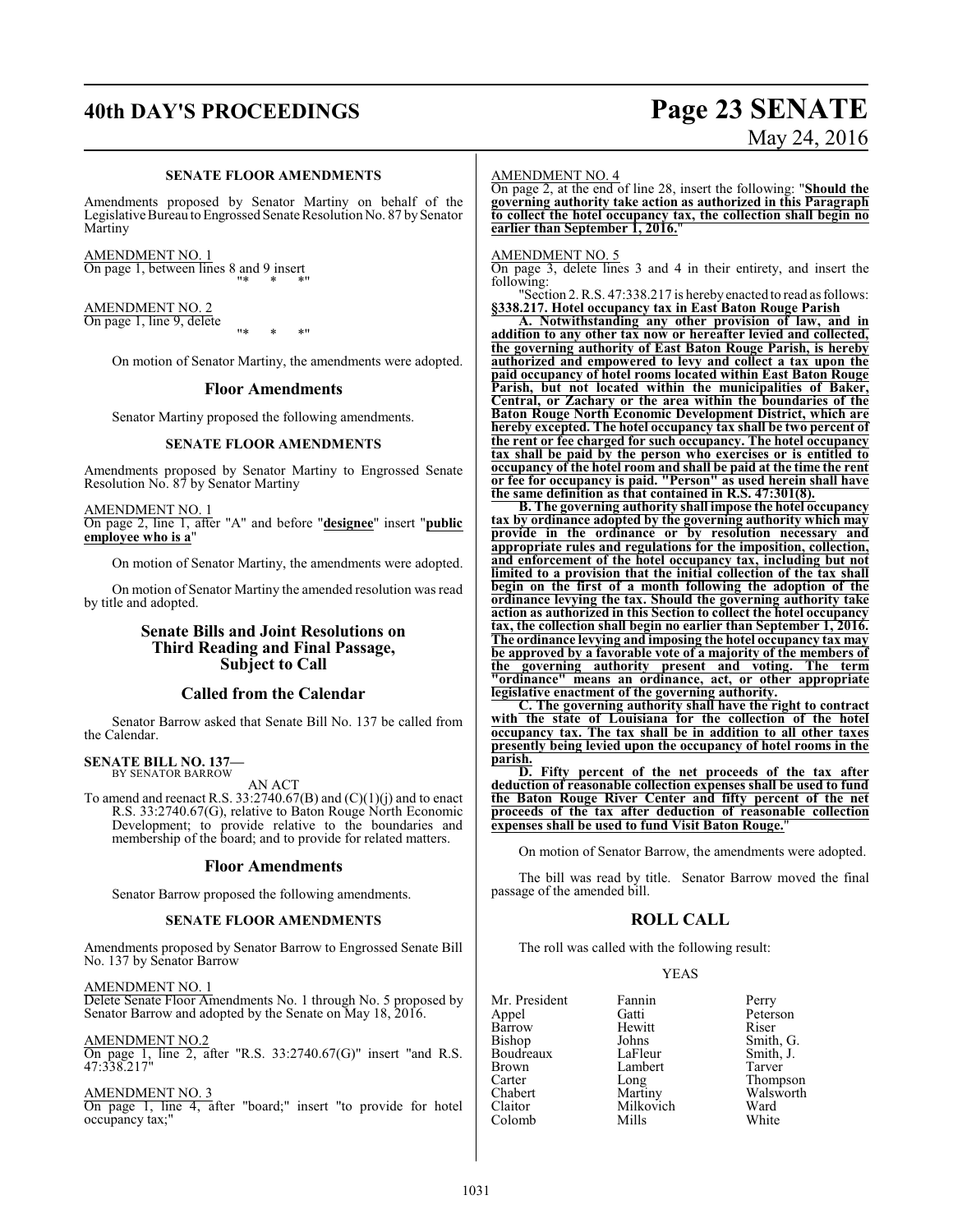| Cortez<br>Erdey<br>Total - $34$ | Morrell<br>Morrish<br><b>NAYS</b> |        |
|---------------------------------|-----------------------------------|--------|
| Mizell<br>Total - 2             | Peacock                           |        |
|                                 | <b>ABSENT</b>                     |        |
| Allain                          | Donahue                           | Luneau |

Total - 3

The Chair declared the amended bill was passed, ordered reengrossed and sent to the House. Senator Barrow moved to reconsider the vote by which the bill was passed and laid the motion on the table.

### **Called from the Calendar**

Senator Hewitt asked that Senate Bill No. 466 be called fromthe Calendar for reconsideration.

# **SENATE BILL NO. 466—** BY SENATOR HEWITT

AN ACT

To enact R.S. 17:1519.2(C), relative to public hospitals administered by the Board of Supervisors of Louisiana State University; to provide for a procedure for the board and the commissioner of administration to seek approval from the Joint Legislative Committee on the Budget and the legislature to proceed with a sale of any hospital or any asset of one of the medical centers; to provide for an effective date; and to provide for related matters.

#### **Floor Amendments**

Senator Hewitt proposed the following amendments.

#### **SENATE FLOOR AMENDMENTS**

Amendments proposed by Senator Hewitt to Engrossed Senate Bill No. 466 by Senator Hewitt

#### AMENDMENT NO. 1

On page 1, at the beginning of line 6 delete "or any asset of one of the medical centers"

AMENDMENT NO. 2

On page 1, line 16, after "**hospital**" delete "**or any asset of one of the medical centers**"

On motion of Senator Hewitt, the amendments were adopted.

The bill was read by title. Senator Hewitt moved the final passage of the amended bill.

## **ROLL CALL**

The roll was called with the following result:

Johns<br>LaFleur

Mills Mizell Morrish

#### YEAS

| Mr. President |
|---------------|
| Appel         |
| Bishop        |
| Chabert       |
| Claitor       |
| Cortez        |
| Erdey         |
| Fannin        |
| Gatti         |
| Total - 25    |

Hewitt Peacock<br>Johns Perry LaFleur Smith, G.<br>Lambert Thompson Lambert Thompson<br>
Long Walsworth Walsworth<br>Ward Martiny Ward<br>
Mills White

# Page 24 SENATE 40th DAY'S PROCEEDINGS

|                                                      | <b>NAYS</b>                                |                              |
|------------------------------------------------------|--------------------------------------------|------------------------------|
| Barrow<br>Boudreaux<br>Brown<br>Carter<br>Total - 11 | Colomb<br>Milkovich<br>Morrell<br>Peterson | Riser<br>Smith, J.<br>Tarver |
|                                                      | <b>ABSENT</b>                              |                              |
| Allain<br>Total - 3                                  | Donahue                                    | Luneau                       |

The Chair declared the amended bill was passed, ordered reengrossed and sent to the House. Senator Hewitt moved to reconsider the vote by which the bill was passed and laid the motion on the table.

### **Called from the Calendar**

Senator Carter asked that Senate Bill No. 436 be called from the Calendar.

#### **SENATE BILL NO. 436—** BY SENATOR CARTER

AN ACT

To amend and reenact R.S. 38:2315, the section heading of R.S. 51:2231, 2235(16)(a), 2236(A), and 2237(2) and to enact R.S. 23:335 and R.S. 39:1553.1 and 2183, relative to discrimination; to provide with respect to sexual orientation, gender identity, and gender expression; to prohibit discrimination with respect to employment; to prohibit discrimination with respect to public services; to prohibit discrimination when awarding public contracts and procurement contracts; to provide that parishes and municipalities may prohibit discrimination; to provide with respect to local human rights commission; and to provide for related matters.

The bill was read by title. Senator Carter moved the final passage of the bill.

#### **ROLL CALL**

The roll was called with the following result:

#### YEAS

| Bishop<br>Boudreaux<br>Brown<br>Total - 8                                                                 | Carter<br>Chabert<br>Colomb                                                               | Morrell<br>Peterson                                                    |
|-----------------------------------------------------------------------------------------------------------|-------------------------------------------------------------------------------------------|------------------------------------------------------------------------|
|                                                                                                           | <b>NAYS</b>                                                                               |                                                                        |
| Mr. President<br>Allain<br>Appel<br>Claitor<br>Cortez<br>Erdey<br>Fannin<br>Gatti<br>Hewitt<br>Total - 25 | Johns<br>Lambert<br>Long<br>Martiny<br>Milkovich<br>Mills<br>Mizell<br>Morrish<br>Peacock | Perry<br>Riser<br>Smith, J.<br>Tarver<br>Thompson<br>Walsworth<br>Ward |
|                                                                                                           | <b>ABSENT</b>                                                                             |                                                                        |
| Barrow<br>Donahue<br>Total - 6                                                                            | LaFleur<br>Luneau                                                                         | Smith, G.<br>White                                                     |
|                                                                                                           | The Chair declared the bill failed to pass.                                               |                                                                        |
|                                                                                                           |                                                                                           |                                                                        |

#### **Notice of Reconsideration**

Senator Carter moved to reconsider on the next Legislative Day the vote by which the bill failed to pass.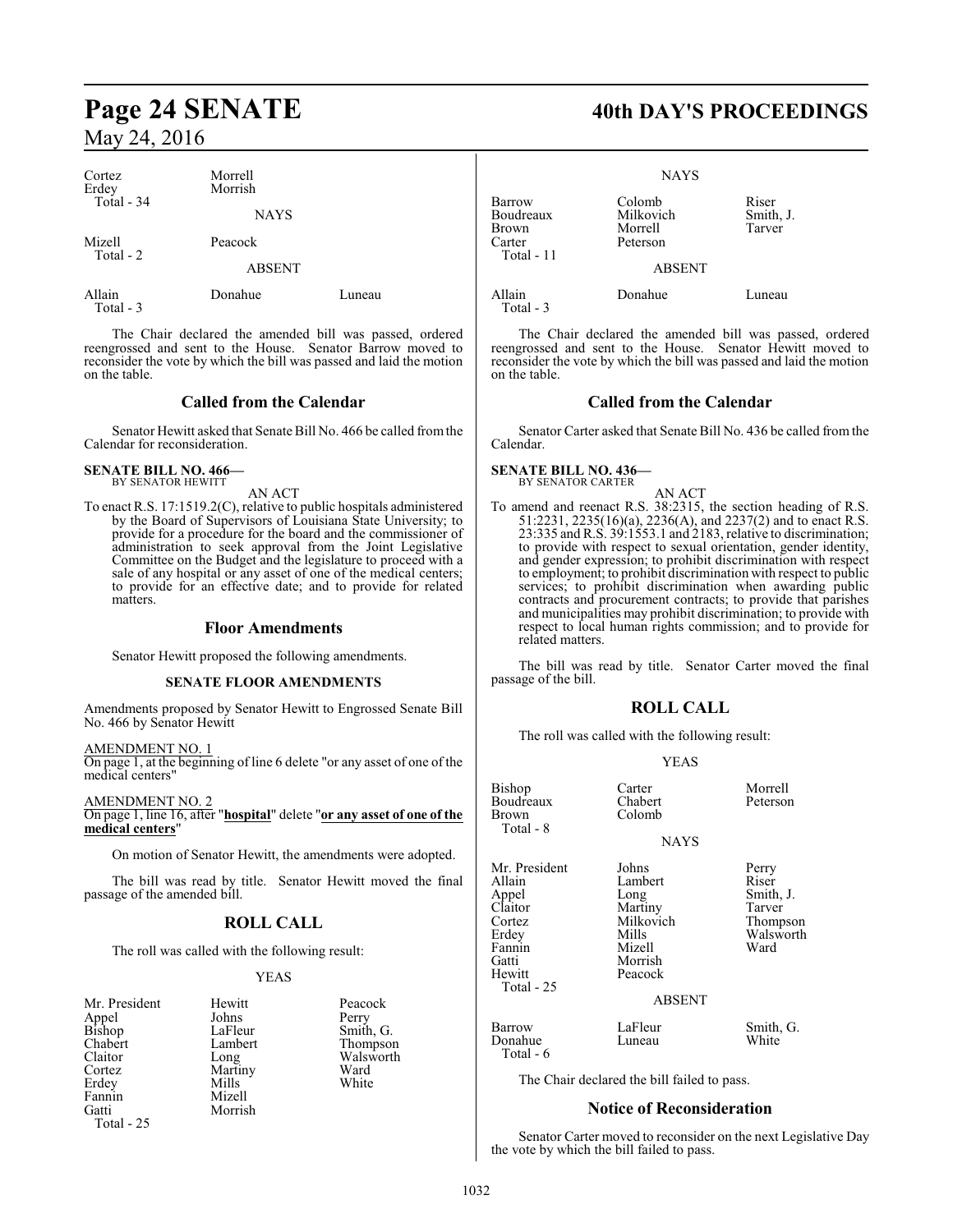# **40th DAY'S PROCEEDINGS Page 25 SENATE**

#### **House Concurrent Resolutions on Second Reading Reported by Committees**

**HOUSE CONCURRENT RESOLUTION NO. 12—** BY REPRESENTATIVE FRANKLIN A CONCURRENT RESOLUTION

To memorialize the United States Congress to take such actions as are necessary to review and consider eliminating provisions of federal law which reduce Social Security benefits for those receiving pension benefits from federal, state, or local government retirement or pension systems, plans, or funds.

Reported favorably by the Committee on Retirement.

The resolution was read by title. Senator Peacock moved to concur in the House Concurrent Resolution.

#### **ROLL CALL**

The roll was called with the following result:

#### YEAS

| Mr. President | Fannin    | Peacock   |
|---------------|-----------|-----------|
| Allain        | Gatti     | Perry     |
| Appel         | Hewitt    | Peterson  |
| Barrow        | Johns     | Riser     |
| <b>Bishop</b> | LaFleur   | Smith, G. |
| Boudreaux     | Lambert   | Smith, J. |
| <b>Brown</b>  | Long      | Tarver    |
| Carter        | Martiny   | Thompson  |
| Chabert       | Milkovich | Walsworth |
| Claitor       | Mills     | Ward      |
| Colomb        | Mizell    | White     |
| Cortez        | Morrell   |           |
| Erdey         | Morrish   |           |
| Total - 37    |           |           |
|               | NAYS      |           |
|               |           |           |

#### ABSENT

Donahue Luneau Total - 2

Total - 0

The Chair declared the Senate concurred in the House Concurrent Resolution and ordered it returned to the House.

## **HOUSE CONCURRENT RESOLUTION NO. 54—** BY REPRESENTATIVE STOKES AND SENATOR MORRELL

A CONCURRENT RESOLUTION

To express the intent of the legislature regarding Act No. 451 of the 2015 Regular Session of the Legislature.

Reported favorably by the Committee on Revenue and Fiscal Affairs.

The resolution was read by title. Senator Morrell moved to concur in the House Concurrent Resolution.

#### **ROLL CALL**

The roll was called with the following result:

#### YEAS

| Mr. President | Erdey   | Morrell   |
|---------------|---------|-----------|
| Allain        | Fannin  | Morrish   |
| Appel         | Gatti   | Peacock   |
| Barrow        | Hewitt  | Perry     |
| Bishop        | Johns   | Peterson  |
| Boudreaux     | LaFleur | Smith, G. |
| Brown         | Lambert | Smith, J. |

# May 24, 2016

| Carter     | Long          | Tarver                |
|------------|---------------|-----------------------|
| Chabert    | Martiny       | Thompson<br>Walsworth |
| Claitor    | Milkovich     |                       |
| Colomb     | Mills         | Ward                  |
| Cortez     | Mizell        | White                 |
| Total - 36 |               |                       |
|            | <b>NAYS</b>   |                       |
| Total - 0  |               |                       |
|            | <b>ABSENT</b> |                       |
|            |               |                       |

Donahue Luneau Riser Total - 3

The Chair declared the Senate concurred in the House Concurrent Resolution and ordered it returned to the House.

#### **House Bills and Joint Resolutions on Third Reading and Final Passage**

**HOUSE BILL NO. 361—** BY REPRESENTATIVE PYLANT

AN ACT

To amend and reenact R.S. 17:407.37, relative to early learning centers; to provide penalties for persons operating an early learning center without a valid license issued by the state Department of Education; and to provide for related matters.

The bill was read by title. Senator Riser moved the final passage of the bill.

#### **ROLL CALL**

The roll was called with the following result:

#### YEAS

| Mr. President | Erdey         | Morrell   |
|---------------|---------------|-----------|
| Allain        | Fannin        | Morrish   |
| Appel         | Gatti         | Peacock   |
| Barrow        | Hewitt        | Perry     |
| Bishop        | Johns         | Peterson  |
| Boudreaux     | LaFleur       | Riser     |
| <b>Brown</b>  | Lambert       | Smith, G. |
| Carter        | Long          | Smith, J. |
| Chabert       | Martiny       | Thompson  |
| Claitor       | Milkovich     | Walsworth |
| Colomb        | Mills         | Ward      |
| Cortez        | Mizell        | White     |
| Total $-36$   |               |           |
|               | <b>NAYS</b>   |           |
| Total - 0     |               |           |
|               | <b>ABSENT</b> |           |
|               |               |           |

Donahue Luneau Tarver Total - 3

The Chair declared the bill was passed and ordered it returned to the House. Senator Riser moved to reconsider the vote by which the bill was passed and laid the motion on the table.

#### **HOUSE BILL NO. 383—**

BY REPRESENTATIVE HAVARD AN ACT

To enact R.S. 33:3819(K), relative to waterworks districts; to provide with respect to the per diem paid to members of the board of commissioners of districts located in certain parishes; and to provide for related matters.

On motion of Senator Ward, the bill was read by title and returned to the Calendar, subject to call.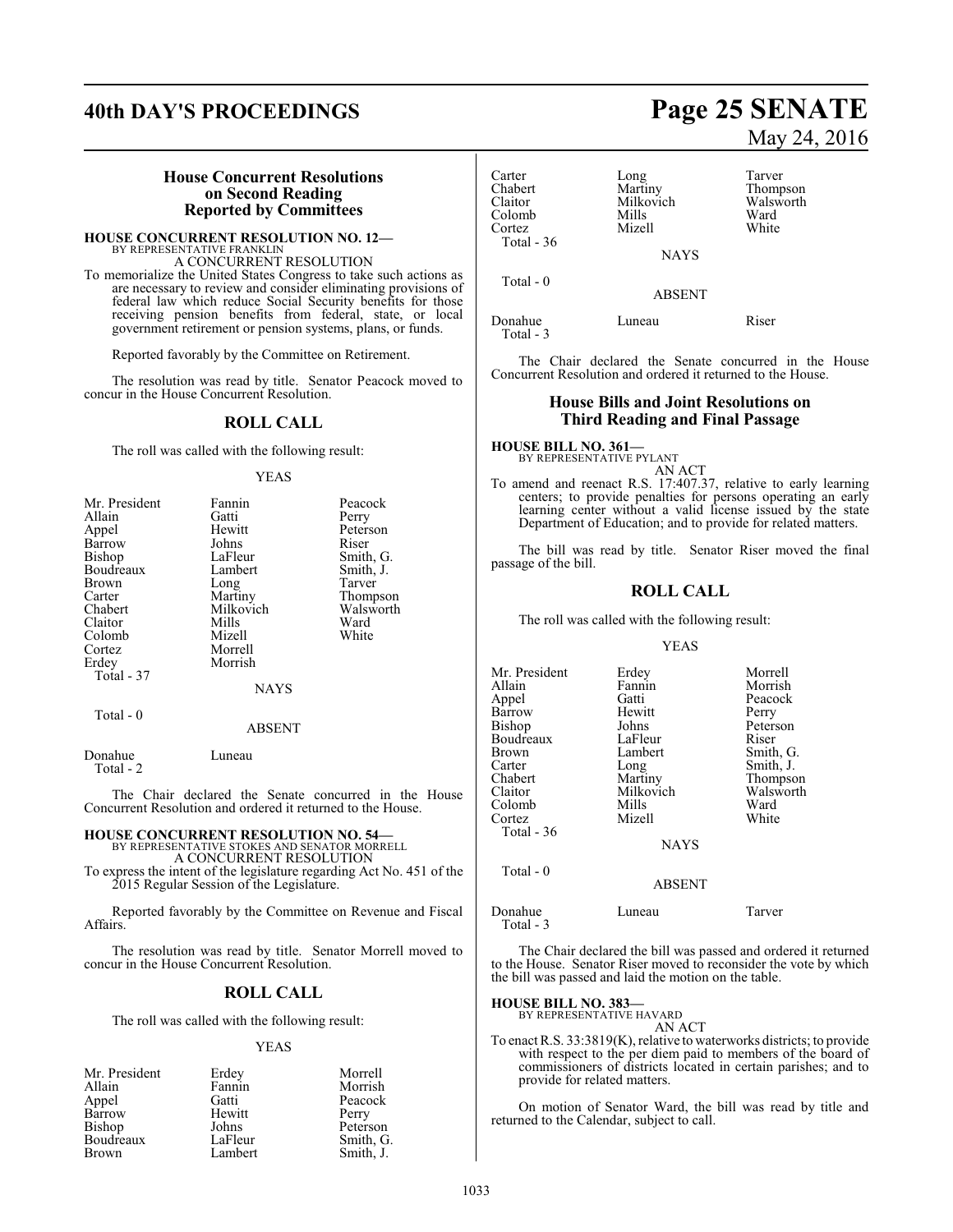**HOUSE BILL NO. 481—**

BY REPRESENTATIVE JAMES AND SENATOR BISHOP AN ACT

To amend and reenact R.S.  $32:411(F)(1)$  and  $412(D)(6)$  and to enact R.S. 32:411(F)(3), relative to the issuance and possession of drivers' licenses; to provide for the issuance of a digitized driver's license; to provide new requirements for the issuance of a driver's license that was renewed by mail or electronic commerce; and to provide for related matters.

#### **Floor Amendments**

Senator Cortez proposed the following amendments.

#### **SENATE FLOOR AMENDMENTS**

Amendments proposed by Senator Cortez to Reengrossed House Bill No. 481 by Representative James

AMENDMENT NO. 1 On page 2, line 28, after "possession." delete "Except" and delete line 29

AMENDMENT NO. 2 On page 3, delete lines 1 through 5

On motion of Senator Cortez, the amendments were adopted.

The bill was read by title. Senator Bishop moved the final passage of the amended bill.

## **ROLL CALL**

The roll was called with the following result:

#### YEAS

| Mr. President | Fannin  | Perry     |
|---------------|---------|-----------|
| Allain        | Gatti   | Peterson  |
| Appel         | Hewitt  | Riser     |
| Barrow        | Johns   | Smith, G. |
| <b>Bishop</b> | LaFleur | Smith, J. |
| Boudreaux     | Lambert | Tarver    |
| <b>Brown</b>  | Long    | Thompson  |
| Carter        | Martiny | Walsworth |
| Chabert       | Mizell  | Ward      |
| Claitor       | Morrell | White     |
| Cortez        | Morrish |           |
| Erdey         | Peacock |           |
| Total - 34    |         |           |
|               | NAYS    |           |

Milkovich Total - 1

#### ABSENT

Colomb Luneau<br>Donahue Mills Donahue Total - 4 The Chair declared the amended bill was passed and ordered it returned to the House. Senator Bishop moved to reconsider the vote

by which the bill was passed and laid the motion on the table.

#### **HOUSE BILL NO. 627—**

BY REPRESENTATIVE JACKSON AN ACT

To amend and reenact R.S.  $33:441(A)(2)$  and (3) and Section 2 of Act No. 13 of the 2013 Regular Session of the Legislature and to enact R.S. 33:441(A)(4), relative to court costs assessed by mayor's courts; to authorize an additional court cost to be assessed; to provide that a portion of such costs shall support the local public defender's office; to provide for effectiveness; to extend the effectiveness of court costs authorized to be imposed in certain mayor's courts; and to provide for related matters.

# **Page 26 SENATE 40th DAY'S PROCEEDINGS**

The bill was read by title. Senator Barrow moved the final passage of the bill.

## **ROLL CALL**

The roll was called with the following result:

#### YEAS

| Mr. President<br>Allain<br>Appel<br>Barrow<br>Bishop<br>Boudreaux<br>Brown<br>Chabert<br>Claitor<br>Colomb | Fannin<br>Gatti<br>Hewitt<br>Johns<br>LaFleur<br>Lambert<br>Long<br>Martiny<br>Milkovich<br>Mills | Morrish<br>Perry<br>Peterson<br>Riser<br>Smith, G.<br>Smith, J.<br>Tarver<br>Thompson<br>Ward<br>White |
|------------------------------------------------------------------------------------------------------------|---------------------------------------------------------------------------------------------------|--------------------------------------------------------------------------------------------------------|
| Cortez<br>Erdev<br>Total - 34                                                                              | Mizell<br>Morrell<br><b>NAYS</b>                                                                  |                                                                                                        |
| Peacock<br>Total - 2                                                                                       | Walsworth<br><b>ABSENT</b>                                                                        |                                                                                                        |
| Carter<br>Total - 3                                                                                        | Donahue                                                                                           | Luneau                                                                                                 |

The Chair declared the bill was passed and ordered it returned to the House. Senator Barrow moved to reconsider the vote by which the bill was passed and laid the motion on the table.

**HOUSE BILL NO. 640—** BY REPRESENTATIVE LEGER

AN ACT

To enact R.S. 49:214.5.2(H) and (I), relative to the functions and responsibilities of the Coastal Protection and Restoration AuthorityBoard; to authorize the board to establish a restoration banking program; to authorize the board to establish an oil spill compensation schedule; and to provide for related matters.

The bill was read by title. Senator Chabert moved the final passage of the bill.

#### **ROLL CALL**

The roll was called with the following result:

#### YEAS

| Mr. President | Fannin        | Peacock   |
|---------------|---------------|-----------|
| Allain        | Gatti         | Perry     |
| Appel         | Hewitt        | Peterson  |
| Barrow        | Johns         | Riser     |
|               | LaFleur       |           |
| Bishop        |               | Smith, G. |
| Boudreaux     | Lambert       | Smith, J. |
| Brown         | Long          | Tarver    |
| Carter        | Martiny       | Thompson  |
| Chabert       | Milkovich     | Walsworth |
| Claitor       | Mills         | Ward      |
| Colomb        | Mizell        | White     |
| Cortez        | Morrell       |           |
| Erdey         | Morrish       |           |
| Total - 37    |               |           |
|               | <b>NAYS</b>   |           |
| Total - 0     |               |           |
|               | <b>ABSENT</b> |           |
| Donahue       | Luneau        |           |

Total - 2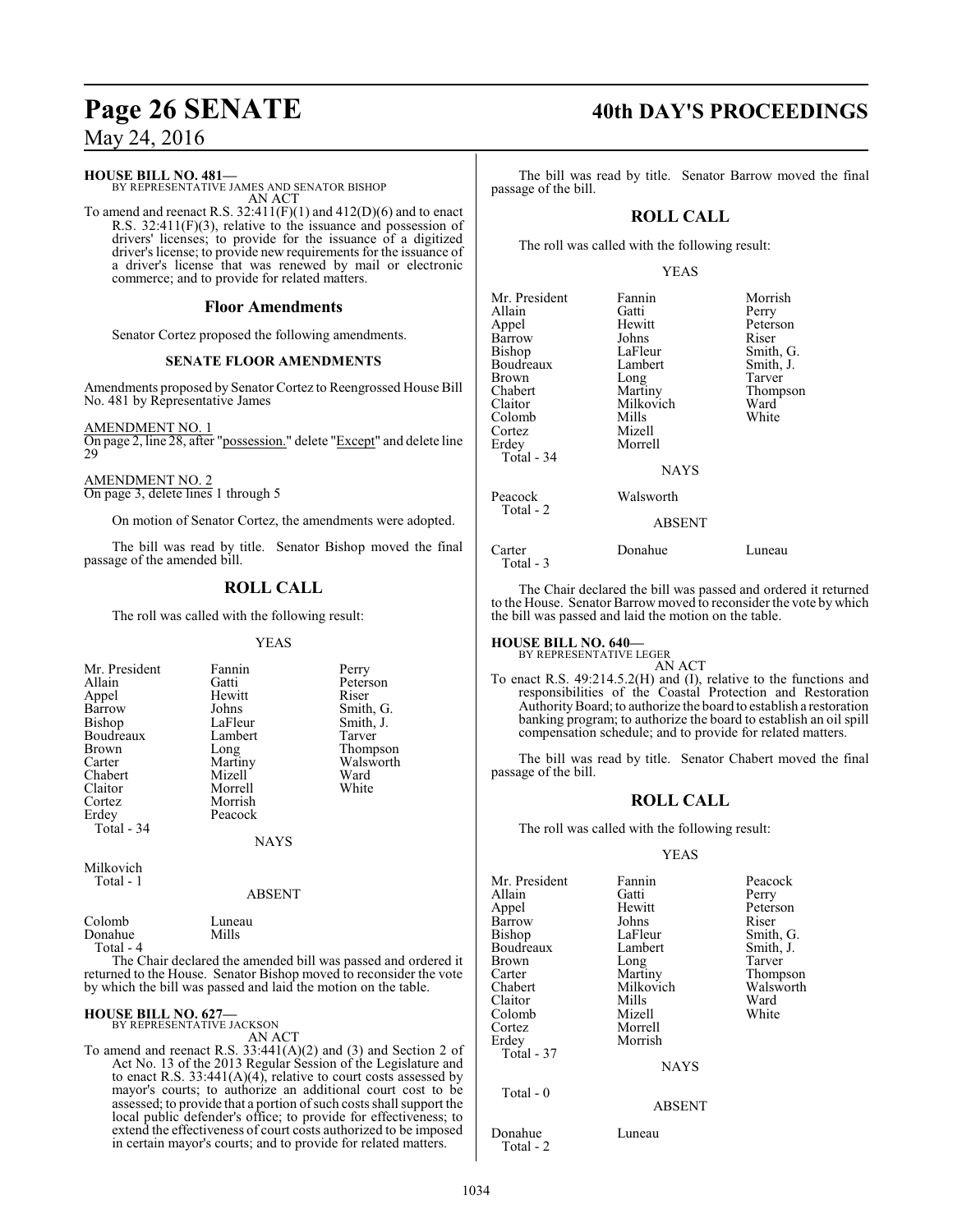# **40th DAY'S PROCEEDINGS Page 27 SENATE**

# May 24, 2016

The Chair declared the bill was passed and ordered it returned to the House. Senator Chabert moved to reconsider the vote by which the bill was passed and laid the motion on the table.

**HOUSE BILL NO. 702—** BY REPRESENTATIVES JIMMY HARRIS AND TERRY LANDRY AN ACT

To amend and reenact R.S.  $32:410(A)(1)$ , to enact R.S.  $32:410(A)(3)(a)(x)$ , (E), and (F) and R.S.  $40:1321(O)$ , and to repeal Act No. 807 of the 2008 Regular Session of the Legislature and Act No. 151 of the 2010 Regular Session of the Legislature, relative to the REAL ID Act of 2005; to provide for implementation of the REAL ID Act for special identification cards; to prohibit the issuance of driver's licenses in compliance with the REAL ID Act of 2005; to provide for exceptions; to provide for an effective date; and to provide for related matters.

#### **Floor Amendments**

Senator Mizell proposed the following amendments.

#### **SENATE FLOOR AMENDMENTS**

Amendments proposed by Senator Mizell to Reengrossed House Bill No. 702 by Representative Jimmy Harris

#### AMENDMENT NO. 1

In Senate Committee Amendment No. 2 proposed by the Senate Committee on Transportation, Highways, and Public Works and adopted by the Senate on May 17, 2016, on page 2, between lines 35 and 36, insert the following:

"(8) The department shall not participate in any programs that exchange or allow the access of facial biometric data of Louisiana citizens obtained in the issuance or renewal of Louisiana drivers' licenses to the agencies, governments, or contractors of other states or nations without a warrant."

#### AMENDMENT NO. 2

In Senate Committee Amendment No. 2 proposed by the Senate Committee on Transportation, Highways, and Public Works and adopted by the Senate on May 17, 2016, on page 2, line 36, change  $"(8)"$  to  $"(9)"$ 

On motion of Senator Mizell, the amendments were adopted.

#### **Floor Amendments**

Senator Carter proposed the following amendments.

#### **SENATE FLOOR AMENDMENTS**

Amendments proposed by Senator Carter to Reengrossed House Bill No. 702 by Representative Jimmy Harris

#### AMENDMENT NO. 1

Delete Senate Committee Amendment No. 1 proposed by the Senate Committee on Transportation, Highways, and Public Works and adopted by the Senate on May 17, 2016.

#### AMENDMENT NO. 2

On page 1, delete lines 2 through 8 and insert the following:

"To enact R.S. 32:409.1(A)(2)(d)(ix) and 410(E) and (F) and R.S. 40:1321(O) and (P) and to repeal Act No. 807 of the 2008 Regular Session of the Legislature and Act No. 151 of the 2010 Regular Session of the Legislature, relative to the issuance of drivers' licenses and special identification cards; to require applicants for either a driver's license or special identification card to provide proof of Louisiana residency; to provide for implementation of the REAL ID Act of 2005; to provide for exceptions; to require certain documents or photographs obtained in the process of applying for a driver's license or special identification card to be disposed of under certain circumstances; to provide for an effective date; and to provide for related matters."

#### AMENDMENT NO. 3

In Senate Committee Amendment No. 2 proposed by the Senate Committee on Transportation, Highways, and Public Works and adopted by the Senate on May 17, 2016, on page 1, line 15, delete "R.S. 32:410(E) and (F)" and insert "R.S. 32:409.1(A)(2)(d)(ix) and 410(E) and  $(\dot{F})^{\dot{\eta}}$ 

#### AMENDMENT NO. 4

In Senate Committee Amendment No. 2 proposed by the Senate Committee on Transportation, Highways, and Public Works and adopted by the Senate on May 17, 2016, on page 1, between lines 15 and 16, insert the following:

"§409.1. Application or special certificate applications; penalties for false information

A. \* \* \*

(2) An applicant for a driver's license shall provide the following information:

\* \* \* (d) Identifying information including:

\* \* \* (ix) Proof of Louisiana residency. Proof of residency shall include but not be limited to paid receipts for utility bills and bank statements. \* \* \*"

#### AMENDMENT NO. 5

In Senate Committee Amendment No. 2 proposed by the Senate Committee on Transportation, Highways, and Public Works and adopted by the Senate on May 17, 2016, on page 1, line 21, after "that is" insert "either"

#### AMENDMENT NO. 6

In Senate Committee Amendment No. 2 proposed by the Senate Committee on Transportation, Highways, and Public Works and adopted by the Senate on May 17, 2016, on page 2, at the end of line 8, insert the following: "Additionally, each applicant shall indicate receipt of the printed document required by Subparagraph (b) of this Paragraph on the application for a driver's license."

#### AMENDMENT NO. 7

Delete Senate Floor Amendment No. 2 proposed by Senator Mizell and adopted by the Senate on May 24, 2016.

#### AMENDMENT NO. 8

In Senate Committee Amendment No. 2 proposed by the Senate Committee on Transportation, Highways, and Public Works and adopted by the Senate on May 17, 2016, on page 2, delete lines 36 through 40.

#### AMENDMENT NO. 9

In Senate Committee Amendment No. 3 proposed by the Senate Committee on Transportation, Highways, and Public Works and adopted by the Senate on May 17, 2016, on page 2, line 46, after "date of" delete the remainder of line 46, delete line 47, and on line 48, delete "Legislature" and insert "this Subsection"

#### AMENDMENT NO. 10 On page 3, line 14, delete "is" and insert "and (P) are"

#### AMENDMENT NO. 11

 $\overline{On}$  page 3, delete line 23, and insert the following: "issuance of a special identification card that is either compliant or not compliant with the standards of the'

#### AMENDMENT NO. 12

On page 4, at the end of line 16, delete the period "." and insert the following: ", or require the applicant to submit to a facial image capture in connection with such application prior to determining if such applicant is eligible to be issued a special identification card. If the person has elected not to apply for a REAL ID compliant special identification card, the department shall not copy, scan, maintain, or share a copy of the applicant's documents proving his identity obtained from any person in the process of applying for the issuance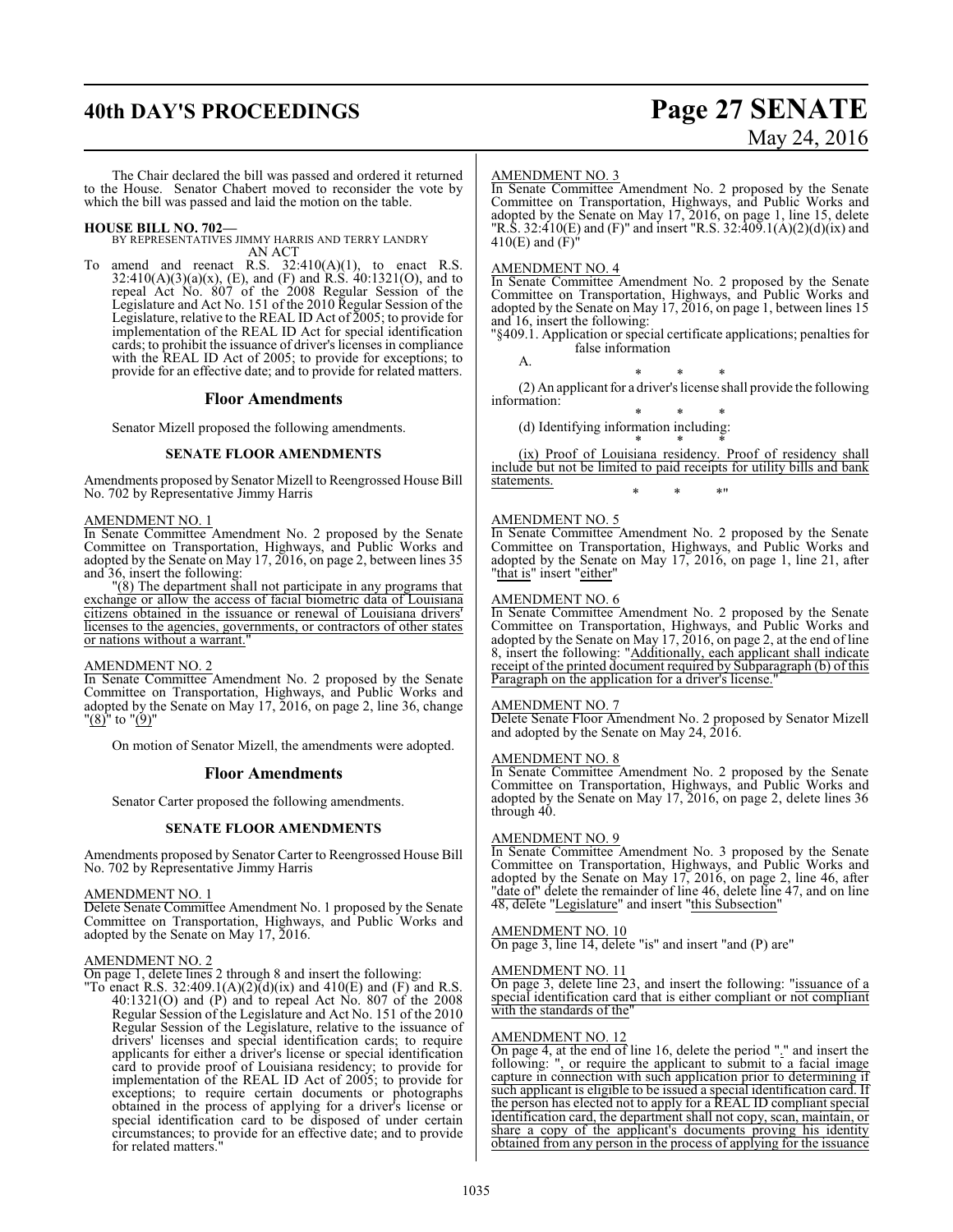## **Page 28 SENATE 40th DAY'S PROCEEDINGS**

May 24, 2016

or renewal of a special identification card. Documents proving identity shall include but not be limited to the applicant's birth certificate, social security card, or United States issued passport."

#### AMENDMENT NO. 13

On page 5, delete lines 19 through 22 and insert the following:

"(7) Upon the request of any applicant for a special identification card, the department shall record and retain the applicant's name, date of birth, certificate numbers, date filed, and issuing agency in lieu of retaining an image or copy of the applicant's birth certificate.

(8) The department shall not participate in any programs that exchange or allow the access of facial biometric data of Louisiana citizens obtained in the issuance or renewal of a Louisiana special identification card to the agencies, governments, or contractors of other states or nations without a warrant.

P. (1) Upon the request of any person, any personal identifying source documents or photographs of such person obtained by the department or a contractor in the process of a person applying for or renewing a special identification card between July 7, 2008, and the effective date of this Subsection that were not required by state law to be captured by the department or a contractor as of July 7, 2008, shall be disposed of as follows:

(a) Personal identifying source documents shall be removed and purged from department and contractor databases and systems.

(b) All photographs of persons obtained by the department which are in the possession of a contractor shall be purged from the database or system of that contractor.

(2) As used in this Subsection, the following terms shall mean and include:

(a) "Contractor" shall mean and include any contractor of the department or any affiliate or subsidiary of such contractor and any subcontractor of such contractor or any affiliate or subsidiary of such subcontractor.

(b) "Personal identifying source documents " shall mean and include any document provided by any person to prove his identity or residence. It shall include all copies, scans, or digital images of such documents.

(c) "Photographs" shall mean and include any captured image, digital or otherwise, of a person's face. It shall include all copies, scans, or digital images of such image.

Senator Carter moved the adoption of the amendments.

Senator Milkovich objected.

## **ROLL CALL**

The roll was called with the following result:

YEAS

| Mr. President<br>Allain<br>Appel<br>Barrow<br><b>Bishop</b><br>Boudreaux<br>Brown<br>Carter<br>Chabert<br>Colomb<br>Total - 28 | Cortez<br>Gatti<br>Hewitt<br>Johns<br>LaFleur<br>Lambert<br>Martiny<br>Mills<br>Mizell<br>Morrell<br><b>NAYS</b> | Morrish<br>Peacock<br>Peterson<br>Smith, G.<br>Tarver<br>Thompson<br>Ward<br>White |
|--------------------------------------------------------------------------------------------------------------------------------|------------------------------------------------------------------------------------------------------------------|------------------------------------------------------------------------------------|
| Claitor<br>Erdey<br>Fannin<br>Total - 8                                                                                        | Long<br>Milkovich<br>Perry<br><b>ABSENT</b>                                                                      | Riser<br>Smith, J.                                                                 |
| Donahue                                                                                                                        | Luneau                                                                                                           | Walsworth                                                                          |
| Total - 3                                                                                                                      |                                                                                                                  |                                                                                    |

The Chair declared the amendments were adopted.

The bill was read by title. Senator Carter moved the final passage of the amended bill.

### **ROLL CALL**

The roll was called with the following result:

#### YEAS

| Mr. President<br>Allain<br>Appel<br>Barrow<br>Bishop<br>Boudreaux<br>Brown<br>Carter<br>Chabert<br>Colomb<br>Total - 28 | Cortez<br>Fannin<br>Gatti<br>Hewitt<br>Johns<br>LaFleur<br>Lambert<br>Long<br>Martiny<br>Mills<br><b>NAYS</b> | Morrell<br>Morrish<br>Peacock<br>Peterson<br>Smith, G.<br>Tarver<br>Thompson<br>Ward |
|-------------------------------------------------------------------------------------------------------------------------|---------------------------------------------------------------------------------------------------------------|--------------------------------------------------------------------------------------|
| Claitor<br>Erdey<br>Milkovich<br>Total - 8                                                                              | Mizell<br>Perry<br>Riser                                                                                      | Smith, J.<br>Walsworth                                                               |
|                                                                                                                         | <b>ABSENT</b>                                                                                                 |                                                                                      |
| Donahue                                                                                                                 | uneau                                                                                                         | White                                                                                |

The Chair declared the amended bill was passed and ordered it returned to the House. Senator Carter moved to reconsider the vote

by which the bill was passed and laid the motion on the table.

#### **HOUSE BILL NO. 704—**

Total - 3

BY REPRESENTATIVE HAVARD

AN ACT To amend and reenact R.S. 32:387(A), relative to special permits for travel on the state's highways; to authorize vehicles issued special permits by the Department of Transportation and Development to operate on interstate highways at night under certain circumstances; and to provide for related matters.

On motion of Senator Long, the bill was read by title and returned to the Calendar, subject to call.

#### **HOUSE BILL NO. 758—**

BY REPRESENTATIVE PUGH

AN ACT To enact R.S. 32:1306(C)(6), relative to school bus inspection fees; to increase the school bus inspection fee; to provide for an effective date; and to provide for related matters.

The bill was read by title. Senator White moved the final passage of the bill.

#### **ROLL CALL**

The roll was called with the following result:

#### YEAS

Mr. President Cortez Mizell Allain Fannin Morrell<br>Appel Gatti Morrish Appel Gatti Morrish Bishop Johns Smith, J.<br>Boudreaux LaFleur Tarver Boudreaux LaFleur<br>Brown Lambert Brown Lambert Thompson<br>
Carter Long Walsworth Carter Long Walsworth<br>
Chabert Martiny Ward Martiny

Smith, G.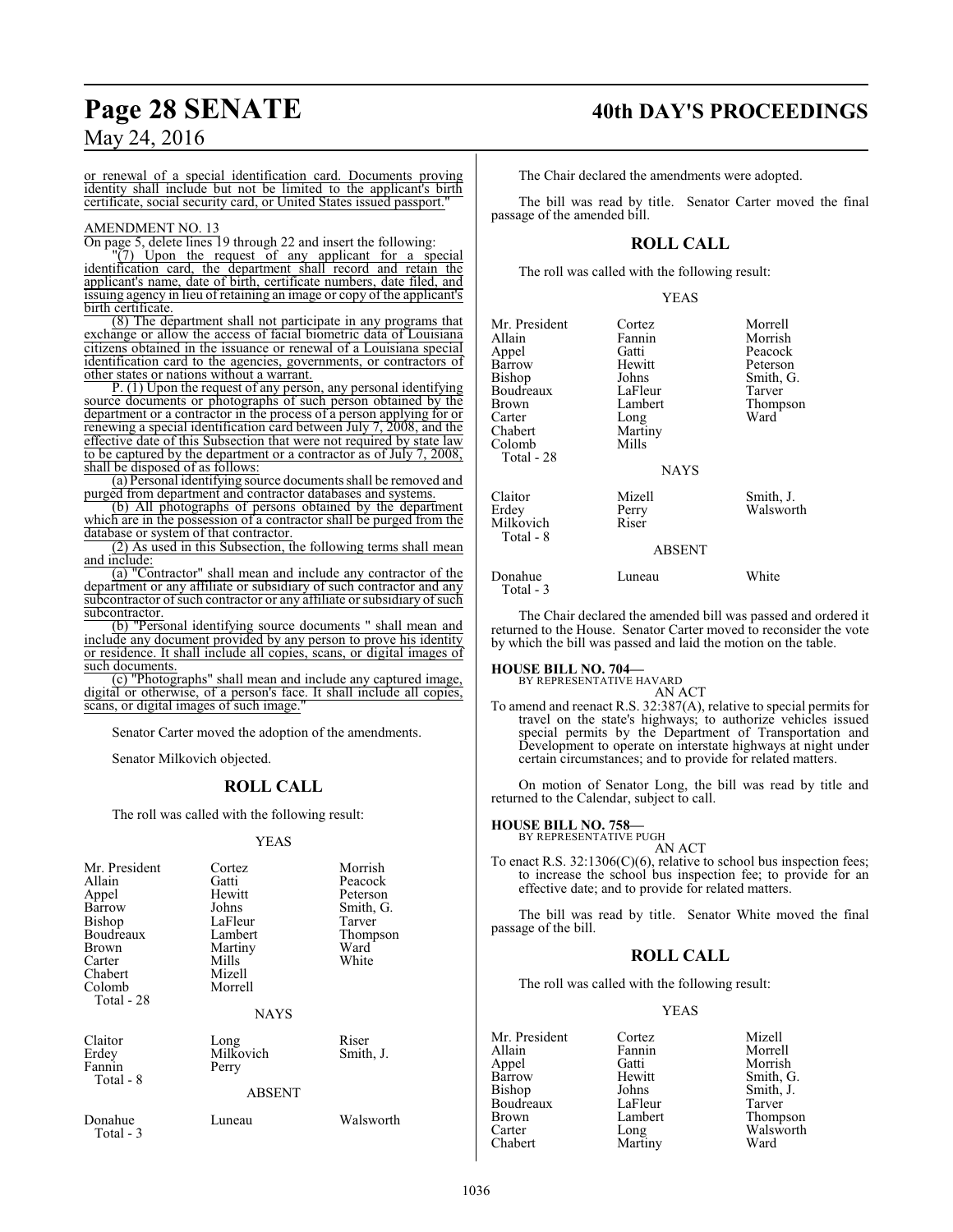# **40th DAY'S PROCEEDINGS Page 29 SENATE**

| Claitor<br>Colomb<br>Total - 32 | Milkovich<br>Mills<br><b>NAYS</b>  | White |
|---------------------------------|------------------------------------|-------|
| Erdey<br>Peacock<br>Total - 5   | Perry<br>Peterson<br><b>ABSENT</b> | Riser |
| Donahue                         | uneau                              |       |

Total - 2

The Chair declared the bill was passed and ordered it returned to the House. Senator White moved to reconsider the vote by which the bill was passed and laid the motion on the table.

## **HOUSE BILL NO. 766—** BY REPRESENTATIVE BROADWATER

AN ACT

To repeal Subpart B-44 of Part IV of Chapter 1 of Title 33 of the Louisiana Revised Statutes of 1950, comprised of R.S. 33:130.811 through 130.814, relative to sustainable energy financing districts; to remove the authority granted to local governmental subdivisions to create such districts; and to provide for related matters.

On motion of Senator Long, the bill was read by title and returned to the Calendar, subject to call.

#### **HOUSE BILL NO. 773—**

BY REPRESENTATIVE MARCELLE AN ACT

To enact R.S. 13:1000.7, relative to court costs; to provide for court costs collected in the Nineteenth Judicial District Court and Juvenile Court of East Baton Rouge Parish; to provide for use of proceeds; and to provide for related matters.

#### **Recuse from Vote**

To Members of the Senate:

I respectfully wish to recuse myself from voting on House Bill No. 773.

I have a conflict due to potential interest in bonds of this entity.

Sincerely, BARROW PEACOCK

The bill was read by title. Senator Claitor moved the final passage of the bill.

#### **ROLL CALL**

The roll was called with the following result:

#### YEAS

| Mr. President | Erdey     | Morrell   |
|---------------|-----------|-----------|
| Allain        | Fannin    | Morrish   |
| Appel         | Gatti     | Perry     |
| Barrow        | Hewitt    | Peterson  |
| Bishop        | Johns     | Riser     |
| Boudreaux     | LaFleur   | Smith, G. |
| <b>Brown</b>  | Lambert   | Smith, J. |
| Carter        | Long      | Tarver    |
| Chabert       | Martiny   | Thompson  |
| Claitor       | Milkovich | Walsworth |
| Colomb        | Mills     | Ward      |
| Cortez        | Mizell    | White     |
| Total - 36    |           |           |

# May 24, 2016

**NAYS** 

| Total $-0$           | <b>ABSENT</b> |         |
|----------------------|---------------|---------|
| Donahue<br>Total - 3 | Luneau        | Peacock |

The Chair declared the bill was passed and ordered it returned to the House. Senator Claitor moved to reconsider the vote by which the bill was passed and laid the motion on the table.

# **HOUSE BILL NO. 844—** BY REPRESENTATIVE JAMES

AN ACT To amend and reenact R.S. 32:668(C), relative to the suspension or revocation of certain driving privileges; to allow for extension of driving privileges following an order by the Department of Public Safety and Corrections suspending or revoking such privileges and if the licensee takes certain actions; and to provide for related matters.

The bill was read by title. Senator Bishop moved the final passage of the bill.

#### **ROLL CALL**

The roll was called with the following result:

#### YEAS

| Mr. President | Cortez        | Mizell    |
|---------------|---------------|-----------|
| Allain        | Erdey         | Morrell   |
| Barrow        | Gatti         | Morrish   |
| Bishop        | Hewitt        | Peterson  |
| Boudreaux     | Johns         | Smith, G. |
| Brown         | LaFleur       | Tarver    |
| Carter        | Lambert       | Thompson  |
| Chabert       | Martiny       | Walsworth |
| Claitor       | Milkovich     | Ward      |
| Colomb        | Mills         | White     |
| Total - 30    |               |           |
|               | <b>NAYS</b>   |           |
|               |               |           |
| Appel         | Long          | Riser     |
| Fannin        | Perry         | Smith, J. |
| Total - 6     |               |           |
|               | <b>ABSENT</b> |           |
|               |               |           |

Donahue Luneau Peacock

Total - 3

The Chair declared the bill was passed and ordered it returned to the House. Senator Bishop moved to reconsider the vote by which the bill was passed and laid the motion on the table.

**HOUSE BILL NO. 853—**

BY REPRESENTATIVE ROBERT JOHNSON AN ACT

To amend and reenact R.S. 34:1801, relative to the Avoyelles Parish Port Commission; to provide for the membership of the Avoyelles Parish Port Commission; and to provide for related matters.

On motion of Senator LaFleur, the bill was read by title and returned to the Calendar, subject to call.

#### **HOUSE BILL NO. 888—**

BY REPRESENTATIVE PIERRE

AN ACT To amend and reenact R.S. 47:505(B)(2), relative to license plates; to modify the notice requirement for canceled license plates applicable to dealers who resell trade-in vehicles; to extend the notice requirement for canceled license plates for such dealers to leased vehicles; and to provide for related matters.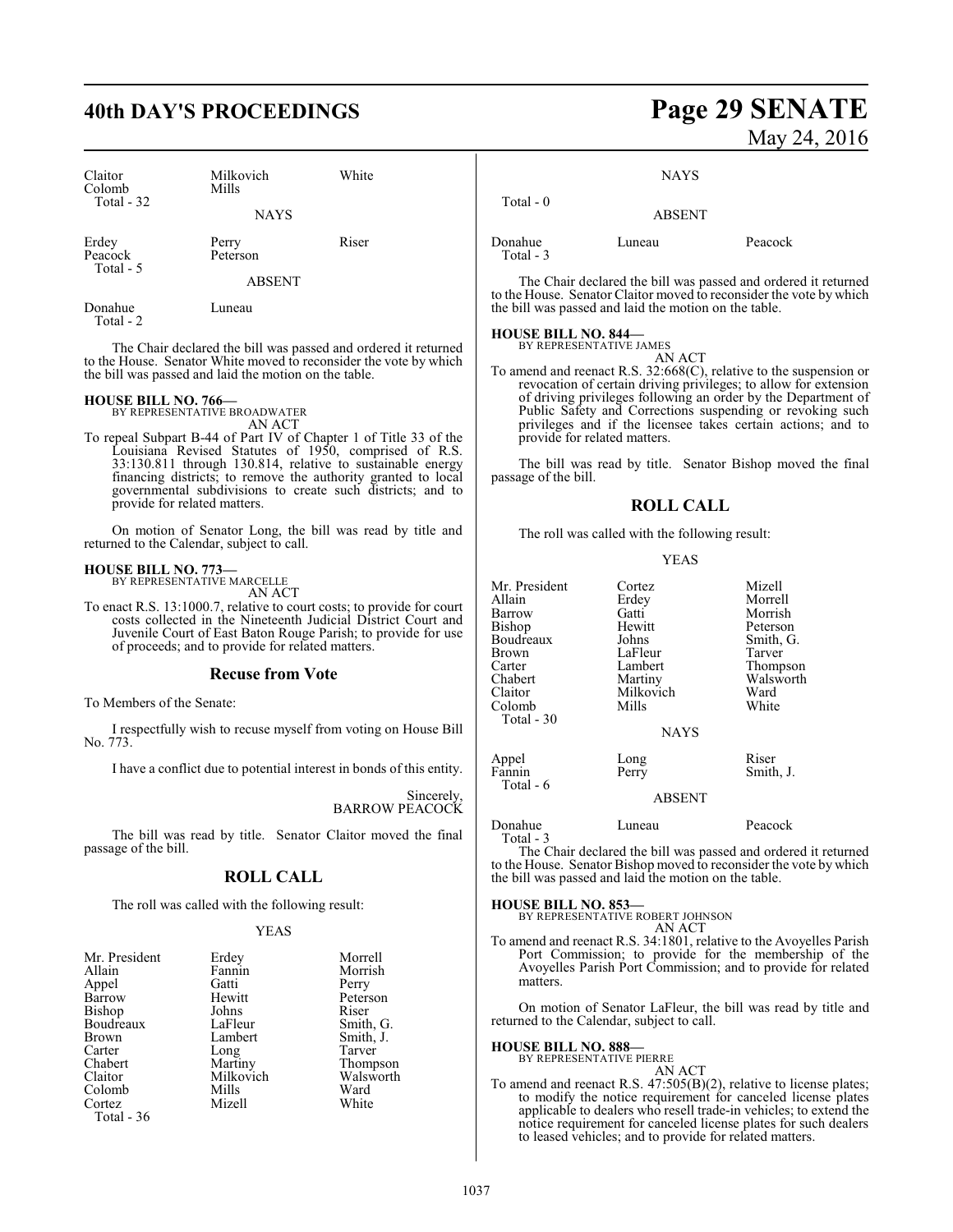#### **Floor Amendments**

Senator Boudreaux proposed the following amendments.

#### **SENATE FLOOR AMENDMENTS**

Amendments proposed by Senator Boudreaux to Reengrossed House Bill No. 888 by Representative Pierre

#### AMENDMENT NO. 1

On page 2, line 3, after "vehicle" delete the remainder of line 3

#### AMENDMENT NO. 2

On page 2, line 4, delete "affidavit"

On motion of Senator Boudreaux, the amendments were adopted.

The bill was read by title. Senator Boudreaux moved the final passage of the amended bill.

#### **ROLL CALL**

The roll was called with the following result:

#### YEAS

| Mr. President | Fannin        | Peacock   |
|---------------|---------------|-----------|
| Allain        | Gatti         | Perry     |
| Appel         | Hewitt        | Peterson  |
| Barrow        | Johns         | Riser     |
| Bishop        | LaFleur       | Smith, G. |
| Boudreaux     | Lambert       | Smith, J. |
| Brown         | Long          | Tarver    |
| Carter        | Martiny       | Thompson  |
| Chabert       | Milkovich     | Walsworth |
| Claitor       | Mills         | Ward      |
| Colomb        | Mizell        | White     |
| Cortez        | Morrell       |           |
| Erdey         | Morrish       |           |
| Total - 37    |               |           |
|               | <b>NAYS</b>   |           |
| Total - 0     |               |           |
|               | <b>ABSENT</b> |           |
| Donahue       | Luneau        |           |

Total - 2

The Chair declared the amended bill was passed and ordered it returned to the House. Senator Boudreaux moved to reconsider the vote by which the bill was passed and laid the motion on the table.

#### **HOUSE BILL NO. 936— (Substitute for House Bill No. 329 by Representative Marcelle)** BY REPRESENTATIVE MARCELLE

AN ACT

To amend and reenact R.S. 47:532.1(A)(5) and to enact R.S.  $47:532.1(A)(7)(e)$ , (f), and (g) and (E), relative to public license tag agents; to provide relative to the fee assessed for public license tag agents to require license plates be made available to public license tag agents; to require for payment of production of such license plates and reimbursement of such payment; to require public license tag agents undertake certain actions; to provide relative to contracts between the Department of Public Safety and Corrections, office of motor vehicles and public license tag agents; to amend administrative rules of the Department of Public Safety and Corrections, office of motor vehicles, relating to contracts between the Department of Public Safety and Corrections, office of motor vehicles and public license tag agents; to amendLAC 55:III.1569(C); and to provide for related matters.

# **Page 30 SENATE 40th DAY'S PROCEEDINGS**

The bill was read by title. Senator Cortez moved the final passage of the bill.

#### **ROLL CALL**

The roll was called with the following result:

#### YEAS

| Mr. President<br>Appel<br>Barrow<br>Bishop<br>Boudreaux<br><b>Brown</b><br>Carter<br>Chabert<br>Claitor<br>Colomb<br>Cortez<br>Erdey<br><b>Total - 35</b> | Fannin<br>Gatti<br>Hewitt<br>Johns<br>LaFleur<br>Lambert<br>Long<br>Martiny<br>Mills<br>Mizell<br>Morrell<br>Morrish<br><b>NAYS</b> | Peacock<br>Perry<br>Peterson<br>Riser<br>Smith, G.<br>Smith, J.<br>Tarver<br>Thompson<br>Walsworth<br>Ward<br>White |
|-----------------------------------------------------------------------------------------------------------------------------------------------------------|-------------------------------------------------------------------------------------------------------------------------------------|---------------------------------------------------------------------------------------------------------------------|
| Allain<br>Total - 2                                                                                                                                       | Milkovich<br><b>ABSENT</b>                                                                                                          |                                                                                                                     |

Donahue Luneau Total - 2

The Chair declared the bill was passed and ordered it returned to the House. Senator Cortez moved to reconsider the vote by which the bill was passed and laid the motion on the table.

## **HOUSE BILL NO. 937— (Substitute for House Bill No. 838 by Representative Havard)**<br>BY REPRESENTATIVE HAVARD

#### AN ACT

To amend and reenact R.S.  $15:587(A)(1)(e)(iv)$  and (v), relative to background checks required for persons who perform certain services relating to motor vehicles; to provide for limitations on background checks required of certain persons who have or are seeking a contract or license with the Department of Public Safety and Corrections, public safety services, to perform certain services relative to motor vehicles; to provide for an effective date; and to provide for related matters.

On motion of Senator Peterson, the bill was read by title and returned to the Calendar, subject to call.

#### **HOUSE BILL NO. 948—**

BY REPRESENTATIVE STEVE CARTER AN ACT

To enact R.S. 17:3351(J), relative to education facilities at public postsecondary education institutions; to require management boards to adopt policies with respect to use of such facilities; to require reports; to provide relative to construction of new facilities; and to provide for related matters.

The bill was read by title. Senator Appel moved the final passage of the bill.

## **ROLL CALL**

The roll was called with the following result:

#### YEAS

| Mr. President | Fannin  | Peacock   |
|---------------|---------|-----------|
| Allain        | Gatti   | Perry     |
| Appel         | Hewitt  | Peterson  |
| Barrow        | Johns   | Riser     |
| Bishop        | LaFleur | Smith, G. |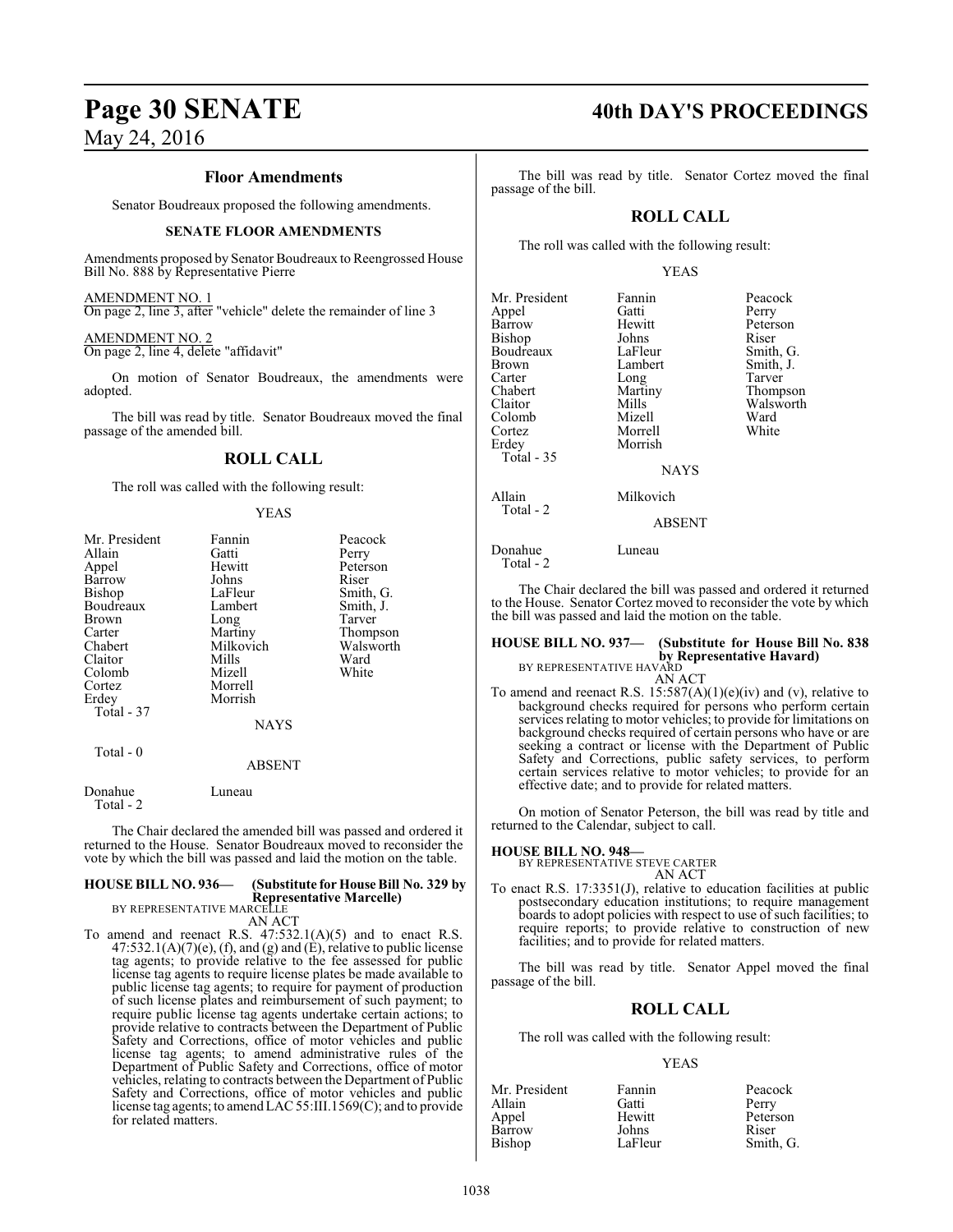Boudreaux Lambert Smith, J.<br>Brown Long Tarver Brown Long<br>Carter Martiny Carter Martiny Thompson<br>Chabert Milkovich Walsworth Claitor Mills Ward<br>Colomb Mizell White Colomb<br>Cortez Erdey Morrish Total - 37

Milkovich Walsw<br>Mills Ward

NAYS

Total - 0

ABSENT

Morrell

Donahue Luneau Total - 2

The Chair declared the bill was passed and ordered it returned to the House. Senator Appel moved to reconsider the vote by which the bill was passed and laid the motion on the table.

## **HOUSE BILL NO. 1009—** BY REPRESENTATIVE HAVARD

AN ACT

To amend and reenact R.S. 39:1594(C)(5) and (D) through (I) and 1595(B)(4) and (6) through (12) and to enact R.S. 39:1594(J) and  $1595(B)(13)$ , relative to competitive sealed bids and proposals; to provide for electronic submission of bids under certain circumstances; to require a public entity to provide a secure electronic interactive system; to provide for exceptions; and to provide for related matters.

On motion of Senator White, the bill was read by title and returned to the Calendar, subject to call.

#### **HOUSE BILL NO. 1016—**

BY REPRESENTATIVE GISCLAIR AN ACT

To amend and reenact R.S. 32:388(B)(1)(b)(iv), relative to trucks hauling concrete or construction aggregates; to extend the termination date for two years for the authorization of readymixed concrete trucks to exceed the maximum gross vehicle weight under certain conditions; and to provide for related matters.

The bill was read by title. Senator Morrish moved the final passage of the bill.

#### **ROLL CALL**

The roll was called with the following result:

#### YEAS

| Mr. President<br>Allain<br>Appel<br>Barrow<br>Bishop<br>Boudreaux<br><b>Brown</b><br>Carter | Erdey<br>Fannin<br>Gatti<br>Hewitt<br>Johns<br>LaFleur<br>Lambert<br>Long | Morrell<br>Morrish<br>Perry<br>Peterson<br>Riser<br>Smith, G.<br>Smith, J.<br>Tarver |
|---------------------------------------------------------------------------------------------|---------------------------------------------------------------------------|--------------------------------------------------------------------------------------|
| Chabert                                                                                     | Martiny                                                                   | Thompson                                                                             |
| Claitor                                                                                     | Milkovich                                                                 | Walsworth                                                                            |
| Colomb                                                                                      | Mills<br>Mizell                                                           | Ward<br>White                                                                        |
| Cortez<br>Total - 36                                                                        |                                                                           |                                                                                      |
|                                                                                             | NAYS                                                                      |                                                                                      |

Peacock Total - 1

ABSENT

Donahue Luneau Total - 2

# **40th DAY'S PROCEEDINGS Page 31 SENATE** May 24, 2016

The Chair declared the bill was passed and ordered it returned to the House. Senator Morrish moved to reconsider the vote by which the bill was passed and laid the motion on the table.

#### **HOUSE BILL NO. 1044—**

BY REPRESENTATIVE ZERINGUE

AN ACT To amend and reenact R.S. 38:2290, relative to the construction of public buildings or projects; to provide for exceptions to the prohibition on closed specification of a product used in the construction of a public building or project; and to provide for related matters.

The bill was read by title. Senator Cortez moved the final passage of the bill.

#### **ROLL CALL**

The roll was called with the following result:

#### YEAS

| Mr. President | Fannin        | Peacock   |
|---------------|---------------|-----------|
| Allain        | Gatti         | Perry     |
| Appel         | Hewitt        | Peterson  |
| Barrow        | Johns         | Riser     |
| Bishop        | LaFleur       | Smith, G. |
| Boudreaux     | Lambert       | Smith, J. |
| Brown         | Long          | Tarver    |
| Carter        | Martiny       | Thompson  |
| Chabert       | Milkovich     | Walsworth |
| Claitor       | Mills         | Ward      |
| Colomb        | Mizell        | White     |
| Cortez        | Morrell       |           |
| Erdey         | Morrish       |           |
| Total - 37    |               |           |
|               | <b>NAYS</b>   |           |
|               |               |           |
| Total - 0     |               |           |
|               | <b>ABSENT</b> |           |

Donahue Luneau Total - 2

The Chair declared the bill was passed and ordered it returned to the House. Senator Cortez moved to reconsider the vote by which the bill was passed and laid the motion on the table.

#### **HOUSE BILL NO. 1057— (Substitute for House Bill No. 407 by Representative Havard)** BY REPRESENTATIVE HAVARD

AN ACT

To amend and reenact R.S. 48:224.1(A) and to enact R.S. 48:224.1(D), relative to the transfer of roads from the state highway system to governmental subdivisions; to provide for certain conditions of such transfers; to provide authority for the promulgation of administrative rules; and to provide for related matters.

On motion of Senator Hewitt, the bill was read by title and returned to the Calendar, subject to call.

#### **HOUSE BILL NO. 1126—**

BY REPRESENTATIVE CHAD BROWN AN ACT

To amend and reenact R.S. 22:439(D) and R.S. 39:1528 and to enact R.S. 22:2301(F), relative to the office of risk management; to clarify that the office and certain providers are not subject to the provisions of the Louisiana Insurance Code; to prohibit application of certain insurance taxes and assessments on insurance policies of the state and its agencies; to provide for an effective date; and to provide for related matters.

The bill was read by title. Senator Ward moved the final passage of the bill.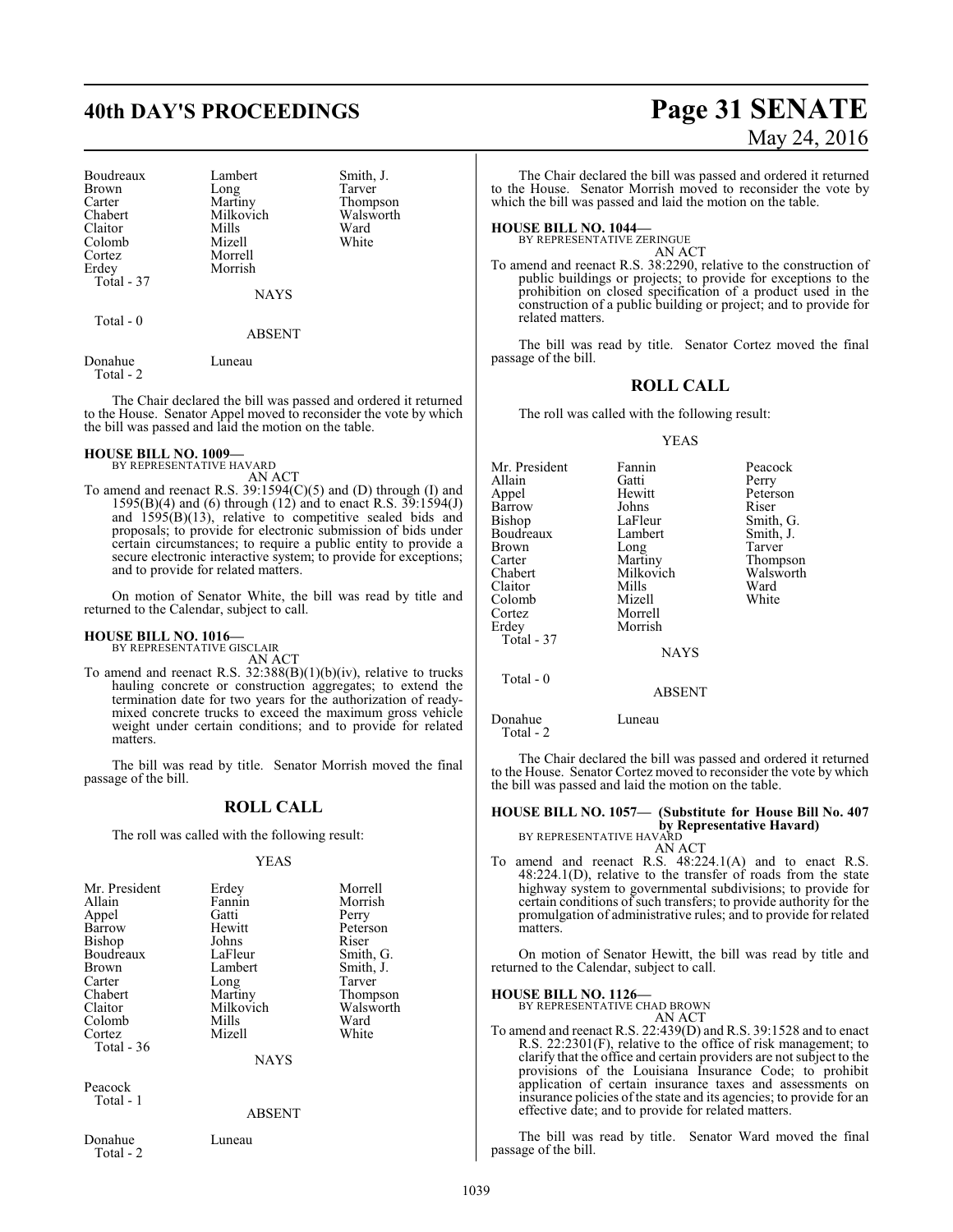### **ROLL CALL**

The roll was called with the following result:

#### YEAS

| Mr. President<br>Allain<br>Appel<br>Barrow<br><b>Bishop</b><br>Boudreaux<br><b>Brown</b><br>Carter | Erdey<br>Fannin<br>Gatti<br>Hewitt<br>Johns<br>LaFleur<br>Lambert<br>Long | Peacock<br>Perry<br>Peterson<br>Riser<br>Smith, G.<br>Smith, J.<br>Tarver<br>Thompson |
|----------------------------------------------------------------------------------------------------|---------------------------------------------------------------------------|---------------------------------------------------------------------------------------|
| Chabert<br>Claitor<br>Colomb<br>Cortez<br>Total - 35                                               | Martiny<br>Mills<br>Mizell<br>Morrish<br><b>NAYS</b>                      | Walsworth<br>Ward<br>White                                                            |
| $T$ $\rightarrow$ $1$ $\land$                                                                      |                                                                           |                                                                                       |

Total - 0

#### ABSENT

| Donahue   | Milkovich |
|-----------|-----------|
| Luneau    | Morrell   |
| Total - 4 |           |

The Chair declared the bill was passed and ordered it returned to the House. Senator Ward moved to reconsider the vote by which the bill was passed and laid the motion on the table.

#### **HOUSE BILL NO. 1134— (Substitute for House Bill No. 433 by Representative Hazel)**

BY REPRESENTATIVE HAZEL AN ACT

To amend and reenact R.S. 32:414(R)(3), relative to economic hardship licenses; to require the issuance of economic hardship licenses when related to state tax delinquency; to provide for the conditions under which such license can be issued; to establish the duration ofsuch economic hardship licenses; and to provide for related matters.

The bill was read by title. Senator Cortez moved the final passage of the bill.

## **ROLL CALL**

The roll was called with the following result:

#### YEAS

| Mr. President<br>Allain<br>Appel<br>Barrow<br>Bishop<br>Boudreaux<br><b>Brown</b><br>Carter<br>Chabert<br>Claitor<br>Colomb<br>Cortez<br>Erdey<br>Total - 37 | Fannin<br>Gatti<br>Hewitt<br>Johns<br>LaFleur<br>Lambert<br>Long<br>Martiny<br>Milkovich<br>Mills<br>Mizell<br>Morrell<br>Morrish<br><b>NAYS</b> | Peacock<br>Perry<br>Peterson<br>Riser<br>Smith, G.<br>Smith, J.<br>Tarver<br>Thompson<br>Walsworth<br>Ward<br>White |
|--------------------------------------------------------------------------------------------------------------------------------------------------------------|--------------------------------------------------------------------------------------------------------------------------------------------------|---------------------------------------------------------------------------------------------------------------------|
| Total - 0                                                                                                                                                    | <b>ABSENT</b>                                                                                                                                    |                                                                                                                     |
| Donahue<br>Total - 2                                                                                                                                         | Luneau                                                                                                                                           |                                                                                                                     |

# **Page 32 SENATE 40th DAY'S PROCEEDINGS**

The Chair declared the bill was passed and ordered it returned to the House. Senator Cortez moved to reconsider the vote by which the bill was passed and laid the motion on the table.

## **HOUSE BILL NO. 1147— (Substitute for House Bill No. 125 by Representative Smith)**<br>BY REPRESENTATIVE SMITH

AN ACT

To amend and reenact R.S. 33:1, relative to incorporation of municipalities; to provide relative to the process of petitioning for incorporation; to establish time limits for the submission of a petition to the registrar of voters for certification; to provide that a petition becomes a public record on a certain date; to prohibit annexation during the petitioning process; and to provide for related matters.

The bill was read by title. Senator White moved the final passage of the bill.

#### **ROLL CALL**

The roll was called with the following result:

#### YEAS

| Mr. President<br>Allain<br>Appel<br><b>Barrow</b><br>Bishop<br>Boudreaux<br>Brown<br>Carter<br>Chabert<br>Claitor<br>Colomb<br>Cortez<br>Total - 36<br>Total - 0 | Erdey<br>Gatti<br>Hewitt<br>Johns<br>LaFleur<br>Lambert<br>Long<br>Martiny<br>Milkovich<br>Mills<br>Mizell<br>Morrell<br><b>NAYS</b> | Morrish<br>Peacock<br>Perry<br>Peterson<br>Riser<br>Smith, G.<br>Smith, J.<br>Tarver<br>Thompson<br>Walsworth<br>Ward<br>White |
|------------------------------------------------------------------------------------------------------------------------------------------------------------------|--------------------------------------------------------------------------------------------------------------------------------------|--------------------------------------------------------------------------------------------------------------------------------|
|                                                                                                                                                                  | <b>ABSENT</b>                                                                                                                        |                                                                                                                                |
| Donahue<br>Total - 3                                                                                                                                             | Fannin                                                                                                                               | Luneau                                                                                                                         |

The Chair declared the bill was passed and ordered it returned to the House. Senator White moved to reconsider the vote by which the bill was passed and laid the motion on the table.

**HOUSE BILL NO. 223—** BY REPRESENTATIVE TERRY LANDRY AN ACT

To amend and reenact R.S. 14:95(E), relative to the illegal carrying of weapons; to provide relative to felony penalty provisions of possession of a firearm while in the possession of a controlled dangerous substance; and to provide for related matters.

#### **Floor Amendments**

Senator White proposed the following amendments.

#### **SENATE FLOOR AMENDMENTS**

Amendments proposed by Senator White to Engrossed House Bill No. 223 by Representative Terry Landry

#### AMENDMENT NO. 1

On page 1, line 3, after "firearm while" insert "unlawfully"

#### AMENDMENT NO. 2

On page 1, at the beginning of line 12, after "or while" insert "unlawfully"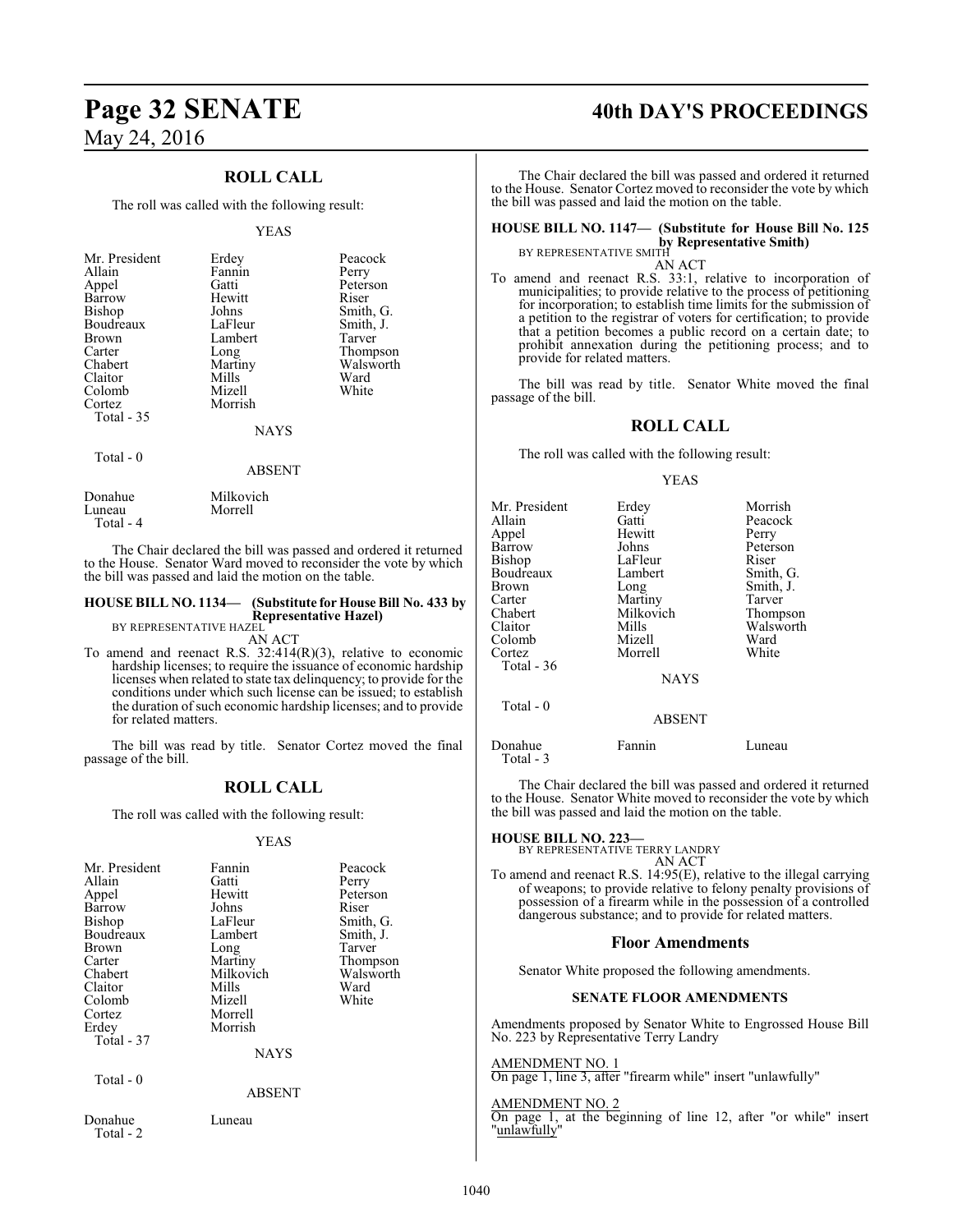# **40th DAY'S PROCEEDINGS Page 33 SENATE**

#### AMENDMENT NO. 3

On page 1, line 13, after "during the" insert "unlawful"

On motion of Senator White, the amendments were adopted.

The bill was read by title. Senator Carter moved the final passage of the amended bill.

#### **ROLL CALL**

The roll was called with the following result:

#### YEAS

| Mr. President<br>Allain<br>Barrow<br>Bishop<br>Boudreaux<br>Brown<br>Carter<br>Chabert<br>Claitor<br>Total - 27 | Colomb<br>Cortez<br>Gatti<br>Hewitt<br>Johns<br>LaFleur<br>Lambert<br>Martiny<br>Mills<br><b>NAYS</b> | Mizell<br>Morrell<br>Morrish<br>Peterson<br>Smith, G.<br>Smith, J.<br>Tarver<br>Ward<br>White |
|-----------------------------------------------------------------------------------------------------------------|-------------------------------------------------------------------------------------------------------|-----------------------------------------------------------------------------------------------|
| Appel<br>Fannin<br>Long<br>Total - 9                                                                            | Milkovich<br>Peacock<br>Perry<br><b>ABSENT</b>                                                        | Riser<br>Thompson<br>Walsworth                                                                |
| Donahue<br>Total - 3                                                                                            | Erdey                                                                                                 | Luneau                                                                                        |

The Chair declared the amended bill was passed and ordered it returned to the House. Senator Carter moved to reconsider the vote by which the bill was passed and laid the motion on the table.

#### **HOUSE BILL NO. 440—**

BY REPRESENTATIVE JACKSON

### AN ACT

To amend and reenact R.S.  $15:574.2(C)(2)(a)$  and  $574.4(B)(1)$ , to enact R.S. 15:824.2, and to repeal R.S. 15:827.1(E)(3)(b), relative to parole; to provide relative to parole eligibility for persons convicted of crimes of violence; to change the number of votes required to grant parole for offenders convicted of a crime of violence who meet certain conditions; to provide relative to the eligibility to participate in reentry preparation programs; to create the Programs to Reduce Recidivism Fund; to provide for the purposes of the fund; to provide for the appropriation of monies into the fund; to provide for the administration of the fund; to provide for the distribution of monies from the fund; to provide relative to the calculation of savings realized by the Department of Public Safety and Corrections; and to provide for related matters.

The bill was read by title. Senator Barrow moved the final passage of the bill.

#### **ROLL CALL**

The roll was called with the following result:

#### YEAS

| Mr. President | Carter    | Morrell |
|---------------|-----------|---------|
| Barrow        | Colomb    | Morrish |
| Bishop        | Martiny   | Peterso |
| Boudreaux     | Milkovich | Smith.  |
| Brown         | Mills     |         |
| Total - $14$  |           |         |

Smith, G.

certification of licensed acupuncturists; to repeal provisions for the certification of persons performing acupuncture for research purposes; and to provide for related matters.

**HOUSE BILL NO. 557—**

Appel Hewit<br>Chabert Johns

Donahue Luneau<br>LaFleur Ward

Fannin Total - 21

LaFleur Total - 4

The bill was read by title. Senator Mills moved the final passage of the bill.

#### **ROLL CALL**

The roll was called with the following result:

#### YEAS

| Mr. President | Erdey         | Morrell   |
|---------------|---------------|-----------|
| Allain        | Fannin        | Peacock   |
| Appel         | Gatti         | Perry     |
| Barrow        | Hewitt        | Riser     |
| Bishop        | Johns         | Smith, G. |
| Boudreaux     | LaFleur       | Smith, J. |
| Brown         | Lambert       | Tarver    |
| Carter        | Long          | Thompson  |
| Chabert       | Martiny       | Walsworth |
| Claitor       | Milkovich     | Ward      |
| Colomb        | Mills         | White     |
| Cortez        | Mizell        |           |
| Total - 35    |               |           |
|               | <b>NAYS</b>   |           |
| Peterson      |               |           |
| Total - 1     |               |           |
|               | <b>ABSENT</b> |           |
| Donahue       | Luneau        | Morrish   |
| Total - 3     |               |           |

The Chair declared the bill was passed and ordered it returned to the House. Senator Mills moved to reconsider the vote by which the bill was passed and laid the motion on the table.

# May 24, 2016

**NAYS** 

Allain Gatti Perry Claitor Lambert<br>Cortez Long

ABSENT

**Notice of Reconsideration** Senator Barrow moved to reconsider on the next Legislative

AN ACT To amend and reenact R.S. 37:1356(introductory paragraph), (1), (4), and (5), 1357(introductory paragraph) and (1), 1357.1(A)(introductory paragraph), 1358(A)(introductory paragraph) and (1) and (B), 1359, and 1360 and to repeal R.S.  $37:1358(A)(2)$ , relative to the practice of acupuncture; to provide for definitions; to provide for the certification of physician acupuncturists; to provide for the certification of acupuncture detoxification specialists; to provide for the

The Chair declared the bill failed to pass.

Day the vote by which the bill failed to pass.

BY REPRESENTATIVE JAY MORRIS

Chabert Johns Smith, J.<br>Claitor Lambert Tarver Long Thompson<br>Mizell Walsworth Erdey Mizell Walsworth<br>
Fannin Peacock White

1041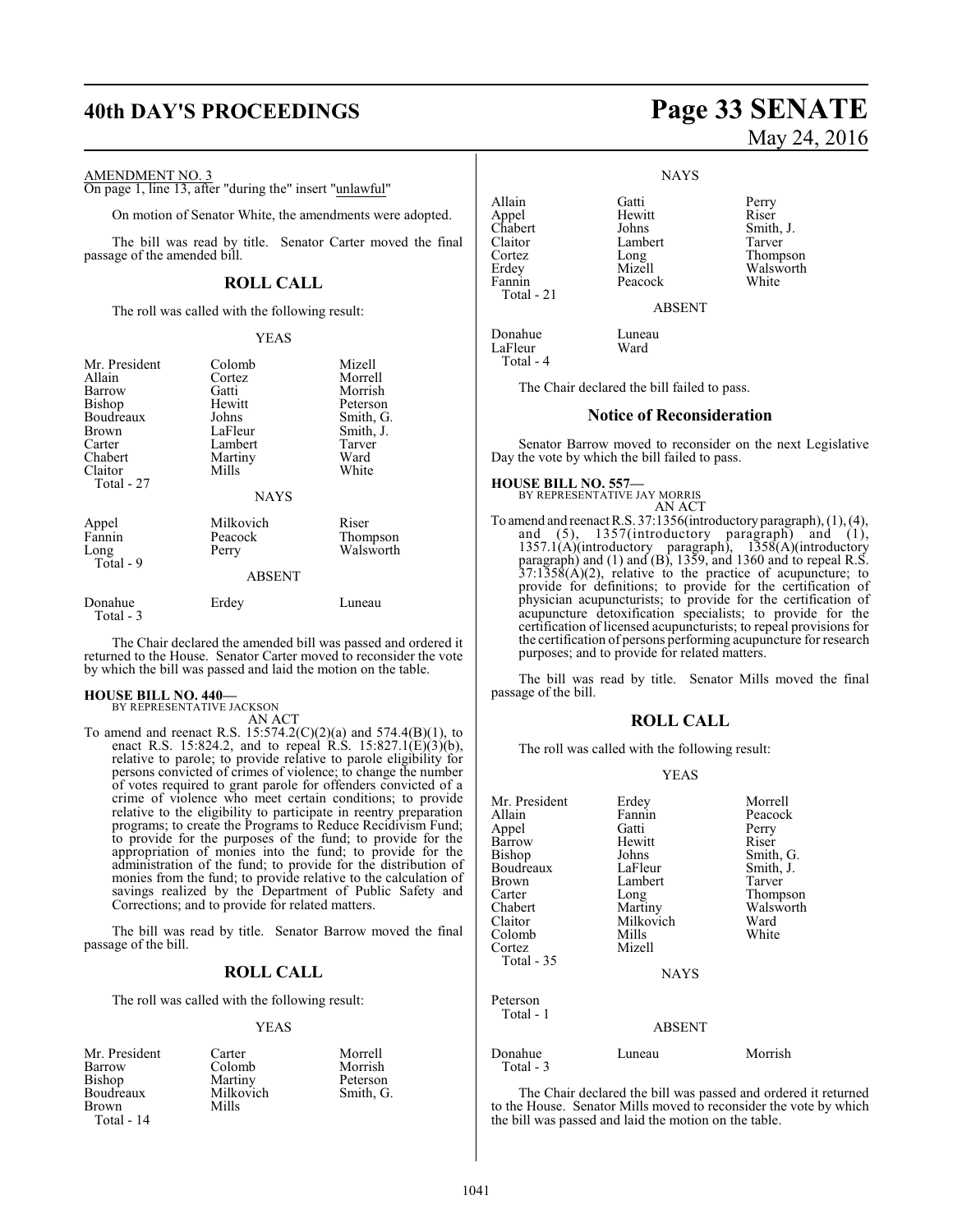#### **HOUSE BILL NO. 729—**

BY REPRESENTATIVE MONTOUCET AN ACT

To enact Chapter 13 of Title 45 of the Louisiana Revised Statutes of 1950, to be comprised of R.S. 45:1601 through 1603, relative to nonprofit water utility cooperatives; to provide for definitions; to regulate rate change procedures; to provide for applicability; to provide for effectiveness; and to provide for related matters.

The bill was read by title. Senator Fannin moved the final passage of the bill.

#### **ROLL CALL**

The roll was called with the following result:

#### YEAS

| Mr. President<br>Allain<br>Appel<br>Barrow<br>Bishop<br>Boudreaux<br>Brown<br>Carter<br>Chabert<br>Claitor<br>Colomb<br>Cortez<br>Total - 36 | Erdey<br>Fannin<br>Gatti<br>Hewitt<br>Johns<br>LaFleur<br>Lambert<br>Long<br>Martiny<br>Mills<br>Mizell<br>Morrell<br><b>NAYS</b> | Morrish<br>Peacock<br>Perry<br>Peterson<br>Riser<br>Smith, G.<br>Smith, J.<br>Tarver<br>Thompson<br>Walsworth<br>Ward<br>White |
|----------------------------------------------------------------------------------------------------------------------------------------------|-----------------------------------------------------------------------------------------------------------------------------------|--------------------------------------------------------------------------------------------------------------------------------|
| Total $-0$                                                                                                                                   | <b>ABSENT</b>                                                                                                                     |                                                                                                                                |
| Donahue<br>Total - 3                                                                                                                         | Luneau                                                                                                                            | Milkovich                                                                                                                      |

The Chair declared the bill was passed and ordered it returned to the House. Senator Fannin moved to reconsider the vote by which the bill was passed and laid the motion on the table.

#### **HOUSE BILL NO. 802—**

BY REPRESENTATIVE JACKSON AN ACT

To amend and reenact Code of Criminal Procedure Article 893(A) and  $(E)(1)(b)$  and R.S. 13:5304 $(B)(10)(a)$  and  $(b)$  and to enact Code of Criminal Procedure Article 890.3, relative to crimes of violence; to provide a procedure by which certain crimes of violence are designated as such in the court minutes; to provide relative to certain benefits and restrictions based upon this designation; to provide with respect to deferral of sentences; to provide for participation in certain programs; and to provide for related matters.

On motion of Senator Barrow, the bill was read by title and returned to the Calendar, subject to call.

# **HOUSE BILL NO. 1002—** BY REPRESENTATIVE MONTOUCET

AN ACT

To amend and reenact R.S. 46:121(4), 122(B)(1), and 123(B)(1) and  $(2)$ ,  $(D)(1)(a)$ ,  $(b)$ , and  $(c)(iii)$ ,  $(E)$ ,  $(G)(1)$  and  $(2)$ , and  $(K)(2)$ ,  $(3)$ , and  $(4)$  and to enact R.S.  $46:121(5)$ , relative to the Louisiana Military Family Assistance Fund; to provide for eligibility of benefits for certain honorably discharged military personnel; to provide for definitions; and to provide for related matters.

The bill was read by title. Senator Morrish moved the final passage of the bill.

# **Page 34 SENATE 40th DAY'S PROCEEDINGS**

### **ROLL CALL**

The roll was called with the following result:

#### YEAS

| Mr. President | Fannin        | Peacock   |
|---------------|---------------|-----------|
| Allain        | Gatti         | Perry     |
| Appel         | Hewitt        | Peterson  |
| Barrow        | Johns         | Riser     |
| Bishop        | LaFleur       | Smith, G. |
| Boudreaux     | Lambert       | Smith, J. |
| Brown         | Long          | Tarver    |
| Carter        | Martiny       | Thompson  |
| Chabert       | Milkovich     | Walsworth |
| Claitor       | Mills         | Ward      |
| Colomb        | Mizell        | White     |
| Cortez        | Morrell       |           |
| Erdey         | Morrish       |           |
| Total - 37    |               |           |
|               | <b>NAYS</b>   |           |
| Total $-0$    |               |           |
|               | <b>ABSENT</b> |           |
| Donahue       | amean         |           |

Total - 2

The Chair declared the bill was passed and ordered it returned to the House. Senator Morrish moved to reconsider the vote by which the bill was passed and laid the motion on the table.

#### **HOUSE BILL NO. 1022—**

BY REPRESENTATIVE EDMONDS

AN ACT To amend and reenact R.S. 13:5401(B)(7)(c), relative to reentry courts; to provide for conditions and procedures for the suspension of sentences upon completion of the Offender Rehabilitation and Workforce Development Program; to provide for exceptions; and to provide for related matters.

The bill was read by title. Senator Ward moved the final passage of the bill.

#### **ROLL CALL**

The roll was called with the following result:

#### YEAS

| Mr. President<br>Allain<br>Appel<br>Barrow<br>Bishop<br>Boudreaux<br>Brown<br>Carter<br>Chabert | Fannin<br>Gatti<br>Hewitt<br>Johns<br>LaFleur<br>Lambert<br>Long<br>Martiny<br>Milkovich | Peacock<br>Perry<br>Peterson<br>Riser<br>Smith, G.<br>Smith, J.<br>Tarver<br>Thompson<br>Walsworth |
|-------------------------------------------------------------------------------------------------|------------------------------------------------------------------------------------------|----------------------------------------------------------------------------------------------------|
| Claitor<br>Colomb                                                                               | Mills<br>Mizell                                                                          | Ward<br>White                                                                                      |
| Cortez                                                                                          | Morrell                                                                                  |                                                                                                    |
| Erdey                                                                                           | Morrish                                                                                  |                                                                                                    |
| Total - 37                                                                                      | <b>NAYS</b>                                                                              |                                                                                                    |
| Total - 0                                                                                       | <b>ABSENT</b>                                                                            |                                                                                                    |
| Donahue                                                                                         | Luneau                                                                                   |                                                                                                    |

Total - 2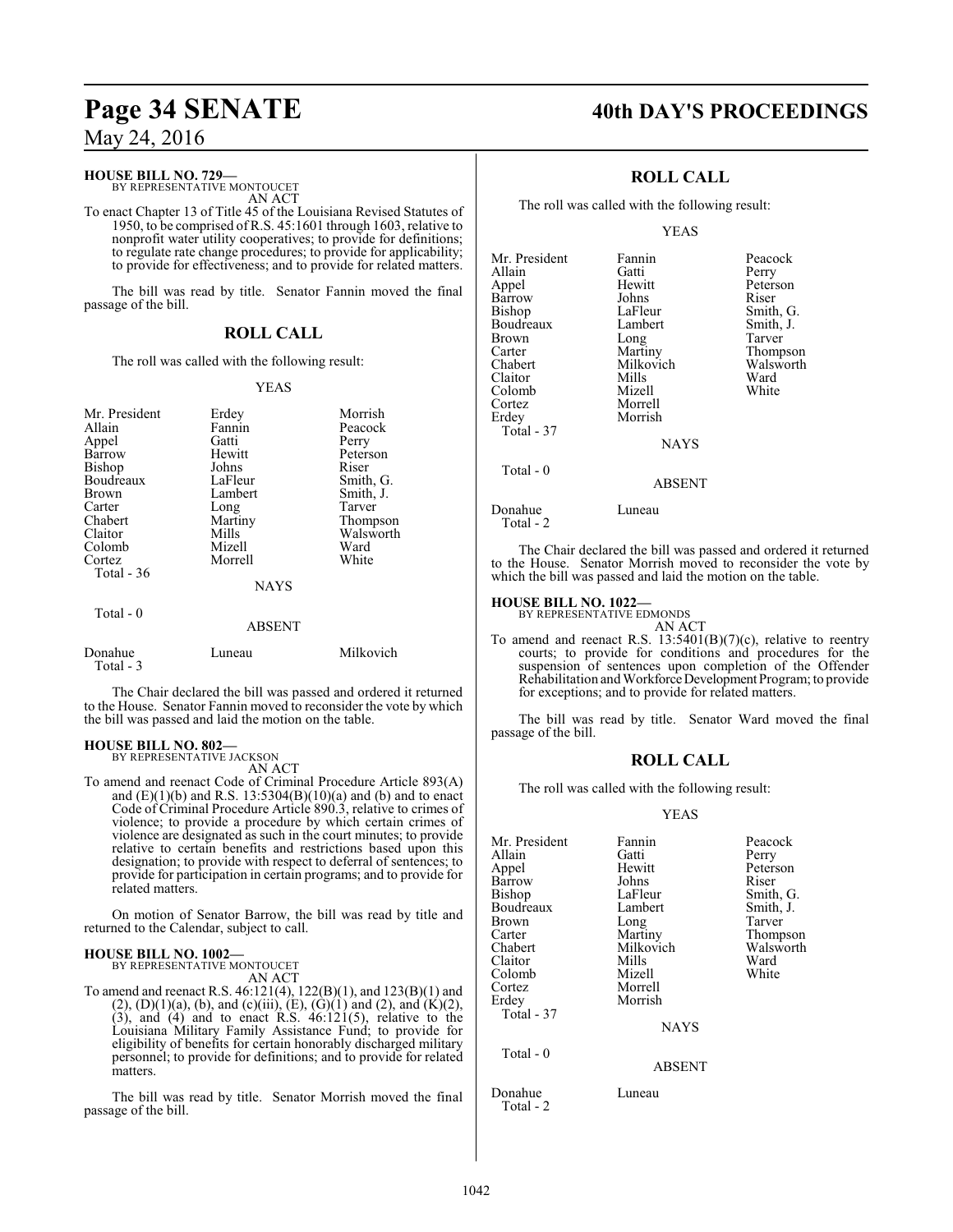# **40th DAY'S PROCEEDINGS Page 35 SENATE**

The Chair declared the bill was passed and ordered it returned to the House. Senator Ward moved to reconsider the vote by which the bill was passed and laid the motion on the table.

#### **HOUSE BILL NO. 1137— (Substitute for House Bill No. 818 by Representative Mack)** BY REPRESENTATIVE MACK

AN ACT

To amend and reenact R.S. 15:146 and to enact R.S. 15:162(I), 166, and 167(E), relative to indigent defender services; to amend provisions of the Louisiana Public Defender Act; to provide for membership of the Louisiana Public Defender Board; to reduce the number of members on the board; to provide with respect to the powers and duties of the board; to provide relative to member qualifications; to provide with respect to the dispersal of funds; to provide with respect to the delivery of indigent defender services; to provide definitions; and to provide for related matters.

The bill was read by title. Senator Claitor moved the final passage of the bill.

#### **ROLL CALL**

The roll was called with the following result:

#### YEAS

| Mr. President<br>Allain<br>Appel<br>Barrow<br>Bishop<br><b>Brown</b><br>Carter<br>Chabert<br>Claitor<br>Colomb<br>Cortez<br>Total - 33 | Erdey<br>Fannin<br>Gatti<br>Hewitt<br>Johns<br>LaFleur<br>Lambert<br>Long<br>Martiny<br>Mills<br>Mizell<br>NAYS | Morrish<br>Peacock<br>Perry<br>Riser<br>Smith, G.<br>Smith, J.<br>Tarver<br>Thompson<br>Walsworth<br>Ward<br>White |
|----------------------------------------------------------------------------------------------------------------------------------------|-----------------------------------------------------------------------------------------------------------------|--------------------------------------------------------------------------------------------------------------------|
| Milkovich<br>Total - 2                                                                                                                 | Peterson<br><b>ABSENT</b>                                                                                       |                                                                                                                    |
| Boudreaux<br>Donahue<br>Total - 4                                                                                                      | Luneau<br>Morrell                                                                                               |                                                                                                                    |

The Chair declared the bill was passed and ordered it returned to the House. Senator Claitor moved to reconsider the vote by which the bill was passed and laid the motion on the table.

## **HOUSE BILL NO. 1145— (Substitute for House Bill No. 328 by Representative Lopinto)** BY REPRESENTATIVE LOPINTO

AN ACT

To amend and reenact R.S. 13:5304(B)(1)(b), (3)(f), (5), (6), (11)(c), and  $(D)(3)$ ,  $(E)(introducing paragramh)$ ,  $(J)(2)$  and  $(3)$ ,  $(L)(2)$ and (N), relative to the drug division probation program; to provide penalties for violating conditions of drug division probation; to provide for penalties for a technical violation committed while on drug division probation; to provide for the definition of a "technical violation"; to provide with respect to drug abuse treatment and addiction treatment; to provide for designated treatment professionals; and to provide for related matters.

On motion of Senator Martiny, the bill was read by title and returned to the Calendar, subject to call.

# May 24, 2016

## **HOUSE BILL NO. 1146— (Substitute for House Bill No. 813 by Representative Henry)**<br>BY REPRESENTATIVE HENRY

AN ACT

To amend and reenact R.S.  $15:542(C)(1)(m)$  and  $542.1.5(A)(2)(b)(iv)$ and (vi) and to enact R.S.  $15:542.1.5(A)(2)(d)$ , relative to the State Sex Offender and Child Predator Registry; to provide relative to certain identifying information of persons required to register as a sex offender; to require the sex offender to provide his static internet protocol address prior to its use; to authorize limited disclosure of telephone numbers, e-mail addresses, online screen names, and other online identities of persons required to register as a sex offender; to provide for procedures by which this information is to be requested; to define "static internet protocol address"; and to provide for related matters.

The bill was read by title. Senator Gary Smith moved the final passage of the bill.

#### **ROLL CALL**

The roll was called with the following result:

#### YEAS

| Mr. President        | Fannin        | Peacock   |
|----------------------|---------------|-----------|
| Allain               | Gatti         | Perry     |
| Appel                | Hewitt        | Peterson  |
| Barrow               | Johns         | Riser     |
| Bishop               | LaFleur       | Smith, G. |
| Boudreaux            | Lambert       | Smith, J. |
| Brown                | Long          | Tarver    |
| Carter               | Martiny       | Thompson  |
| Chabert              | Milkovich     | Walsworth |
| Claitor              | Mills         | Ward      |
| Colomb               | Mizell        | White     |
| Cortez               | Morrell       |           |
| Erdey                | Morrish       |           |
| Total - 37           |               |           |
|                      | <b>NAYS</b>   |           |
| Total - 0            |               |           |
|                      | <b>ABSENT</b> |           |
| Donahue<br>Total - 2 | Luneau        |           |

The Chair declared the bill was passed and ordered it returned to the House. Senator Gary Smith moved to reconsider the vote by which the bill was passed and laid the motion on the table.

# **HOUSE BILL NO. 1151— (Substitute for House Bill No. 849 by Representative Robert Johnson)<br>BROWN, DAVIS, HAVARDERT JOHNSON, BROADWATER, TERRY<br>WILLMOTT, AND ZERINGUE<br>WILLMOTT, AND ZERINGUE**

AN ACT To amend and reenact R.S. 22:1060.4(A)(introductory paragraph) and (B) and to enact R.S. 22:1060.3(C), relative to coverage of medically necessary prescription drugs and intravenous infusions; to provide for notice by a health insurance issuer making a change in such coverage; to provide relative to an appeal of any such change by the insured; to make certain technical changes; and to provide for related matters.

#### **Floor Amendments**

Senator Riser proposed the following amendments.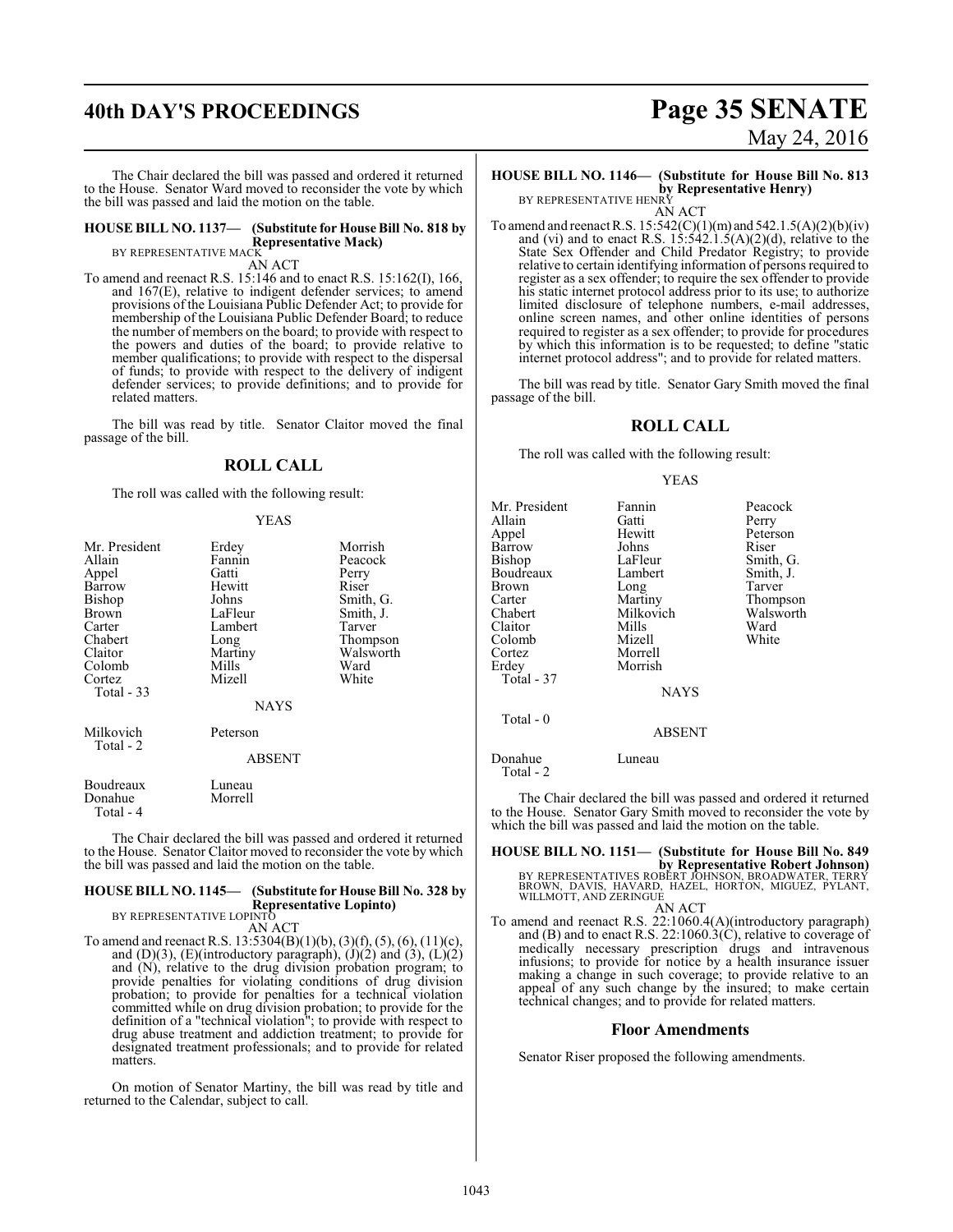#### **SENATE FLOOR AMENDMENTS**

Amendments proposed by Senator Riser to Reengrossed House Bill No. 1151 by Representative Robert Johnson

#### AMENDMENT NO. 1

Delete the Committee Amendment No. 1 proposed by the Senate Committee on Insurance and adopted by the Senate on May 18, 2016.

#### AMENDMENT NO.2

On page 1, line 15, after "drug" insert "or intravenous infusion" and at the end of the line, delete "affect; however," and insert "affect"

#### AMENDMENT NO. 3

On page 1, at the beginning of line 16, delete "such notice to an insured shall be required"

On motion of Senator Riser, the amendments were adopted.

The bill was read by title. Senator Riser moved the final passage of the amended bill.

#### **ROLL CALL**

The roll was called with the following result:

| ٠ |  |
|---|--|
|---|--|

| Mr. President<br>Allain | Fannin<br>Gatti | Peacock<br>Perry |
|-------------------------|-----------------|------------------|
| Appel                   | Hewitt          | Peterson         |
| Barrow                  | Johns           | Riser            |
| <b>Bishop</b>           | LaFleur         | Smith, G.        |
| Boudreaux               | Lambert         | Smith, J.        |
| Brown                   | Long            | Tarver           |
| Carter                  | Martiny         | Thompson         |
| Chabert                 | Milkovich       | Walsworth        |
| Claitor                 | Mills           | Ward             |
| Colomb                  | Mizell          | White            |
| Cortez                  | Morrell         |                  |
| Erdey                   | Morrish         |                  |
| Total - 37              |                 |                  |
|                         | <b>NAYS</b>     |                  |
| Total - 0               |                 |                  |
|                         | <b>ABSENT</b>   |                  |
| Donahue<br>Total - 2    | Luneau          |                  |

The Chair declared the amended bill was passed and ordered it returned to the House. Senator Riser moved to reconsider the vote by which the bill was passed and laid the motion on the table.

# **HOUSE BILL NO. 244—** BY REPRESENTATIVE PUGH

AN ACT

To amend and reenact R.S. 34:1951(D), relative to the South Tangipahoa Parish Port Commission; to extend term limitations for members of the South Tangipahoa Parish Port Commission; to provide for an effective date; and to provide for related matters

The bill was read by title. Senator White moved the final passage of the bill.

## **ROLL CALL**

The roll was called with the following result:

#### YEAS

| Mr. President |  |
|---------------|--|
| Allain        |  |

Fannin Peacock<br>Gatti Perry

Perry

# **Page 36 SENATE 40th DAY'S PROCEEDINGS**

Smith, G.

Tarver Thompson Walsworth<br>Ward

| Appel<br>Barrow<br>Bishop<br>Boudreaux<br><b>Brown</b><br>Carter<br>Chabert<br>Claitor<br>Colomb<br>Cortez | Hewitt<br>Johns<br>LaFleur<br>Lambert<br>Long<br>Martiny<br>Milkovich<br>Mills<br>Mizell<br>Morrell | Peterson<br>Riser<br>Smith, G<br>Smith, J.<br>Tarver<br>Thompso<br>Walswor<br>Ward<br>White |
|------------------------------------------------------------------------------------------------------------|-----------------------------------------------------------------------------------------------------|---------------------------------------------------------------------------------------------|
| Erdey<br>Total - 37                                                                                        | Morrish<br><b>NAYS</b>                                                                              |                                                                                             |
| Total $-0$                                                                                                 | <b>ABSENT</b>                                                                                       |                                                                                             |
| Donahue                                                                                                    | Luneau                                                                                              |                                                                                             |

Total - 2

The Chair declared the bill was passed and ordered it returned to the House. Senator White moved to reconsider the vote by which the bill was passed and laid the motion on the table.

**HOUSE BILL NO. 357—** BY REPRESENTATIVE LEGER

AN ACT

To repeal R.S. 48:388(F), relative to rail; to provide relative to assistance for rail service; to provide for an effective date; and to provide for related matters.

The bill was read by title. Senator Cortez moved the final passage of the bill.

#### **ROLL CALL**

The roll was called with the following result:

#### YEAS

| Mr. President<br>Appel<br>Barrow<br>Bishop<br>Boudreaux<br>Brown<br>Carter<br>Chabert<br>Colomb<br>Cortez<br>Erdey<br>Total - 31 | Fannin<br>Gatti<br>Hewitt<br>Johns<br>LaFleur<br>Lambert<br>Long<br>Martiny<br>Mills<br>Morrell<br>Morrish<br><b>NAYS</b> | Perry<br>Peterson<br>Smith, G.<br>Smith, J.<br>Tarver<br>Thompson<br>Walsworth<br>Ward<br>White |
|----------------------------------------------------------------------------------------------------------------------------------|---------------------------------------------------------------------------------------------------------------------------|-------------------------------------------------------------------------------------------------|
| Allain<br>Total - 2                                                                                                              | Riser<br><b>ABSENT</b>                                                                                                    |                                                                                                 |
| Claitor<br>Donahue<br>Total - 6                                                                                                  | Luneau<br>Milkovich                                                                                                       | Mizell<br>Peacock                                                                               |

The Chair declared the bill was passed and ordered it returned to the House. Senator Cortez moved to reconsider the vote by which the bill was passed and laid the motion on the table.

#### **HOUSE BILL NO. 400—**

BY REPRESENTATIVE REYNOLDS AN ACT

To amend and reenact R.S. 17:351.1(B)(1), relative to textbooks and other instructional materials; to provide relative to the review of textbooks and other instructional materials by the state Department ofEducation;to require that the department conduct such reviews in accordance with the schedule of the State Board of Elementary and Secondary Education for reviews of certain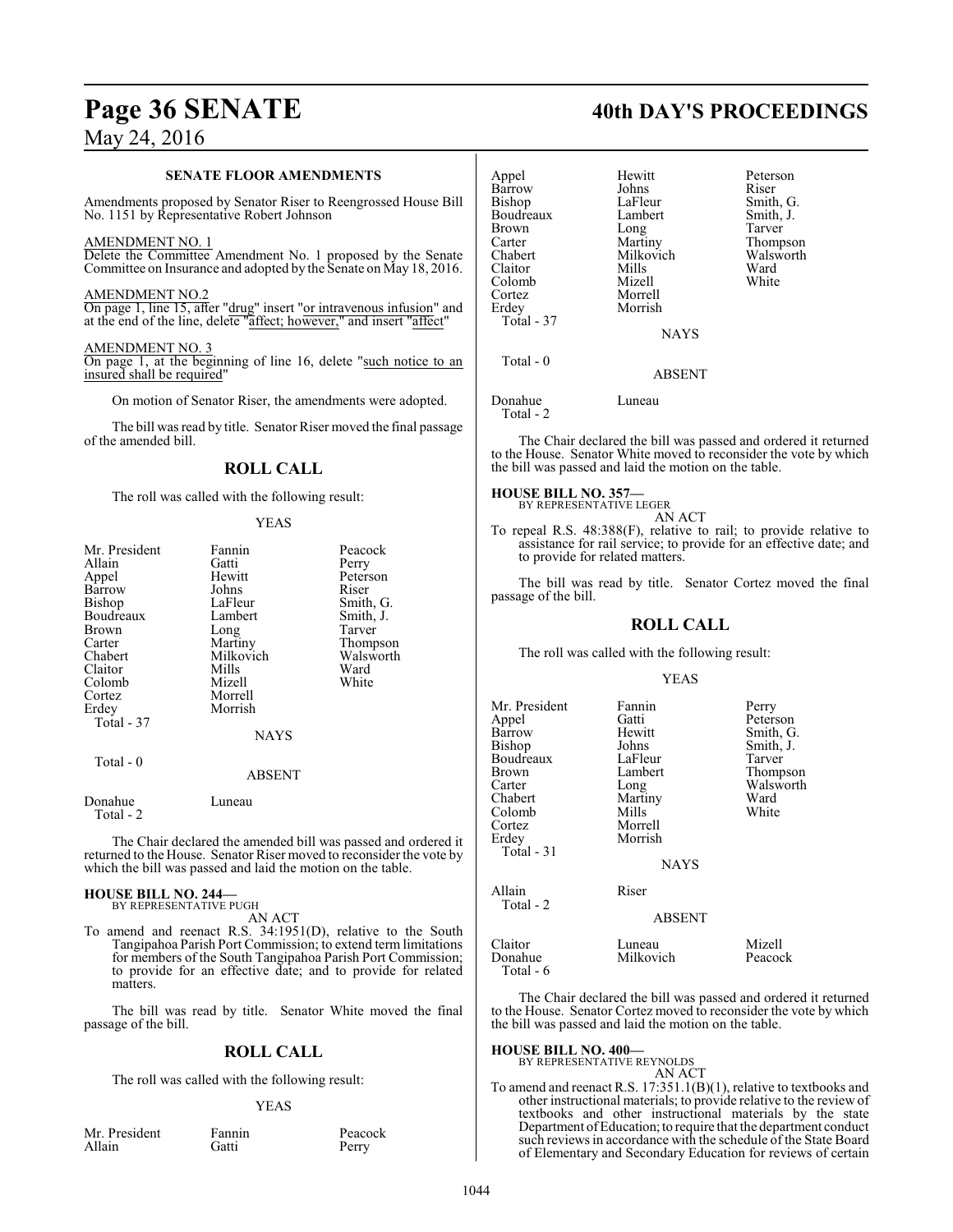# **40th DAY'S PROCEEDINGS Page 37 SENATE**

content standards; to require the department to prioritize certain reviews and to publish a related timeline on its website; and to provide for related matters.

On motion of Senator Long, the bill was read by title and returned to the Calendar, subject to call.

#### **HOUSE BILL NO. 401—** BY REPRESENTATIVE REYNOLDS

AN ACT

To amend and reenact R.S. 17:282.3(B)(1), relative to personal financial education; to require public elementary or secondary schools to offer instruction in personal financial management; and to provide for related matters.

The bill was read by title. Senator Morrish moved the final passage of the bill.

#### **ROLL CALL**

The roll was called with the following result:

#### YEAS

| Mr. President | Erdey     | Morrish   |
|---------------|-----------|-----------|
| Allain        | Fannin    | Peacock   |
| Appel         | Gatti     | Perry     |
| <b>Barrow</b> | Hewitt    | Peterson  |
| <b>Bishop</b> | Johns     | Riser     |
| Boudreaux     | LaFleur   | Smith, G. |
| <b>Brown</b>  | Lambert   | Smith, J. |
| Carter        | Long      | Tarver    |
| Chabert       | Martiny   | Thompson  |
| Claitor       | Milkovich | Walsworth |
| Colomb        | Mills     | Ward      |
| Cortez        | Morrell   | White     |
| Total - 36    |           |           |
|               | NAYS      |           |
|               |           |           |

Total - 0

ABSENT

| Donahue   | Luneau | Mizell |
|-----------|--------|--------|
| Total - 3 |        |        |

The Chair declared the bill was passed and ordered it returned to the House. Senator Morrish moved to reconsider the vote by which the bill was passed and laid the motion on the table.

#### **HOUSE BILL NO. 429—**

BY REPRESENTATIVE BROADWATER AN ACT

To amend and reenact R.S.  $38:2212.1(N)(1)$  through (4)(introductory paragraph) and to repeal R.S.  $38:2212.1(N)(4)(a)$  through (g), relative to group purchasing ofschool materials, equipment, and supplies; to authorize public school districts and public schools to enter into agreements with qualified group purchasing organizations for the purchase of materials, equipment, and supplies; to provide relative to definitions; and to provide for related matters.

The bill was read by title. Senator Morrish moved the final passage of the bill.

#### **ROLL CALL**

The roll was called with the following result:

#### YEAS

| Mr. President | Erdey  | Morrell |
|---------------|--------|---------|
| Allain        | Fannin | Morrish |
| Appel         | Gatti  | Peacock |
| Barrow        | Hewitt | Perry   |

# May 24, 2016

Bishop Johns Riser<br>Boudreaux LaFleur Smith, G. Boudreaux LaFleur Smith, G.<br>Brown Lambert Smith, J. Brown Lambert<br>
Carter Long Carter Long Tarver<br>
Chabert Martiny Thomp Chabert Martiny Thompson<br>Claitor Milkovich Walsworth Colomb Mills Ward Cortez Mizell White Total - 36

Milkovich Walsworth<br>
Mills Ward

NAYS

ABSENT

Donahue Luneau Total - 2

Peterson Total - 1

The Chair declared the bill was passed and ordered it returned to the House. Senator Morrish moved to reconsider the vote by which the bill was passed and laid the motion on the table.

#### **Rules Suspended**

Senator Hewitt asked for and obtained a suspension of the rules to revert to the Morning Hour.

#### **Message from the House**

#### **HOUSE CONFEREES APPOINTED**

May 24, 2016

To the Honorable President and Members of the Senate:

I am directed to inform your honorable body that the Speaker of the House of Representatives has appointed the following members, on the part of the House of Representatives, to confer, with a like committee from the Senate, on the disagreement to **Senate Bill No. 309** by Senator Claitor:

Representatives James, Hoffmann and D. Miller.

Respectfully submitted, ALFRED W. SPEER Clerk of the House of Representatives

#### **Message from the House**

#### **HOUSE CONFEREES APPOINTED**

#### May 24, 2016

To the Honorable President and Members of the Senate:

I am directed to inform your honorable body that the Speaker of the House of Representatives has appointed the following members, on the part of the House of Representatives, to confer, with a like committee from the Senate, on the disagreement to **House Bill No. 340** by Representative Stokes:

Representatives Stokes, Carmody and Ivey.

Respectfully submitted, ALFRED W. SPEER Clerk of the House of Representatives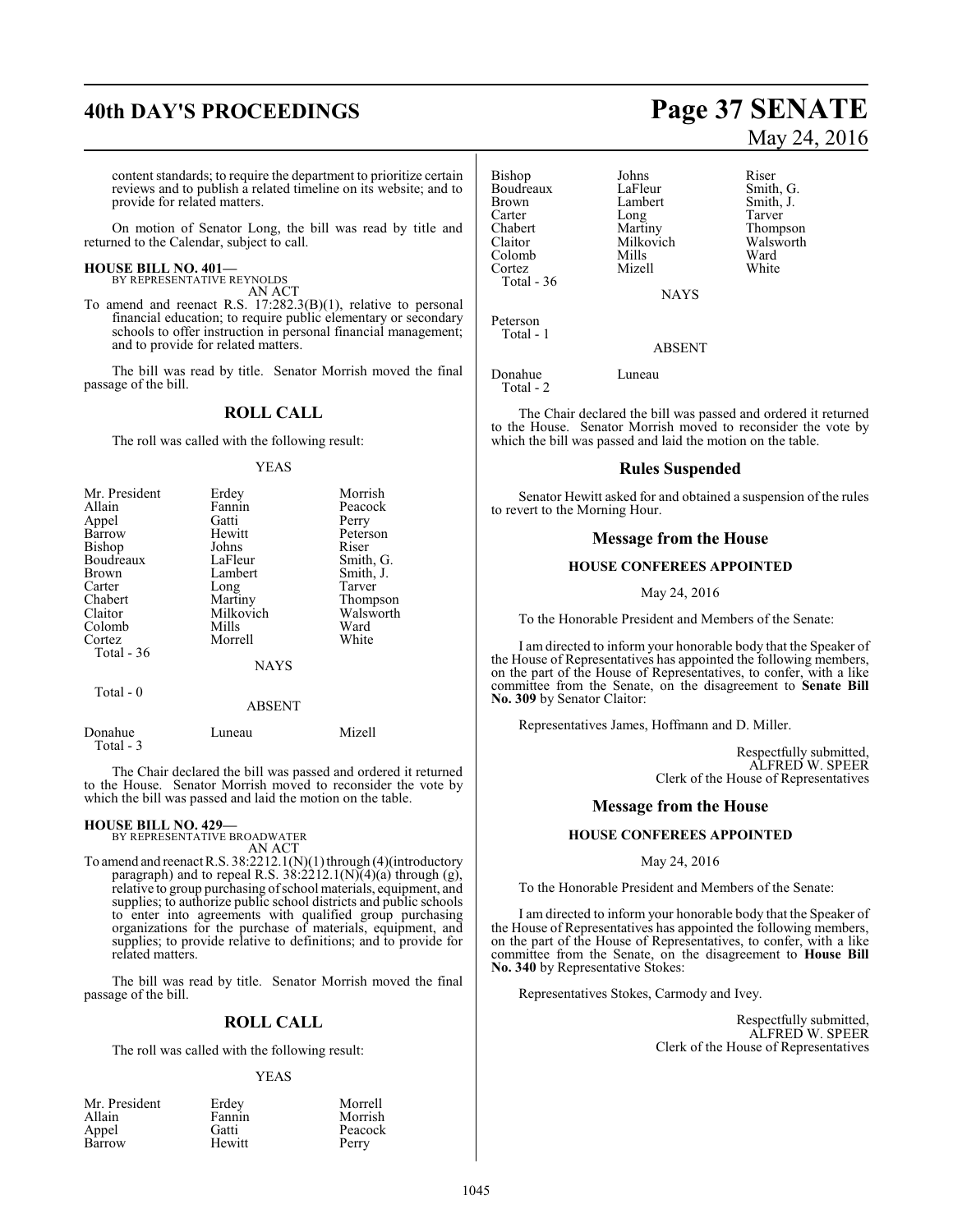# **Page 38 SENATE 40th DAY'S PROCEEDINGS**

### **Message from the House**

#### **HOUSE CONFEREES APPOINTED**

#### May 24, 2016

To the Honorable President and Members of the Senate:

I am directed to inform your honorable body that the Speaker of the House of Representatives has appointed the following members, on the part of the House of Representatives, to confer, with a like committee from the Senate, on the disagreement to **House Bill No. 795** by Representative Stokes:

Representatives Stokes, Abramson and Davis.

Respectfully submitted, ALFRED W. SPEER Clerk of the House of Representatives

#### **Message from the House**

#### **PASSED SENATE BILLS AND JOINT RESOLUTIONS**

#### May 24, 2016

To the Honorable President and Members of the Senate:

I am directed to inform your honorable body that the House of Representatives has finally passed the following Senate Bills and Joint Resolutions:

#### **SENATE BILL NO. 329—** BY SENATOR CLAITOR

AN ACT

To amend and reenact R.S. 17:5024(A), relative to the academic requirements for the Taylor Opportunity Program for Students; to increase the minimum cumulative grade point average required for certain awards; to provide for an effective date; and to provide for related matters.

Reported with amendments.

#### **SENATE BILL NO. 335—** BY SENATOR CLAITOR

AN ACT

To enact R.S. 17:154.2 and 3991(E)(6), relative to public elementary and secondary education; to prohibit public schools from requiring disclosure of certain student information; and to provide for related matters.

Reported with amendments.

#### **SENATE BILL NO. 377—**

BY SENATORS PEACOCK, ALARIO, APPEL, BARROW, BROWN,<br>CARTER, GATTI, HEWITT, JOHNS, LONG, MILKOVICH, MILLS,<br>MIZELL,MORRELL,GARYSMITH,TARVER,THOMPSON,WARDAND **WHITE** 

#### AN ACT

To amend and reenact R.S. 15:541.1(A), relative to the posting of the National Human Trafficking Resource Center hotline; to require hotels to post information regarding the hotline; to provide for the location of the posting; to provide for definitions; and to provide for related matters.

Reported with amendments.

**SENATE BILL NO. 57—** BY SENATOR BISHOP

#### AN ACT

To enact R.S. 49:201.2, relative to the office of the governor; to provide that certain salary increases are prohibited unless approved by the Joint Legislative Committee on the Budget; to authorize state civil service to develop certain provisions

relative to classified service; to provide for applicability; and to provide for related matters.

Reported with amendments.

#### **SENATE BILL NO. 165—** BY SENATOR ALLAIN

AN ACT

To amend and reenact the introductory paragraph of R.S. 30:91(A) and  $(B)(1)$  and to enact R.S.  $30:\overline{28(1)}$ , relative to the commissioner of conservation; to require notification to certain landowners; to provide for orphaned oilfield sites; to provide for orphaned operators of record; to provide for requirements of drilling permits; and to provide for related matters.

Reported with amendments.

#### **SENATE BILL NO. 180—**

BY SENATOR MILLS

AN ACT To enact R.S. 40:966(I), relative to the Uniform Controlled Dangerous Substances Law; to provide an exemption from prosecution under the Uniform Controlled Dangerous Substances Law for a person lawfully in possession of medical marijuana; and to provide for related matters.

Reported with amendments.

#### **SENATE BILL NO. 376— (Substitute of Senate Bill No. 121 by Senator Colomb)**

BY SENATORS COLOMB, ALARIO, BARROW, BISHOP, BOUDREAUX,<br>BROWN, CARTER, CHABERT, CORTEZ, ERDEY, GATTI, JOHNS,<br>LAFLEUR, LAMBERT, LONG, LUNEAU, MILLS, MIZELL, MORRELL,<br>MORRISH, PETERSON, GARY SMITH AND TARVER AND<br>REPRESENTATIV MORENO, REYNOLDS AND SMITH AN ACT

To enact Part IX of Subchapter D of Chapter 5-D of Title 40 of the Louisiana Revised Statutes of 1950, to be comprised of R.S. 40:1226.1 through 1226.7, relative to hospital discharge planning; to provide for designation of a family caregiver; to provide for notice and instruction; to provide for exceptions and immunity; to provide for an effective date; and to provide for related matters.

Reported with amendments.

**SENATE BILL NO. 114—** BY SENATOR LAFLEUR

AN ACT

To enact R.S. 36:254(L), relative to the powers and duties of the secretary; to provide for approval for salary adjustments or cost of living adjustments; to provide for covered management boards; to provide for covered human services districts; to provide for an effective date; and to provide for related matters.

Reported without amendments.

#### **SENATE BILL NO. 217—**

BY SENATOR BISHOP AND REPRESENTATIVE BAGNERIS AN ACT

To amend and reenact R.S. 44:4.1(B)(11) and to enact R.S. 22:2045, relative to insurance receiverships; to provide for the confidential treatment of documents disclosed to the commissioner of insurance by an insurance receivership; to provide for the confidential treatment of documents disclosed by the commissioner of insurance to an insurance receivership; to provide for an exemption to the Public Records Law for such documents; and to provide for related matters.

Reported without amendments.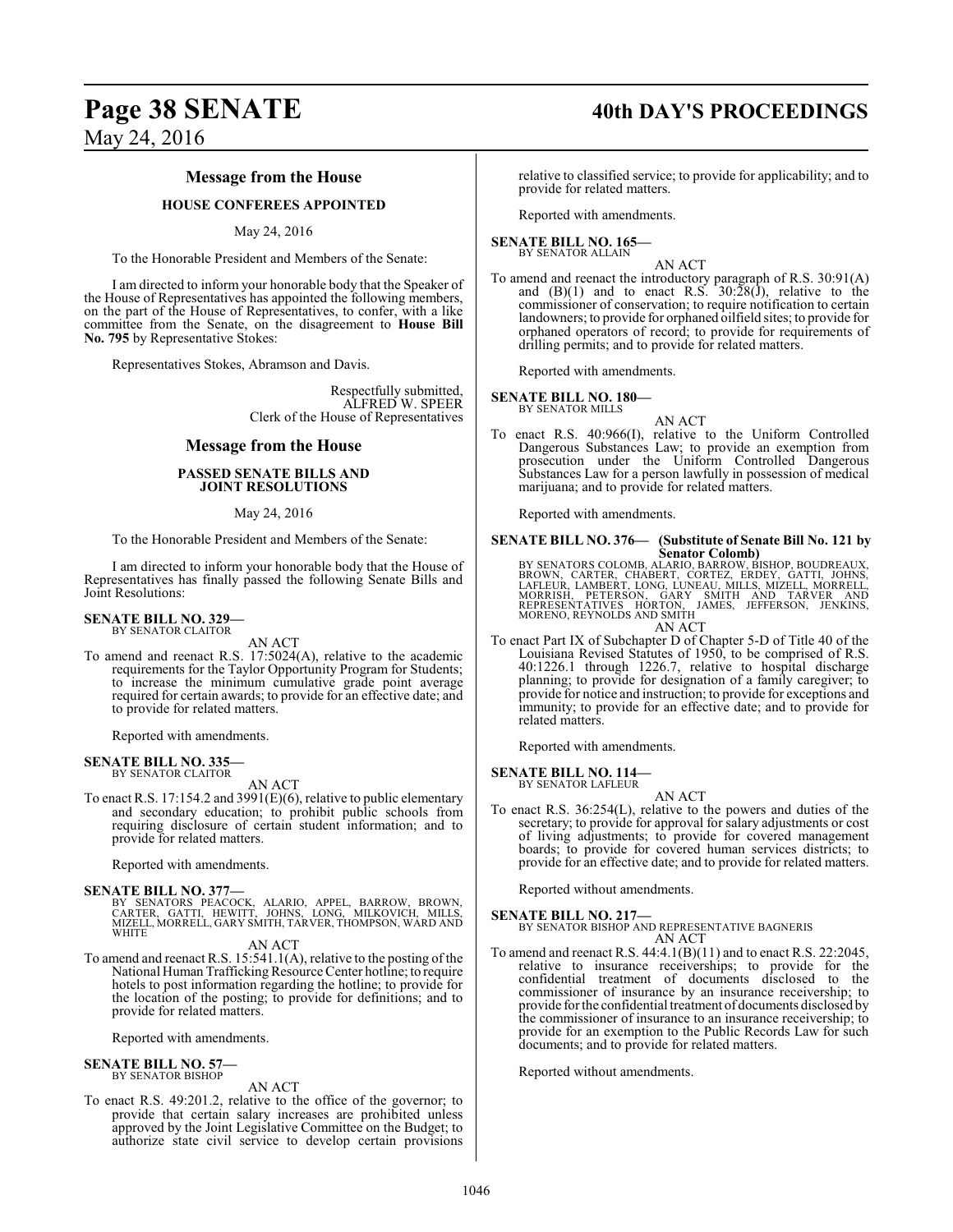#### **SENATE BILL NO. 319—**

BY SENATORS PERRY AND THOMPSON AN ACT

To enact R.S. 17:3141.2(5)(p), relative to education; to provide an exception to the definition of proprietary schools for advanced police and service dog training programs; and to provide for related matters.

Reported without amendments.

#### **SENATE BILL NO. 355—** BY SENATOR CORTEZ

AN ACT

To enact R.S. 17:81(A)(7), relative to the powers of local public school boards; to provide for local school board policies and procedures; to provide relative to contracting authority; to require contracts to comply with local public school board policy; and to provide for related matters.

Reported without amendments.

#### **SENATE BILL NO. 453—**

BY SENATOR WHITE

AN ACT

To enact R.S. 15:1352(A)(63), relative to racketeering; to add Medicaid fraud to the list of crimes governed by state racketeering laws; and to provide for related matters.

Reported without amendments.

#### **SENATE BILL NO. 60—**

BY SENATOR MARTINY AN ACT

To amend and reenact R.S. 14:67.25(A)(1) and (4), relative to the crime of organized retail theft; to add merchandise credit that is the product of a theft to the definition of "stolen retail property"; and to provide for related matters.

Reported without amendments.

#### **SENATE BILL NO. 102—**

BY SENATOR GARY SMITH AN ACT

To amend and reenact R.S. 14:95.6(A) and (E), relative to firearmfree zones; to provide that signs or other markings designating a firearm-free zone are to include language that law enforcement weapons are permitted in the zone; and to provide for related matters.

Reported without amendments.

#### **SENATE BILL NO. 140—**

BY SENATOR WALSWORTH

AN ACT To amend and reenact R.S. 36:231(C)(1), to enact R.S. 36:238(C) and R.S. 30:2011(C)(1)(b), and to repeal R.S. 30:2011(D)(26), relative to the offices of the Department of Environmental Quality; to provide for the purposes of the offices within the Department of Environmental Quality; to create the office of environmental assessment; to provide terms, conditions, and requirements; and to provide for related matters.

Reported without amendments.

#### **SENATE BILL NO. 161—**

BY SENATOR CHABERT AN ACT

To amend and reenact R.S. 56:306.1(B)(6), relative to retail seafood dealer's licenses; to provide for exceptions for restaurants and

# **40th DAY'S PROCEEDINGS Page 39 SENATE** May 24, 2016

retail grocers from the retail seafood dealer's license requirements; and to provide for related matters.

Reported without amendments.

Respectfully submitted, ALFRED W. SPEER Clerk of the House of Representatives

#### **Message from the House**

#### **CONCURRING IN SENATE CONCURRENT RESOLUTIONS**

May 24, 2016

To the Honorable President and Members of the Senate:

I am directed to inform your honorable body that the House of Representatives has finally concurred in the following Senate Concurrent Resolutions:

**SENATE CONCURRENT RESOLUTION NO. 128—**<br>BY SENATORS ALARIO, ALLAIN, APPEL, BARROW, BISHOP, BOUDREAUX, BROWN, CARTER, CHARDER, CLAITOR, COLOMB, CORTEZ, DONAHUE, ERDEY, FANNIN, GATTI, HEWITT, JOHNS, LAFLEUR, LAMBERT, LONG, L FOIL, FRANKLIN, GAINES, GAROFALO, GISCLAIR, GLOVER, GUINN,<br>HALL, JIMMY HARRIS, LANCE HARRIS, HAVARD, HAZEL, HENRY,<br>HENSGENS, HILFERTY, HILL, HODGES, HOFFMANN, HOLLIS,<br>HORTON, HOWARD, HUNTER, HUVAL, IVEY, JACKSON, JAMES,<br>JE LEOPOLD, LOPINTO, LYONS, MACK, MAGEE, MARCELLE,<br>MCFARLAND, MIGUEZ, DUSTIN MILLER, GREGORY MILLER,<br>MONTOUCET, MORENO, JAY MORRIS, JIM MORRIS, NORTON, PEARSON, PIERRE, POPE, PRICE, PUGH, PYLANT, REYNOLDS,<br>RICHARD, SCHEXNAYDER, SCHRODER, SEABAUGH, SHADOIN,<br>SIMON,SMITH,STOKES,TALBOT,THIBAUT,WHITE,WILLMOTTAND **ZERINGUE** 

#### A CONCURRENT RESOLUTION

To express the sincere and heartfelt condolences of the Legislature of Louisiana upon the passing of a beloved gentleman and mainstay in Louisiana politics, the Honorable Robert L. "Bobby" Freeman, and to celebrate the legacy of public service he leaves to his community, state, and nation.

Reported without amendments.

Respectfully submitted, ALFRED W. SPEER Clerk of the House of Representatives

### **Introduction of Senate Resolutions**

#### **SENATE RESOLUTION NO. 155—** BY SENATOR PETERSON

A RESOLUTION

To commend Veronica L. Downs-Dorsey on twenty-five years of teaching vocal music at McDonogh 35 Senior High School and on thirty-five years as an educator in the Orleans Parish school system.

The resolution was read by title and placed on the Calendar for a second reading.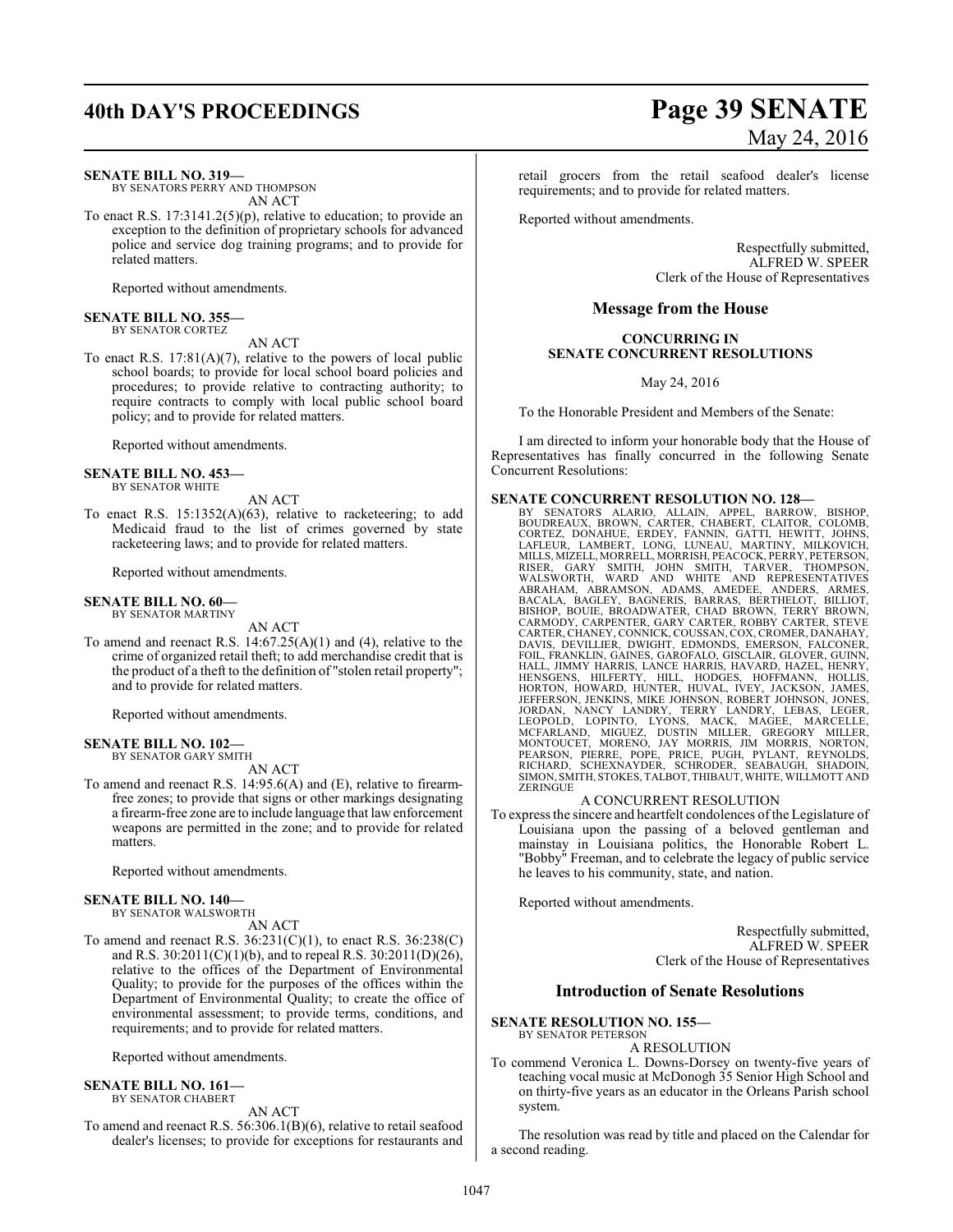#### **SENATE RESOLUTION NO. 156—**

BY SENATOR THOMPSON A RESOLUTION

To designate June 1, 2016, as "4-H Day" at the legislature and commends the state 4-H officers.

The resolution was read by title and placed on the Calendar for a second reading.

#### **SENATE RESOLUTION NO. 157—** BY SENATOR JOHNS

A RESOLUTION

To commend Willie Landry Mount on being conferred an honorary Doctorate of Humane Letters by McNeese State University.

The resolution was read by title and placed on the Calendar for a second reading.

## **Introduction of Senate Concurrent Resolutions**

## **SENATE CONCURRENT RESOLUTION NO. 131—**

BY SENATOR COLOMB A CONCURRENT RESOLUTION

To commend the Catholic High School football team upon winning the 2015 Division I State Championship in Louisiana High School Athletic Association competition and to congratulate the team and coaches on an exceptional season.

The resolution was read by title and placed on the Calendar for a second reading.

# **SENATE CONCURRENT RESOLUTION NO. 132—** BY SENATOR PEACOCK

A CONCURRENT RESOLUTION

To commend Gary Loftin for his lengthy career of exemplary public service as clerk of court for the parish of Caddo and to congratulate him upon his retirement.

The resolution was read by title and placed on the Calendar for a second reading.

#### **SENATE CONCURRENT RESOLUTION NO. 133—** BY SENATOR COLOMB A CONCURRENT RESOLUTION

To commend and congratulate the Parkview Baptist High School football team upon winning the 2015 Division II state championship.

The resolution was read by title and placed on the Calendar for a second reading.

## **Rules Suspended**

Senator Mills asked for and obtained a suspension of the rules to take up at this time:

#### **House Bills and Joint Resolutions Just Advanced to a Second Reading**

#### **HOUSE BILL NO. 1099—** BY REPRESENTATIVE THIBAUT

AN ACT

To enact R.S. 40:1046(J)(9), relative to license fees to produce marijuana for therapeutic use; to establish fees to be assessed by the Department of Agriculture and Forestry for the license to produce marijuana for therapeutic use; to provide for collection and disbursement of the fees; and to provide for related matters.

The bill was read by title and referred by the President to the Committee on Finance.

# **Page 40 SENATE** 40th DAY'S PROCEEDINGS

## **Reports of Committees**

The following reports of committees were received and read:

#### **REPORT OF COMMITTEE ON**

### **HEALTH AND WELFARE**

Senator Fred H. Mills Jr., Chairman on behalf of the Committee on Health and Welfare, submitted the following report:

#### May 24, 2016

To the President and Members of the Senate:

I am directed by your Committee on Health and Welfare to submit the following report:

#### **SENATE RESOLUTION NO. 132—** BY SENATOR BARROW

A RESOLUTION

To urge and request a special committee to study the feasibility of requiring businesses in Louisiana with drive-thru windows to utilize two-way cameras with captioning for hearing impaired and hard of hearing individuals.

Reported favorably.

#### **HOUSE CONCURRENT RESOLUTION NO. 93—** BY REPRESENTATIVE IVEY A CONCURRENT RESOLUTION

# To authorize and request the Department of Health and Hospitals and the Department of Children and Family Services, jointly, to

study the desirability and feasibility of a prospective program to limit uses of Supplemental Nutrition Assistance Program benefits by Medicaid enrollees with certain health conditions, and to report findings of the study to the legislature.

Reported with amendments.

#### **HOUSE CONCURRENT RESOLUTION NO. 94—** BY REPRESENTATIVE BILLIOT A CONCURRENT RESOLUTION

To continue and provide with respect to the Task Force on Youth Aging Out of Foster Care created by House Concurrent Resolution No. 168 of the 2015 Regular Session of the Legislature.

Reported favorably.

# **HOUSE CONCURRENT RESOLUTION NO. 107—** BY REPRESENTATIVES WILLMOTT AND GLOVER A CONCURRENT RESOLUTION

To authorize and direct the Department of Children and Family Services to convene a consortium of emergency care facilities designated in the Safe Haven Law and Safe Haven stakeholder groups and to create and maintain a registry of Safe Haven emergency care facilities.

Reported favorably.

#### **HOUSE CONCURRENT RESOLUTION NO. 113—** BY REPRESENTATIVE LEBAS AND SENATOR MILLS

A CONCURRENT RESOLUTION

To establish the Louisiana Commission on Preventing Opioid Abuse to study and make recommendations regarding both short-term and long-term measures that can be taken to tackle prescription opioid and heroin abuse and addiction in Louisiana, by using the best practices and evidence-based strategies for its prevention, treatment, and enforcement.

Reported with amendments.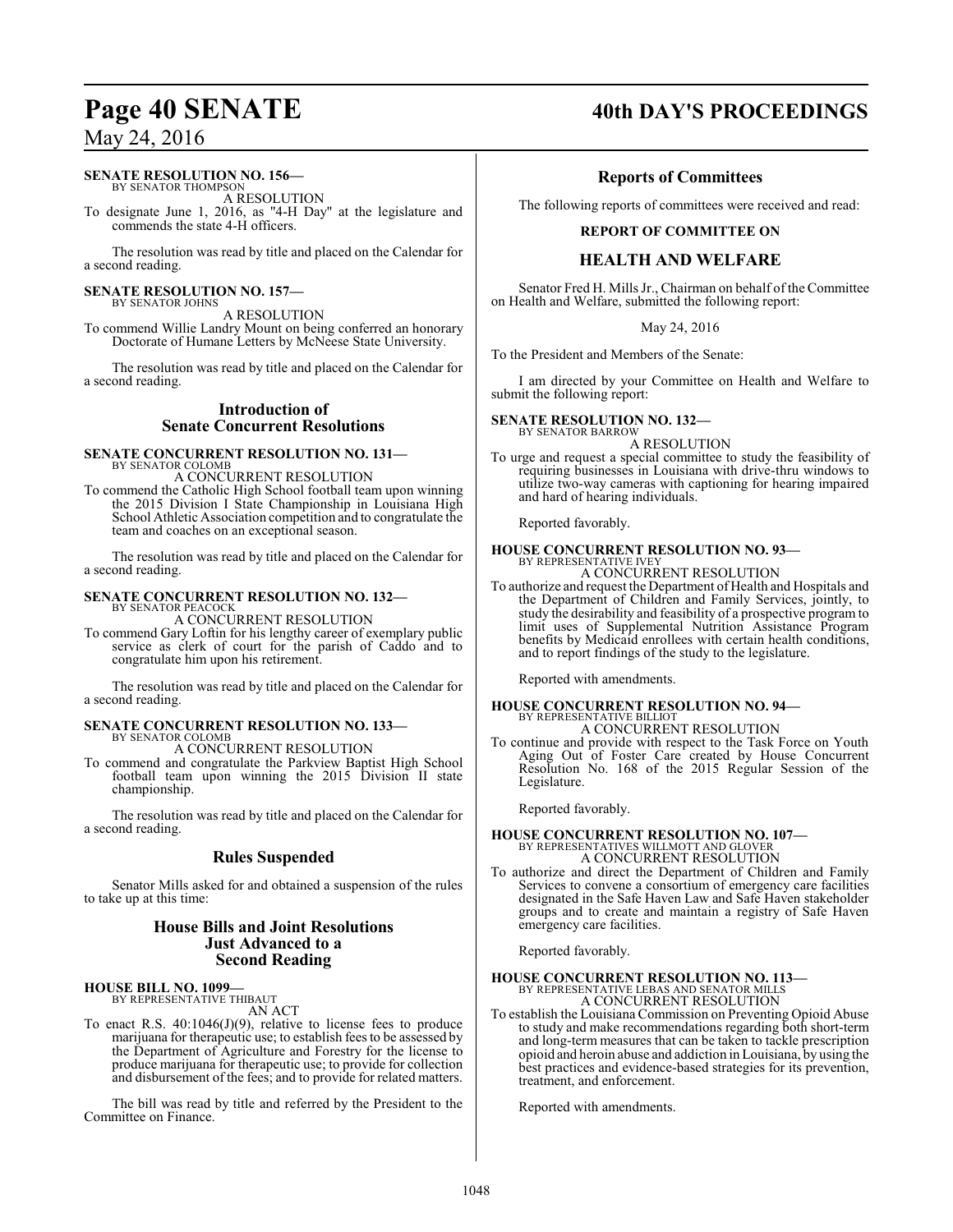# **40th DAY'S PROCEEDINGS Page 41 SENATE**

# May 24, 2016

#### **HOUSE BILL NO. 283—**

BY REPRESENTATIVES EMERSON AND DUSTIN MILLER AN ACT

To amend and reenact R.S. 40:1081.2(A)(1) and to enact R.S. 40:1081.11, relative to newborn screening; to require all newborns to be screened for Krabbe disease; to make technical changes; to require information on Krabbe disease to be posted on the Department of Health and Hospitals' website; and to provide for related matters.

Reported favorably.

**HOUSE BILL NO. 579—** BY REPRESENTATIVE ROBERT JOHNSON AN ACT

To enact R.S. 37:3083(1)(f), relative to nutrition services; to authorize a licensed dietitian or nutritionist to directly order dietary plans; to authorize a licensed dietitian or nutritionist to directly request laboratory tests; and to provide for related matters.

Reported favorably.

**HOUSE BILL NO. 595—** BY REPRESENTATIVE ROBERT JOHNSON AN ACT

To amend and reenact R.S. 40:1223.3(3), relative to dietetics and nutrition practice; to authorize the use of telehealth technology to provide nutrition services; and to provide for related matters.

Reported favorably.

**HOUSE BILL NO. 642—** BY REPRESENTATIVE ROBERT JOHNSON AN ACT

To amend and reenact the heading of R.S. 37:3084, 3087(A), and 3089 and to repeal R.S. 37:3084(F), relative to the Louisiana Board of Examiners in Dietetics and Nutrition; to repeal the domicile requirement; to provide for provisional licenses; to authorize the promulgation of licensing fees; and to provide for related matters.

Reported favorably.

# **HOUSE BILL NO. 792—** BY REPRESENTATIVE ADAMS

AN ACT

To amend and reenact R.S. 37:3552(10) and 3556(A)(introductory paragraph), (1)(a), and (2) through (6) and (B) through (E), to enact R.S. 37:3555(C), 3556(F), 3558(E), 3560, 3561(F), 3564(C), and 3567(C), and to repeal 37:3556.1, relative to the regulation of massage therapists and establishments; to amend definitions; to prohibit certain acts of unlicensed support personnel; to specify a time frame for initial inspections of establishments; to provide certain revisions with respect to license qualifications; to provide relative to out-of-state licensees; to provide for the regulation of advertisement; to authorize and prohibit certain enforcement by state and local officials; to repeal exemptions with respect to persons licensed out-of-state; to repeal an expired provision of law; to require rule promulgation; to provide for an effective date; to make technical corrections; and to provide for related matters.

Reported with amendments.

#### **HOUSE BILL NO. 815—**

BY REPRESENTATIVES STOKES, BAGLEY, COX, HENSGENS, HOFFMANN, HORTON, ROBERT JOHNSON, MAGEE, DUSTIN MILLER, AND POPE

AN ACT

To amend and reenact R.S. 40:1061.25, relative to human remains resulting from certain abortion procedures; to require burial or cremation of remains resulting from abortion; to prohibit the buying, selling, and any other transfer of the intact body of a human embryo or fetus whose death was caused by an induced abortion; to prohibit the buying, selling, and any other transfer

of organs, tissues, or cells obtained from a human embryo or fetus whose death was caused by an induced abortion; to establish penalties for violation of such prohibitions; to provide relative to disposal of remains resulting from abortion procedures; to provide findings; to provide for construction; and to provide for related matters.

Reported with amendments.

#### **HOUSE BILL NO. 922—**

BY REPRESENTATIVE HENSGENS AN ACT

To amend and reenact R.S. 46:2625(A)(1)(introductory paragraph) and (a) and to repeal R.S. 46:2625(B), relative to fees on healthcare providers; to revise the fee amount for nursing homes; to repeal a prohibition on new fees or increased fees on nursing homes without a majority vote of approval by the legislature; and to provide for related matters.

Reported with amendments.

- **HOUSE BILL NO. 1019—**<br>BY REPRESENTATIVES EDMONDS, ABRAHAM, AMEDEE, BAGLEY, BARRAS, BISHOP, TERRY BROWN, CARMODY, CHANEY, COUSSAN,<br>COX, DEVILLIER, EMERSON, FALCONER, LANCE HARRIS,<br>HENSGENS, HILFERTY, HILL, HOFFMANN, HOLLIS
- To enact R.S. 40:1061.1.1, relative to regulation of abortion; to provide a definition of genetic abnormality; to prohibit the performance of an abortion and any attempt to perform an abortion when a pregnant woman seeks the abortion because of a genetic abnormality of the unborn child; to provide penalties for violations of the prohibition; and to provide for related matters.

Reported with amendments.

## **HOUSE BILL NO. 1157— (Substitute for House Bill No. 761 by Representative Stokes)** BY REPRESENTATIVE STOKES

AN ACT

To amend and reenact R.S. 46:442 and to enact R.S. 46:437.4(A)(4), relative to review of healthcare provider claims within the Medicaid program; to provide for reimbursements issued by the Department of Health and Hospitals pursuant to certain provider claims; to provide relative to recoupment of provider claim payments; to authorize re-filing of claims in certain circumstances; and to provide for related matters.

Reported favorably.

## **HOUSE BILL NO. 1161— (Substitute for House Bill No. 979 by Representative Dustin Miller)**<br>BY REPRESENTATIVES DUSTIN MILLER, BAGLEY, COX, HORTON,<br>JACKSON, MAGEE, AND WILLMOTT

AN ACT

To amend and reenact R.S. 37:914(B)(1), 916, 917, and 927(A), relative to the Louisiana State Board of Nursing; to provide for composition of the board and qualifications of board members; to provide relative to the fee schedule of the board; and to provide for related matters.

Reported favorably.

Respectfully submitted, FRED H. MILLS JR. Chairman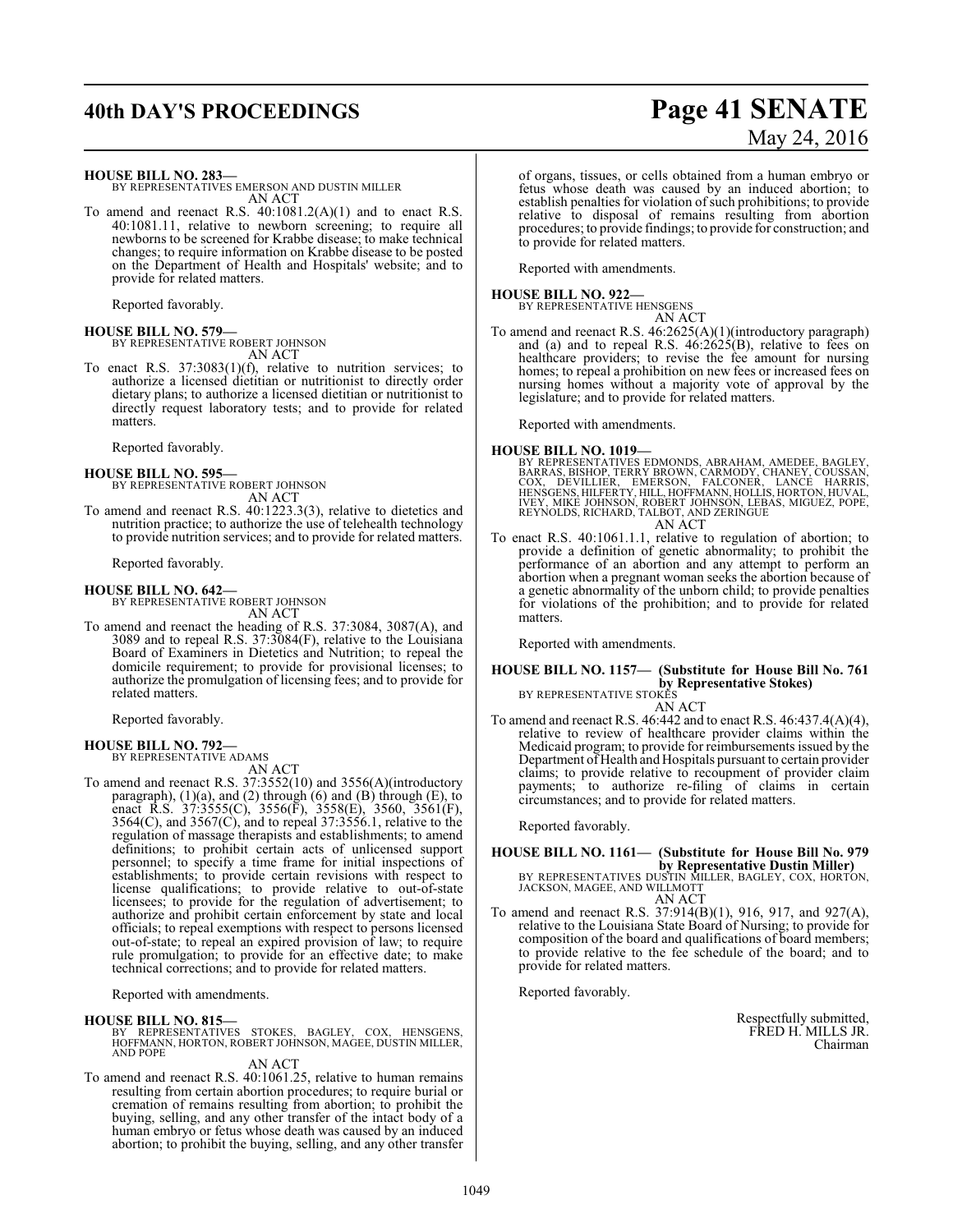# Page 42 SENATE 40th DAY'S PROCEEDINGS

May 24, 2016

#### **Privileged Report of the Committee on Senate and Governmental Affairs**

### **ENROLLMENTS**

Senator Peterson, Chairman on behalf of the Committee on Senate and Governmental Affairs, submitted the following report:

May 24, 2016

To the President and Members of the Senate:

I am directed by your Committee on Senate and Governmental Affairs to submit the following report:

The following Senate Bills have been properly enrolled:

#### **SENATE BILL NO. 7—** BY SENATOR PEACOCK

AN ACT

To amend and reenact R.S. 11:1137, relative to the Louisiana School Employees' Retirement System; to provide relative to requirements for certain purchases of service credit; to provide for an effective date; and to provide for related matters.

#### **SENATE BILL NO. 72—**

BY SENATORS PEACOCK, BARROW, BISHOP, CARTER AND<br>MORRELL AND REPRESENTATIVES BAGLEY, COX, CROMER,<br>HORTON,JEFFERSONANDPIERRE

AN ACT

To enact Part VII of Chapter 9 of Title 23 of the Louisiana Revised Statutes of 1950, to be comprised of R.S. 23:1001, relative to employment of veterans; to provide for legislative intent; to authorize certain private employers to provide preferences in employment for certain veterans; to provide for policy; and to provide for related matters.

**SENATE BILL NO. 84—**<br>BY SENATOR GATTI AND REPRESENTATIVES ADAMS, AMEDEE,<br>ARMES, BAGLEY, BERTHELOT, BILLIOT, CHAD BROWN, TERRY<br>BROWN, COX, DAVIS, GISCLAIR, GLOVER, GUINN, HAZEL, HODGES,<br>HOFFMANN, HORTON, HOWARD, JACKSON, J

To amend and reenact Subparagraphs (b) and (c) of Paragraph 34 of Article XIV, Section 15.1 ofthe LouisianaConstitution of 1921, and R.S. 33:2504(B) and (C) and 2564(B) and (C), relative to municipal fire and police civil service; to provide relative to classified employees; to provide for investigation of any such employee for prohibited political activities; to provide for penalties; and to provide for related matters.

#### **SENATE BILL NO. 199—** BY SENATOR GATTI

- AN ACT
- To enact R.S. 22:76 and 264.1, relative to the mergers of domestic insurers and health maintenance organizations; to provide for approval by the commissioner of insurance prior to the merger of a domestic insurer or health maintenance organization with any other person; to provide for the written request for approval; and to provide for related matters.

#### **SENATE BILL NO. 210—** BY SENATOR BARROW

#### AN ACT

To amend and reenact R.S. 40:2154, relative to behavioral health services rendered to specialty courts; to exempt from licensure requirements providers furnishing behavioral health services to certain specialty courts; to provide for an effective date; and to provide for related matters.

#### **SENATE BILL NO. 222—**

BY SENATOR CLAITOR

AN ACT To enact R.S. 44:4(51) and (52), relative to public records; to provide for the application of the public records law; to provide exceptions fromthe public records law for certain records of the State Licensing Board for Contractors; and to provide for related matters.

#### **SENATE BILL NO. 224—** BY SENATOR CLAITOR

AN ACT

To repeal R.S. 17:1803, relative to parking violations on public college and university campuses; to eliminate provisions of law governing certain fines that have been ruled unconstitutional; to provide for an effective date; and to provide for related matters.

#### **SENATE BILL NO. 236—** BY SENATOR BARROW

- AN ACT
- To amend and reenact R.S.  $28:53(G)(7)(c)(i)$  and to enact R.S. 28:53(G)(8), relative to mental health law; to provide relative to examination, admission, commitment, and treatment of persons suffering from mental illness and substance abuse; to provide with respect to admission by emergency certificate; and to provide for related matters.

#### **SENATE BILL NO. 238—** BY SENATOR THOMPSON

AN ACT

To enact R.S. 40:2009.10.1, relative to investigations by the Department of Health and Hospitals; to provide for provider communication opportunities; to provide for notice; to provide for time limitations on violation issuance; to provide for an effective date; and to provide for related matters.

#### **SENATE BILL NO. 334—**

BY SENATOR CLAITOR

AN ACT To amend and reenact Code of Criminal Procedure Articles 413(B) and 414(B), and to repeal R.S. 15:114 and Code of Criminal Procedure Articles 412 and 414(C), relative to grand juries; to provide relative to jury venire and subpoena; to provide relative to the impaneling of grand juries; to provide relative to the time for impaneling grand juries; to provide relative to grand jury rotation and selection; to remove certain provisions of law that were declared unconstitutional relative to grand juries in Orleans Parish; and to provide for related matters.

# **SENATE BILL NO. 468— (Substitute of Senate Bill No. 191 by**

Senator Johns)<br>BY SENATORS JOHNS, BARROW, COLOMB AND MIZELL AND<br>REPRESENTATIVES ADAMS, AMEDEE, BACALA, BOUIE, TERRY<br>BROWN, CARPENTER, GARY CARTER, CONNICK, DAVIS, DEVILLIER,<br>EDMONDS, EMERSON, FALCONER, GISCLAIR, GUINN, HAV AN ACT

To amend and reenact R.S. 26:90(E) and 286(E), relative to holders of alcohol retail dealer's permits for beverages of high alcoholic content; relative to holders of alcohol retail dealer's permits for beverages of low alcoholic content; to provide for live entertainment; to provide for age restrictions; and to provide for related matters.

#### **SENATE BILL NO. 6—** BY SENATOR PEACOCK

AN ACT

To amend and reenact R.S. 11:1149, relative to the Louisiana School Employees' Retirement System; to provide relative to contributions of members out of service for five years; to provide for an effective date; and to provide for related matters.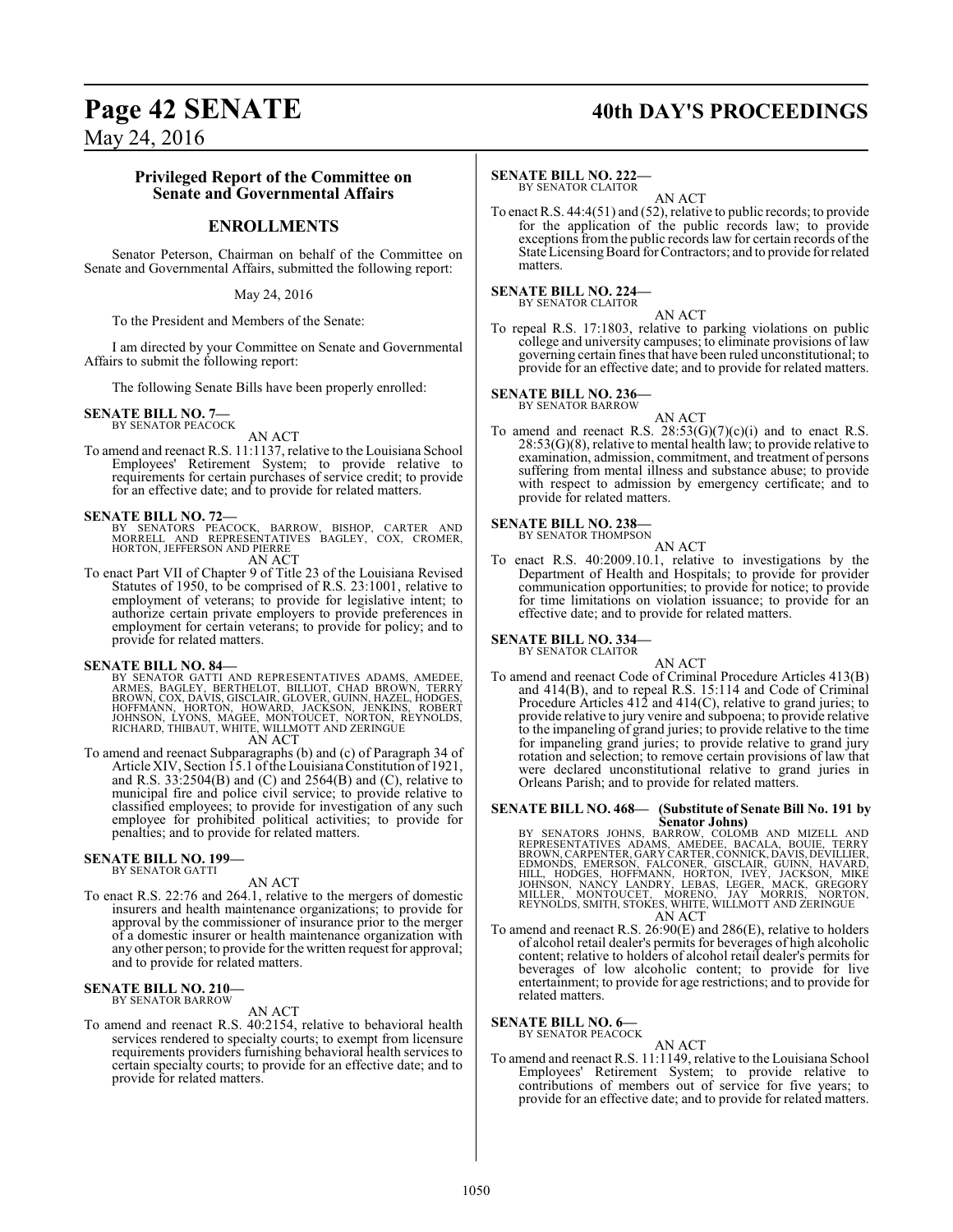# **40th DAY'S PROCEEDINGS Page 43 SENATE**

# May 24, 2016

#### **SENATE BILL NO. 12—**

BY SENATOR PEACOCK AN ACT

To amend and reenact R.S. 11:1345.7(B), to enact R.S. 11:1313(D) and 1345.7(D), and to repeal R.S. 11:211, relative to disability benefits for the Louisiana State Police Retirement System; to provide for technical changes; to provide for an effective date; and to provide for related matters.

**SENATE BILL NO. 22—** BY SENATOR CHABERT

#### AN ACT

To amend and reenact R.S. 36:508.4(A)(1), relative to the Multimodal Commerce Advisory Commission; to change the chair of the commission to the commissioner of multimodal commerce; to provide for an effective date; and to provide for related matters.

#### **SENATE BILL NO. 96—**

- BY SENATOR GARY SMITH AND REPRESENTATIVE GARY CARTER AN ACT
- To repeal R.S. 13:847(E)(1)(c) and (d), relative to fees in criminal cases; to repeal certain fees charged for certain felony expungement proceedings; to repeal certain fees charged for certain misdemeanor expungement proceedings; and to provide for related matters.

#### **SENATE BILL NO. 154—**

BY SENATOR CLAITOR

- AN ACT
- To repeal R.S. 13:5105(C), relative to courts and judicial procedure; to repeal certain provisions relative to jury trials that were declared unconstitutional; and to provide for related matters.

#### **SENATE BILL NO. 363—** BY SENATOR APPEL

AN ACT

To amend and reenact R.S. 13:994(A), relative to the judicial expense fund for theTwenty-Fourth Judicial District; to increase certain fees and costs; and to provide for related matters.

#### **SENATE BILL NO. 382—**

BY SENATORS THOMPSON, ALLAIN, FANNIN, LONG AND JOHN **SMITH** 

#### AN ACT

To enact R.S. 3:1434(6) and 1450, relative to the regulation of seeds; to prohibit local governmental entities and other local governing authorities from regulating the registration, distribution, sale, or planting of seeds; to provide for the powers of the commissioner of agriculture and forestry; to provide for the duties of the Agricultural Chemistry and Seed Commission; to provide for a process for amending department rules and regulations; to require ordinance and restriction approval by the commissioner; to provide for adjudicatory proceedings; and to provide for related matters.

#### **SENATE BILL NO. 389—**

BY SENATORS ERDEY, BROWN, CORTEZ, FANNIN, HEWITT, LONG AND GARY SMITH

#### AN ACT

To enact R.S. 47:490.30, relative to motor vehicles; to create a military honor license plate for a veteran who is one hundred percent disabled; and to provide for related matters.

#### **SENATE BILL NO. 391—**

## BY SENATOR ERDEY

#### AN ACT

To enact R.S. 49:214.6.8(B)(1)(s), relative to the Coastal Louisiana Levee Consortium; to add a member to the consortium; to provide terms, conditions, and requirements; and to provide for related matters.

#### **SENATE BILL NO. 31—**

BY SENATOR MILLS

AN ACT To amend and reenact R.S. 34:1452, 1453(A), (B), (C) and (E), 1454 and 1455 and to enact R.S. 34:1453(F), relative to the Greater Krotz Springs Port Commission; to provide for rights and powers ofthe commission; to provide for general obligation and revenue bonds; to provide for a prescriptive period for the sale of bonds; to authorize the commission to enter cooperative endeavor agreements; to provide relative to existing contracts and agreements; and to provide for related matters.

#### **SENATE BILL NO. 50—**

BY SENATOR GARY SMITH AN ACT

To amend and reenact R.S. 32:1(1.1), 190(D), 401(2), and 408(C)(3), relative to autocycles; to amend the definition of autocycle applicable to operators and passengers for a helmet exemption; to amend the definition of autocycle applicable for an exemption for certain driver's license endorsements for operators; and to provide for related matters.

#### **SENATE BILL NO. 444—**

BY SENATOR ERDEY

AN ACT

To enact R.S. 32:412(N) and R.S. 40:1321(O), relative to the drivers' licenses and special identification cards; to provide for "100% DAV" designation on a Louisiana driver's license and special identification card; and to provide for related matters.

#### **SENATE BILL NO. 8—** BY SENATOR PEACOCK

AN ACT

To amend and reenact R.S. 11:1152(G)(1), relative to the Louisiana School Employees' Retirement System; to provide relative to disbursements from deferred retirement option plan subaccounts; to provide for an effective date; and to provide for related matters.

#### **SENATE BILL NO. 16—**

BY SENATORS PEACOCK, ALARIO, ALLAIN, APPEL, BARROW,<br>BOUDREAUX, BROWN, CARTER, CHABERT, CLAITOR, COLOMB,<br>CORTEZ, ERDEY, GATTI, HEWITT, JOHNS, LAFLEUR, LAMBERT,<br>LONG,LUNEAU, MARTINY, MILKOVICH, MILLS, MIZELL, MORRELL,<br>MORRIS DEVILLIER, DWIGHT, EDMONDS, EMERSON, FALCONER, GAINES,<br>GISCLAIR, GUINN, LANCE HARRIS, HAVARD, HOFFMANN, HOLLIS,<br>HORTON, HOWARD, IVEY, JAMES, JEFFERSON, MIKE JOHNSON, JONES, NANCY LANDRY, LEBAS, LEGER, LYONS, MAGEE, MIGUEZ, GREGORY MILLER, MONTOUCET, JAY MORRIS, JIM MORRIS, POPE, PRICE, PYLANT, REYNOLDS,RICHARD, SCHEXNAYDER, SEABAUGH, STOKES, WHITE AND ZERINGUE

#### AN ACT

To enact R.S. 11:2178(D)(4), relative to the Sheriffs' Pension and Relief Fund; to provide for the death benefits of survivors of certain members; to provide for qualifications to receive death benefits; to provide for benefit calculations; to provide for an effective date; and to provide for related matters.

#### **SENATE BILL NO. 74—**

BY SENATORS THOMPSON, ALLAIN, PEACOCK AND JOHN SMITH AN ACT

To amend and reenact R.S. 3:4721(A) and (C) and to enact R.S. 3:4722, relative to the logo for state products; to expand logo eligibility; to authorize the commissioner of agriculture and forestry to impose civil penalties; and to provide for related matters.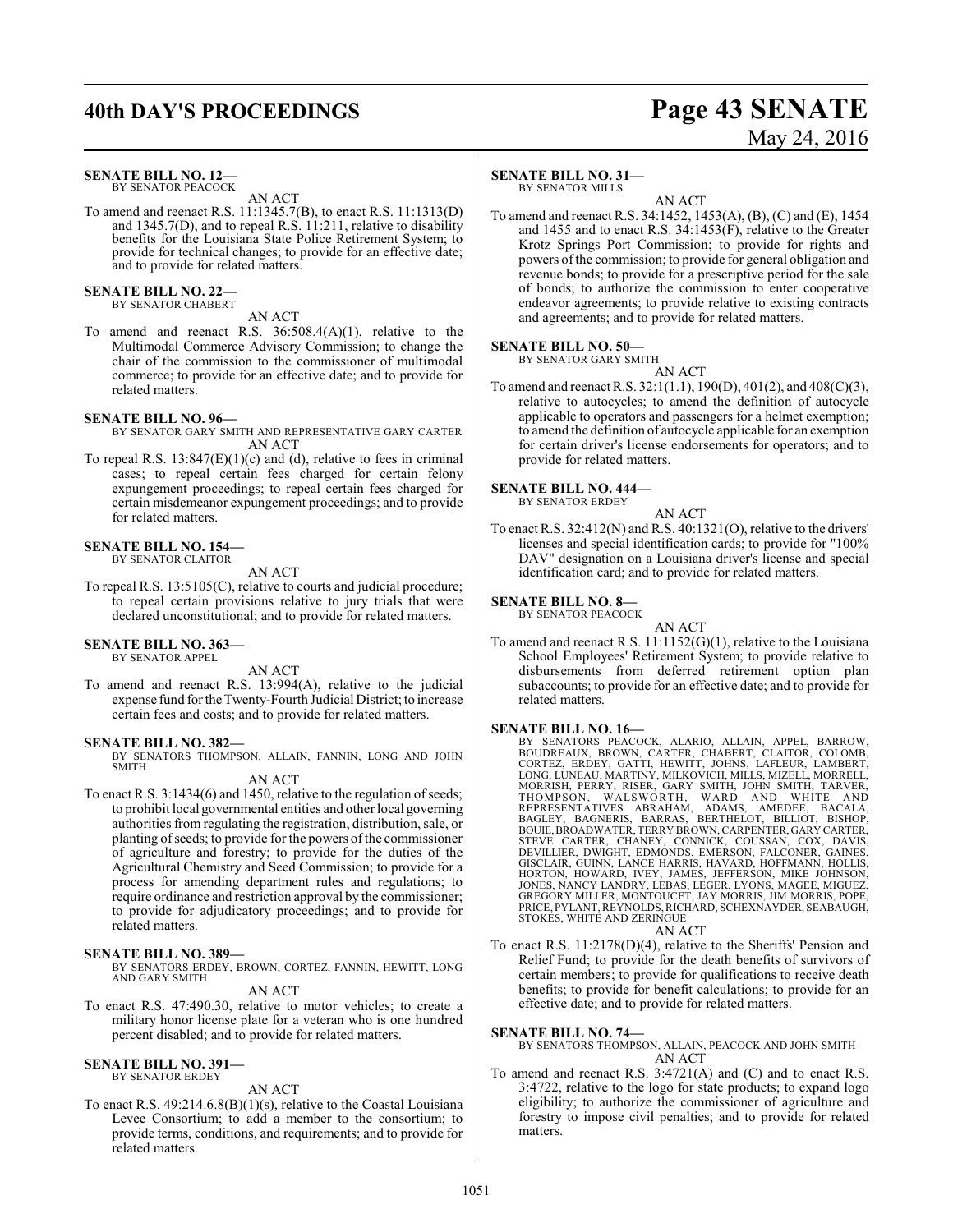#### **SENATE BILL NO. 75—**

BY SENATOR THOMPSON AN ACT

To repeal Chapter 20-A of Title 3 of the Louisiana Revised Statutes of 1950, comprised of R.S. 3:3396.1 through 3396.6, relative to the Pest Control Compact; to repeal the compact and the Pest Control Insurance Fund; and to provide for related matters.

#### **SENATE BILL NO. 100—** BY SENATOR GARY SMITH

AN ACT

To amend and reenact R.S.  $32:402.1(A)(1)(a)$  and  $(2)(b)$ ,  $407(A)(2)(a)$ , and  $408(A)(1)$ , relative to driver education; to provide for education and knowledge of trailer safety; and to provide for related matters.

#### **SENATE BILL NO. 117—** BY SENATOR MILLS

AN ACT

To amend and reenact R.S. 46:153.3(B)(2)(a)(iv), the introductory paragraph of (D)(2), (D)(2)(c), (d), (e), (f), (g), (h), (k), and (p), and  $(D)(5)(b)$  and (c) and to repeal R.S.  $46:153.3(B)(1)(b)$ , (c), (d), and (e),  $(B)(2)(d)$ ,  $(B)(3)$  and  $(4)$ ,  $(C)(2)$  and  $(3)$ , and (D)(5)(d) and (e), relative to the Medicaid Pharmaceutical and Therapeutics Committee; to remove legislative intent and expired implementation restrictions; to remove references to committees that no longer exist; to remove provisions that have been sunset by subsequent legislation; to change the Medicaid Pharmaceutical and Therapeutics Committee membership selection criteria; to change terminology; to provide for an effective date; and to provide for related matters.

#### **SENATE BILL NO. 153—** BY SENATOR CLAITOR

AN ACT

To amend and reenact R.S. 40:1788(B), relative to firearms; to provide regarding an identification number or other mark on a firearm; to delete provisions relative to a presumption of guilt against a defendant in possession of a firearm with an identification number or mark that has been removed or altered; and to provide for related matters.

#### **SENATE BILL NO. 205—**

BY SENATOR CARTER AND REPRESENTATIVE GARY CARTER AN ACT

To amend and reenact R.S. 26:901(34), relative to the office of alcohol and tobacco control; to provide for the definition of tobacco wholesale dealers; to provide for required sales of tobacco wholesale dealers; and to provide for related matters.

#### **SENATE BILL NO. 216—**

BY SENATOR CARTER

AN ACT

To enact R.S. 3:2364(D)(11) and 2366, relative to animal shelters; to create the Louisiana Animal Shelter Registry; to provide relative to the duties of the Louisiana Animal Welfare Commission; to provide for voluntary registration of animal shelters; to provide for definitions; to provide for registration form requirements; to require certain records; and to provide for related matters.

#### **SENATE BILL NO. 255—** BY SENATOR MORRELL

### AN ACT

To amend and reenact R.S. 26:802(A)(4) and to enact R.S.  $26:802(A)(15)$  and 813, relative to alcoholic beverages; to provide for business relations of wholesalers and suppliers; to provide for obligations of successors; to provide for definitions; and to provide for related matters.

# Page 44 SENATE 40th DAY'S PROCEEDINGS

#### **SENATE BILL NO. 320—**

BY SENATORS MORRELL, BARROW AND COLOMB AND REPRESENTATIVE JACKSON AN ACT

To amend and reenact R.S. 46:1844(G), relative to rights of crime victims and witnesses; to provide for the rights of family of crime victims; to provide for designated courtroom seating; to provide for separation of certain individuals; and to provide for related matters.

**SENATE BILL NO. 350—** BY SENATOR LUNEAU

AN ACT

To amend and reenact R.S. 40:39.1(B)(1), relative to vital records; to provide for issuance of birth records or death certificates; to provide for payment of fees for these certificates; and to provide for related matters.

> Respectfully submitted, KAREN CARTER PETERSON Chairman

The foregoing Senate Bills were signed by the President of the Senate.

#### **Privileged Report of the Committee on Senate and Governmental Affairs**

### **ENROLLMENTS**

Senator Peterson, Chairman on behalf of the Committee on Senate and Governmental Affairs, submitted the following report:

May 24, 2016

To the President and Members of the Senate:

I am directed by your Committee on Senate and Governmental Affairs to submit the following report:

The following Senate Concurrent Resolutions have been properly enrolled:

#### **SENATE CONCURRENT RESOLUTION NO. 3—**

BY SENATORS MILLS, HEWITT, PERRY AND GARY SMITH A CONCURRENT RESOLUTION

To urge and request the Department of Health and Hospitals to submit a report by October 1, 2016, on the health benefits and healthcare costs associated with adding Adrenoleukodystrophy (ALD) to the newborn screening panel and to add ALD to the newborn screening panel no later than August 1, 2017.

#### **SENATE CONCURRENT RESOLUTION NO. 6—** BY SENATOR CLAITOR A CONCURRENT RESOLUTION

To express the intent of the Louisiana Legislature relative to enforcement offishing harvest gear laws and restrictions in state and federal waters off the coast of Louisiana.

#### **SENATE CONCURRENT RESOLUTION NO. 13—** BY SENATOR BISHOP

#### A CONCURRENT RESOLUTION

To request the Louisiana State Law Institute to study the feasibility of revising state law to specifically authorize a right of action and legal standing for private associations to seek injunctive relief for a zoning violation when a municipality fails or refuses to do so and a person is harmed thereby, and also to study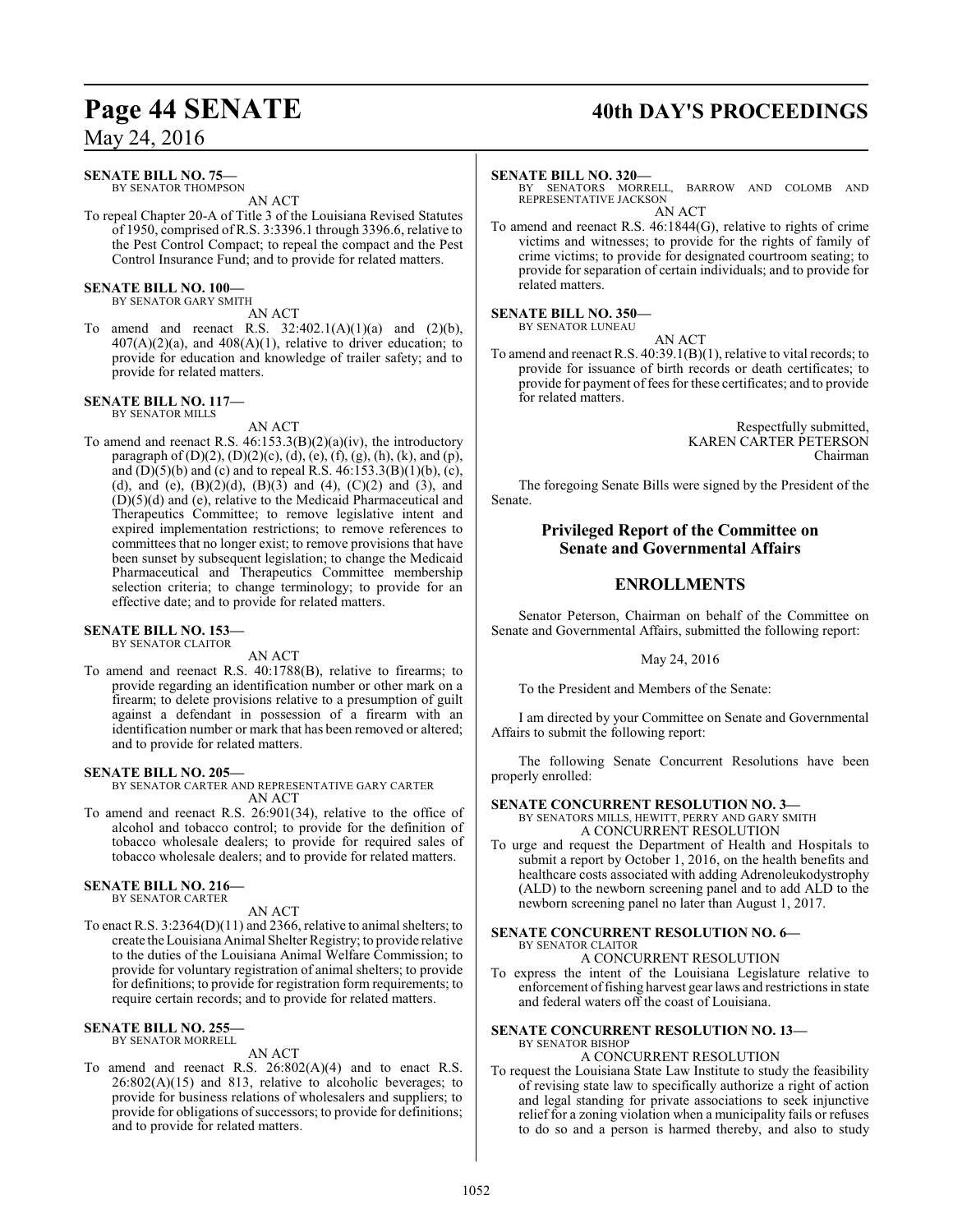# **40th DAY'S PROCEEDINGS Page 45 SENATE** May 24, 2016

whether present penalties for zoning violations should be revised to be comparable with those in other states.

#### **SENATE CONCURRENT RESOLUTION NO. 17—**

BY SENATOR JOHNS AND REPRESENTATIVES GLOVER, MARCELLE AND NORTON

#### A CONCURRENT RESOLUTION

To create the Riverboat Economic Development and Gaming Task Force to study current law and existing rules and regulations regarding riverboat gaming.

#### **SENATE CONCURRENT RESOLUTION NO. 20—** BY SENATOR ERDEY

### A CONCURRENT RESOLUTION

To express the intent of the Legislature of Louisiana that the Department of Public Safety and Corrections, public safety services, and the office of motor vehicles enforce laws that regulate glass tinting on motor vehicles and particularly on private passenger vehicles.

#### **SENATE CONCURRENT RESOLUTION NO. 36—** BY SENATOR ERDEY

A CONCURRENT RESOLUTION

To urge and request the Department of Transportation and Development to study the feasibility of a new interstate interchange on I-12 at Louisiana Highway 1032 (4H-Club Road) and a new interstate interchange on I-12 at Louisiana Highway 16 (Pete's Highway).

#### **SENATE CONCURRENT RESOLUTION NO. 43—** BY SENATOR CORTEZ

A CONCURRENT RESOLUTION

To urge and request the Department of Transportation and Development to study the feasibility of corporate sponsorship of state bridges, other department infrastructure, or equipment.

#### **SENATE CONCURRENT RESOLUTION NO. 62—**

BY SENATOR PEACOCK

#### A CONCURRENT RESOLUTION

To urge and request the Louisiana State Law Institute to study and make recommendations regarding the feasibility of revisions to the law of wills and testaments and trusts.

#### **SENATE CONCURRENT RESOLUTION NO. 63—** BY SENATOR PEACOCK

A CONCURRENT RESOLUTION

To urge and request the Louisiana State Law Institute to study and make recommendations regarding the feasibility of revisions to the law of wills and testaments.

#### **SENATE CONCURRENT RESOLUTION NO. 65—**

BY SENATOR MILLS AND REPRESENTATIVE HOFFMANN A CONCURRENT RESOLUTION

To create and provide for the Task Force on Meaningful Oversight which shall review current law on professional healthcare licensing board oversight by the Department of Health and Hospitals and make recommendations to the legislature on laws required to ensure compliance with North Carolina State Board of Dental Examiners v. Federal Trade Commission, 135 S.Ct. 1101(2015).

#### **SENATE CONCURRENT RESOLUTION NO. 68—**

BY SENATORS GATTI, ALARIO, ALLAIN, APPEL, BARROW, BISHOP,<br>BOUDREAUX, BROWN, CARTER, CHABERT, CLAITOR, COLOMB,<br>CORTEZ, DONAHUE, ERDEY, FANNIN, HEWITT, JOHNS, LAFLEUR,<br>LAMBERT, LONG, LUNEAU, MARTINY, MILKOVICH, MILLS, MIZELL MORRELL, MORRISH, PEACOCK, PERRY, PETERSON, RISER, GARY SMITH, JOHN SMITH, TARVER, THOMPSON, WALSWORTH, WARD AND WHITE AND REPRESENTATIVES BAGLEY, COX, JACKSON, LEBAS, MAGEE AND WILLMOTT

#### A CONCURRENT RESOLUTION

To urge and request the United States Department of Defense and the Louisiana Department of Health and Hospitals to coordinate efforts to provide information to military families regarding services for individuals with intellectual or developmental disabilities.

#### **SENATE CONCURRENT RESOLUTION NO. 121—**

BY SENATOR LONG AND REPRESENTATIVES HOFFMANN AND MCFARLAND

#### A CONCURRENT RESOLUTION

To commend and congratulate Arthur Leonard "Red" Swanson Sr. on being named to the 2016 Louisiana Sports Hall of Fame.

#### **SENATE CONCURRENT RESOLUTION NO. 122—**

BY SENATORS CORTEZ, ALARIO, ALLAIN, APPEL, BARROW, BISHOP,<br>BOUDREAUX, BROWN, CARTER, CHABERT, CLAITOR, COLOMB,<br>DONAHUE, ERDEY, FANNIN, GATTI, HEWITT, JOHNS, LAFLEUR,<br>LAMBERT, LONG, LUNEAU, MARTINY, MI MORRELL, MORRISH, PEACOCK, PERRY, PETERSON, RISER, GARY SMITH, JOHN SMITH, TARVER, THOMPSON, WALSWORTH, WARD SMITH, JOHN SMITH, TARVER, THOMPSON, WALSWORTH, WARD<br>AND WHITE AND REPRESENTATIVES ABRAHAM, ABRAMSON,<br>ADAMS, AMEDEE, ANDERS, ARMES, BACALA, BAGLEY, BAGNERIS,<br>BARRAS, BERTHELOT, BILLIOT, BISHOP, BOUIE, BROADWATER,<br>CHAD BROW HUVAL, IVEY, JACKSON, JAMES, JEFFERSON, JENKINS, MIKE<br>JOHNSON, ROBERT JOHNSON, JONES, JORDAN, NANCY LANDRY,<br>TERRY LANDREY, LEBAS, LEGER, LEOPOLD, LOPINTO, LYONS,<br>MACK, MAGEE, MARCELLE, MCFARLAND, MIGUEZ, DUSTIN<br>MILLER, GRE

#### A CONCURRENT RESOLUTION

To express the sincere and heartfelt condolences of the Legislature of Louisiana upon the death of Edgar G. "Sonny" Mouton Jr., one of Louisiana and Acadia Parish's most well-known and beloved political figures, spending much of his civic career as a leader in state government and a longtime state legislator.

#### **SENATE CONCURRENT RESOLUTION NO. 123—**

BY SENATORS MILKOVICH, ALARIO AND LONG A CONCURRENT RESOLUTION

To commend John Mamoulides upon his induction into the Louisiana Political Museum and Hall of Fame.

#### **SENATE CONCURRENT RESOLUTION NO. 124—** BY SENATOR LONG

A CONCURRENT RESOLUTION

To commend Anthony Thomas on being named to the 2016 Louisiana Sports Hall of Fame Induction Class.

#### **SENATE CONCURRENT RESOLUTION NO. 126—** BY SENATOR COLOMB

A CONCURRENT RESOLUTION

To commend the efforts of The Links, Incorporated, and to designate Wednesday, May 25, 2016, as Louisiana Links Day at the state capitol.

> Respectfully submitted, KAREN CARTER PETERSON Chairman

The foregoing Senate Concurrent Resolutions were signed by the President of the Senate.